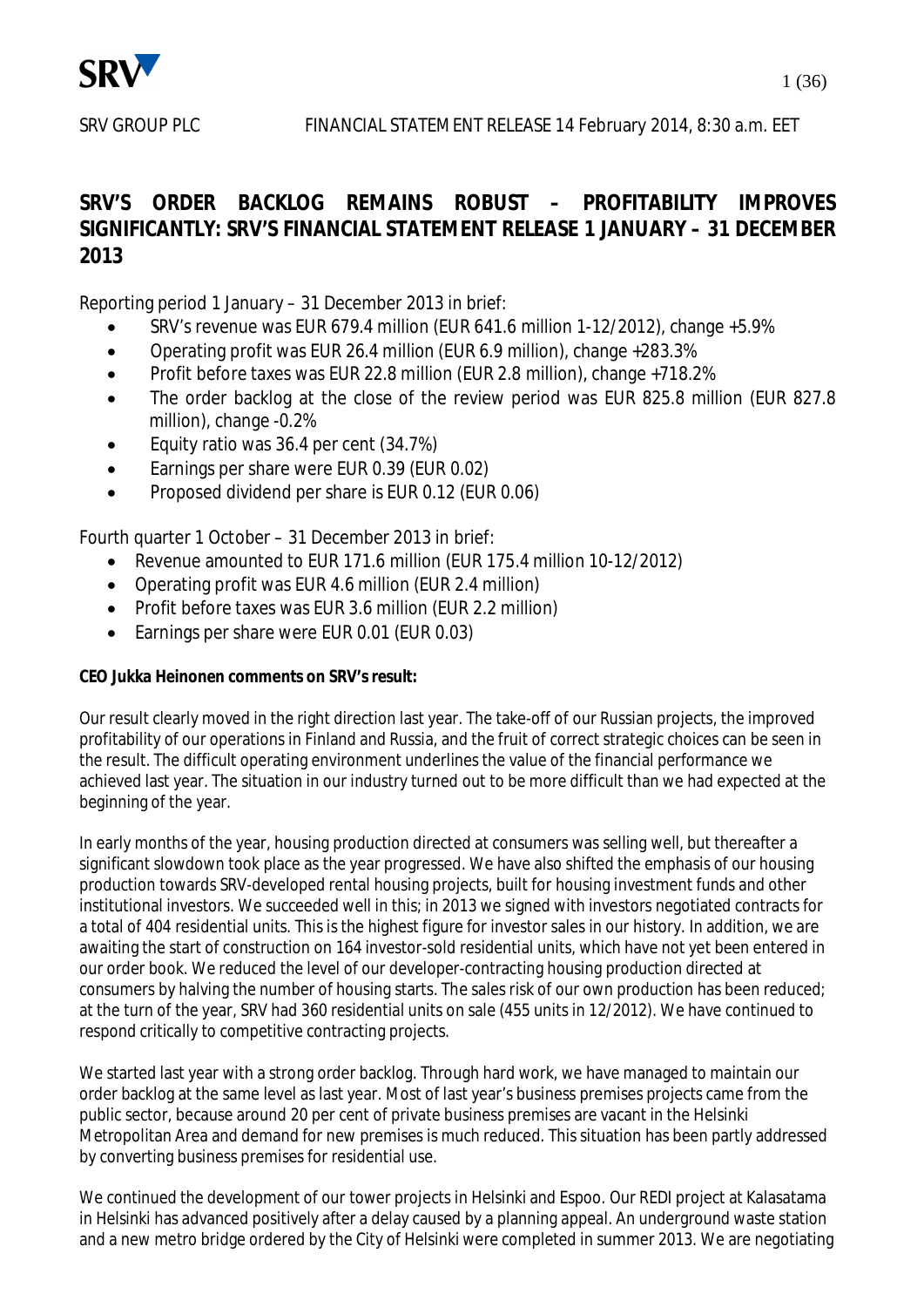

with the City of Helsinki on a change to the city plan that will facilitate the further development of a social services and health station to correspond best to the required changes planned by the city. We expect that construction of the first stage of the private part of the project, the REDI shopping centre and parking facility, will begin this year when multi-lateral investor and financing negotiations are completed. The SRV's goal in the investor negotiations is to retain a 50% ownership of REDI, and we have strengthened our capital structure and financial reserves significantly. Tenant interest in REDI, which will open in 2017, has been positive. Negotiations are already under way on 70% of the shopping centre's commercial space.

Last year was a notable turning point in SRV's Russian operations. We opened the Pearl Plaza Shopping Centre in St. Petersburg. The number of visitors to the centre has exceeded even our boldest expectations. In addition, construction also began on the Septem City project, a product of long development work. The first phase of the project consists of the Okhta Mall Shopping Centre, which will open in spring 2016. Around one third of the centre's premises have already been leased.

Our investor partner in this project is Russian Invest, a real-estate investment company consisting of financially sound Finnish partners. This is the investment model that we will use in projects in the Russian market in future. In Russia we have focused on shopping centre construction in St. Petersburg and Moscow, where we are not only a developer and builder of the properties but also an owner and shopping centre operator.

The adjustments we have made to our strategy have produced results. In terms of the mix of different forms of contract, we are now in a healthier situation, which is evident in an improvement in our margins. At the same time, we have specified more precisely the kind and size of projects in which we wish to participate. We are also more selective in terms of the location of projects.

Our strong order backlog provides us with a good foundation for 2014. We will continue to focus on launching our own projects, and we will develop further long-term target holdings for SRV. Of course, the practice of income recognition on transfer means that an even greater part of construction-related margin remains unrecognised to await future sales, but we believe that future rental income during the period of ownership as well as the proceeds of sales will confirm that our chosen approach has been correct.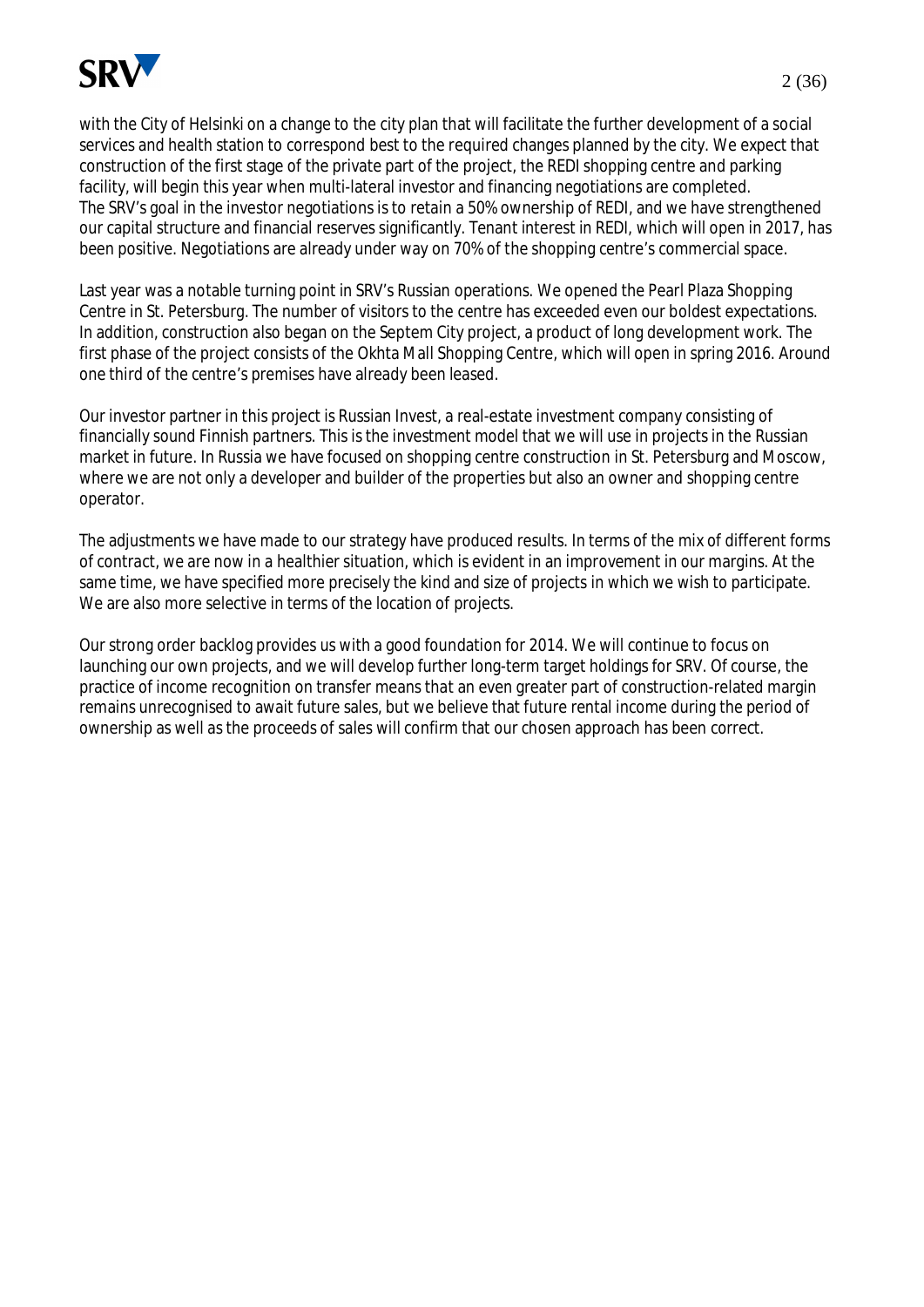

#### **SRV GROUP PLC'S FINANCIAL STATEMENT RELEASE 1 JANUARY – 31 DECEMBER 2013**

| Group key figures                 | $1 - 12/$ | $1 - 12/$ | change,     | change, | $10 - 12/$ | $10-12/$         |
|-----------------------------------|-----------|-----------|-------------|---------|------------|------------------|
| (IFRS, EUR million)               | 2013      | 2012      | <b>MEUR</b> | %       | 2013       | 2012             |
| Revenue                           | 679.4     | 641.6     | 37.8        | 5.9     | 171.6      | 175.4            |
| Operating profit                  | 26.4      | 6.9       | 19.5        | 283.3   | 4.6        | 2.4              |
| Financial income and expenses,    |           |           |             |         |            |                  |
| total                             | $-3.6$    | $-4.1$    | 0.5         |         | $-1.0$     | $-0.2$           |
| Profit before taxes               | 22.8      | 2.8       | 20.0        | 718.2   | 3.6        | $2.2\phantom{0}$ |
| Order backlog                     | 825.8     | 827.8     | $-2.0$      | $-0.2$  |            |                  |
| New agreements                    | 600.7     | 594.5     | 6.2         | 1.0     | 68.3       | 248.0            |
| Operating profit, %               | 3.9       | 1.1       |             |         | 2.7        | 1.4              |
| Net profit, %                     | 2.7       | 0.1       |             |         | 0.9        | 0.8              |
| Equity ratio, %                   | 36.4      | 34.7      |             |         |            |                  |
| Net interest-bearing debt         | 215.8     | 267.9     | $-52.1$     | $-19.5$ |            |                  |
| Gearing, %                        | 97.1      | 126.2     |             |         |            |                  |
| Return on investment, %           | 5.4       | 2.2       |             |         |            |                  |
| Return on equity, %               | 8.4       | 0.5       |             |         |            |                  |
| Earnings per share, EUR           | 0.39      | 0.02      | 0.37        |         | 0.01       | 0.03             |
| Equity per share, EUR             | 4.99      | 4.62      | 0.37        | 8.0     |            |                  |
| Share price at end of period, EUR | 4.05      | 3.26      | 0.79        | 24.2    |            |                  |
| Weighted average number of        |           |           |             |         |            |                  |
| shares outstanding, millions      | 35.5      | 35.5      |             | 0.0     |            |                  |

#### **Overall review**

SRV's order backlog and the value of new agreements remained on a par with the comparison year. The Group's order backlog amounted to EUR 825.8 million (EUR 827.8 million 12/2012) and the value of new agreements to EUR 600.7 million (EUR 594.5 million 1-12/2012).

Thanks to growth in revenue from International Operations, the Group's revenue grew by 5.9 per cent to EUR 679.4 million (EUR 641.6 million 1-12/2012). The Group's operating profit improved to EUR 26.4 million (EUR 6.9 million) following year-on-year growth in operating profit in both International Operations and Domestic Operations. The operating profit margin was 3.9 per cent (1.1%). Several factors contribute to the quarterly variation in the operating profit and operating profit margin: SRV's own projects are recognised as income upon delivery, the part of the order backlog that is continuously recognised as income mainly consists of low-margin contracting, a share equivalent to the ownership of SRV's associated companies is eliminated from the profit margins of construction carried out for these companies, and the project development nature of operations. The Group's profit before taxes was EUR 22.8 million (EUR 2.8 million). Financial expenses decreased, which also had a positive effect on the result for the financial year.

The Group's equity ratio was 36.4 per cent (34.7%). Profitability improvement contributed to the growth in equity ratio.

Revenue from Domestic Operations was EUR 574.8 million (EUR 568.3 million 1-12/2012) and operating profit was EUR 21.4 million (EUR 14.8 million). Revenue and operating profit growth was driven by the increase in revenue from developer contracting of housing as well as the positive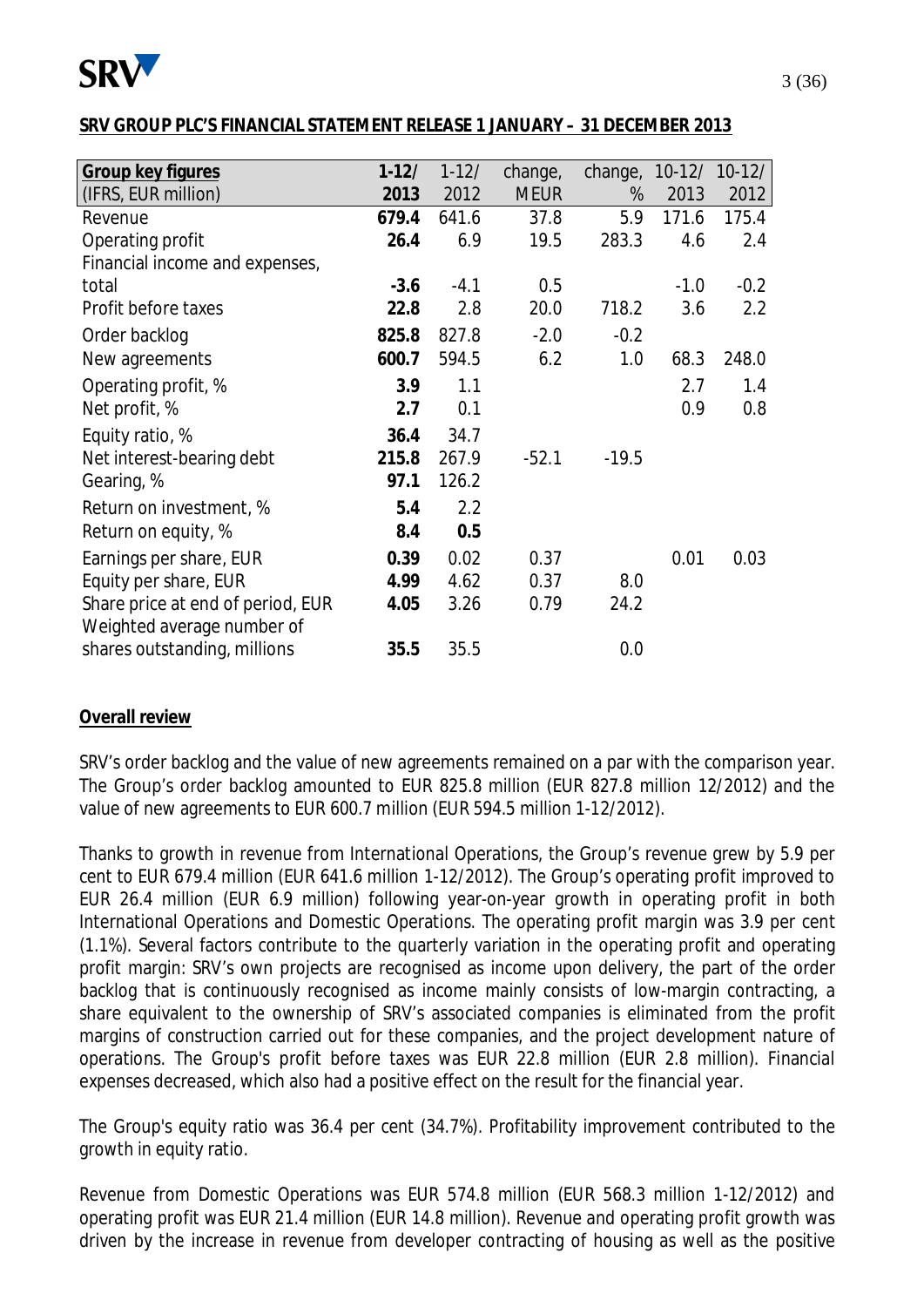

trend in the revenue and profitability of housing and commercial contracting in the third and fourth quarters. The level of operating profit was also affected by the fact that the order backlog recognised as income mainly consisted of low-margin contracting, and a EUR 5.3 million profit margin decrease was recognised for one ongoing and four completed projects, primarily in the first quarter. The domestic order backlog was EUR 645.8 million (EUR 774.4 million). In order to improve profitability, the company has shifted the focus of operations to increasing developer contracting and negotiated contracts.

On the whole, housing sales developed favourably in Finland, with SRV selling a total of 701 units (745 1-12/2012) to consumers and investors. In addition, SRV has made preliminary agreements for the sale of 164 housing units to investors under negotiated contracts. These units will be built on plots owned by SRV. The units to be built under the preliminary agreements are not included in either the domestic order backlog or total housing sales. As sales to consumers slackened after the first quarter due to growing economic uncertainty and the transfer tax hike, the focus has been shifted to rental housing development projects, and the volume of developer contracting has been scaled down.

SRV had 1,054 rental and owner-occupied units under construction (1,849 on 31 December 2012), of which 249 were developer-contracted. Based on advance marketing, decisions have been made to initiate the construction of 22 additional housing units. 83 per cent of housing units under construction have been sold, and 76 per cent of production consists of rental and right-ofoccupancy units. The volume of housing contracting has been reduced, and 68 per cent of production (48%) consisted of developer-contracted production or rental housing development projects sold to investors.

Revenue from International Operations rose to EUR 104.7 million (EUR 73.1 million). Most of the revenue was generated by the construction of the Pearl Plaza shopping centre, 50%-owned by SRV, and the sale in June of a 55 per cent stake in the Okhta Mall shopping centre project in St. Petersburg to investment company Russia Invest. Operating profit was EUR 10.0 million (EUR -3.2 million). Growth in the level of activity, the sale of the holding in the shopping centre project, and the implementation of cost-savings measures contributed to the improvement in operating profit. Other contributing factors included the EUR 8.3 million change in the fair value of the holding in the Okhta Mall shopping centre following the surrender of SRV's controlling interest in a transaction carried out in June and the subsequent measurement of its remaining holding at fair value based on the sale of the majority holding.

The Group's fourth-quarter revenue was EUR 171.6 million (EUR 175.4 million) and operating profit was EUR 4.6 million (EUR 2.4 million). The level of revenue was affected by the lower volume in both Domestic and International Operations in the fourth quarter. The higher profitability of Domestic Operations in turn contributed to operating profit growth.

Of SRV's major international projects, the Pearl Plaza shopping centre in St. Petersburg was completed and opened in August 2013. All of its premises have either been leased or a lease is in the final stages of negotiation. Leasing of the Okhta Mall shopping centre project in St. Petersburg has progressed well, and its construction has begun. Projects in Finland include the construction of the Derby Business Park in the Perkkaa district of Espoo. Phase II of this project was completed in June 2013, and over 90 per cent of the premises have been leased.

SRV's own project development operations are paving the way for substantially increasing operating volumes in Finland. These projects require long-term development work and are carried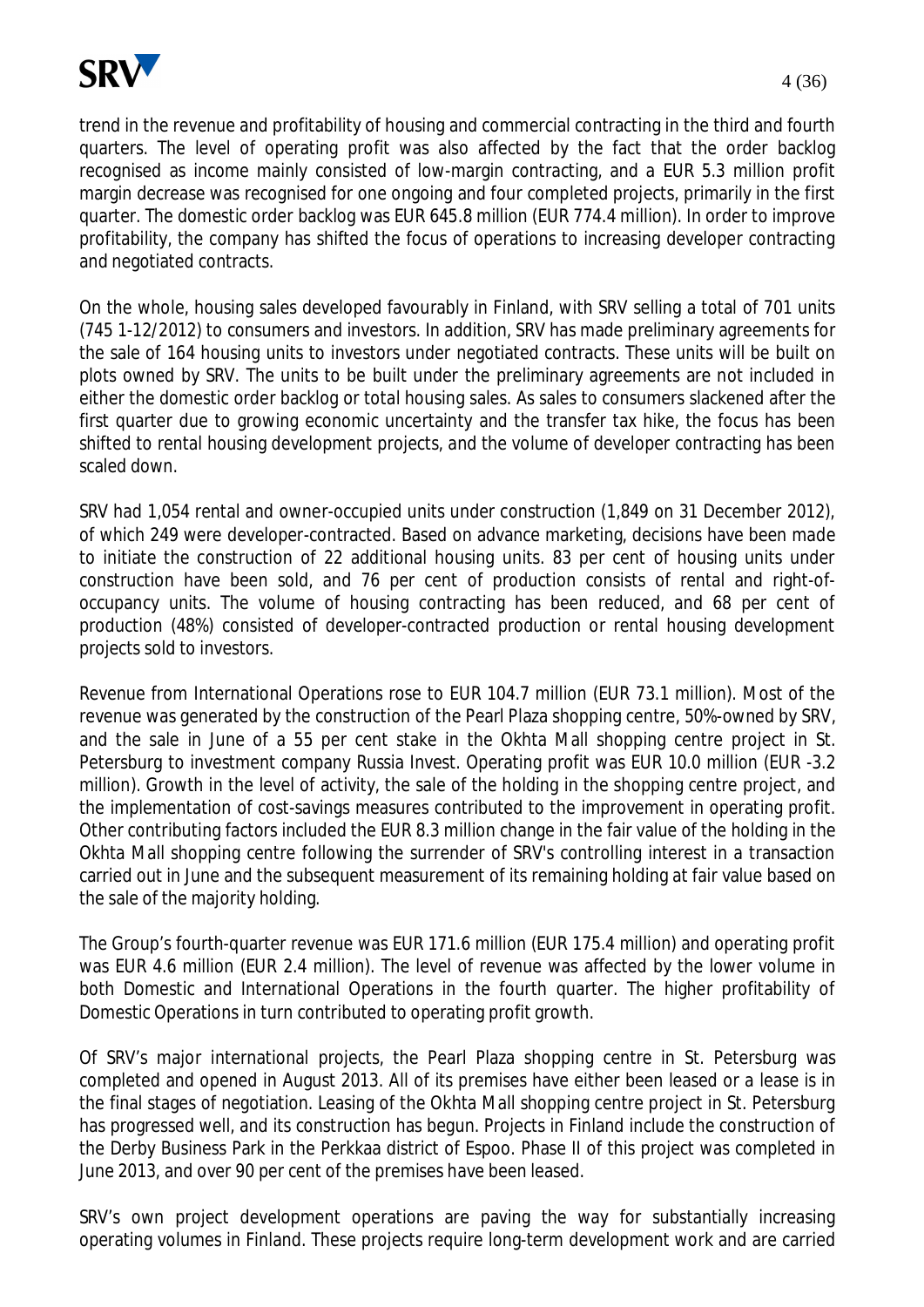

out over the course of several years. Many of SRV's projects are so-called landmark projects – innovative new solutions for the needs of sustainable regional construction. Such projects include, for example, the Keilaniemi Towers housing project, the Kalasatama Centre, or REDI, in Helsinki, and a project to develop the area adjacent to the Niittykumpu metro station in Espoo. In St. Petersburg and Moscow, SRV will from now on focus on the development of shopping centre projects. SRV will harness the investment potential of the Russia Invest investment company in order to support the financing of these projects.

#### **Key figures for the segments**

| Revenue                         | $1-12/$   | $1-12/$ | change,     | change,     | $10 - 12/$ | $10 - 12/$ |
|---------------------------------|-----------|---------|-------------|-------------|------------|------------|
| (EUR million)                   | 2013      | 2012    | <b>MEUR</b> | %           | 2013       | 2012       |
| <b>Domestic Operations</b>      | 574.8     | 568.3   | 6.5         | 1.1         | 155.8      | 157.2      |
| <b>International Operations</b> | 104.7     | 73.1    | 31.5        | 43.1        | 15.7       | 18.1       |
| <b>Other Operations</b>         | 13.0      | 14.4    | $-1.4$      | $-9.5$      | 3.8        | 3.4        |
| Eliminations                    | $-13.1$   | $-14.3$ | 1.2         |             | $-3.8$     | $-3.3$     |
| Group, total                    | 679.4     | 641.6   | 37.8        | 5.9         | 171.6      | 175.4      |
| Operating profit                | $1-12/$   | $1-12/$ | change,     | change,     | $10 - 12/$ | $10-12/$   |
| (EUR million)                   | 2013      | 2012    | <b>MEUR</b> | %           | 2013       | 2012       |
| <b>Domestic Operations</b>      | 21.4      | 14.8    | 6.7         | 45.2        | 8.0        | 1.6        |
| <b>International Operations</b> | 10.0      | $-3.2$  | 13.2        |             | $-1.7$     | 2.4        |
| <b>Other Operations</b>         | $-5.0$    | $-4.7$  | $-0.4$      |             | $-1.7$     | $-1.7$     |
| Eliminations                    | 0.0       | 0.0     | 0.0         |             | 0.0        | 0.0        |
| Group, total                    | 26.4      | 6.9     | 19.5        | 283.3       | 4.6        | 2.4        |
| Operating profit, (%)           |           |         |             | $10 - 12$   | $10-12$    |            |
|                                 | 1-12/2013 |         | 1-12/2012   | /2013       | /2012      |            |
| <b>Domestic Operations</b>      |           | 3.7     | 2.6         | 5.1         | 1.0        |            |
| <b>International Operations</b> |           | 9.5     | $-4.4$      | $-10.7$     | 13.3       |            |
| Group, total                    |           | 3.9     | 1.1         | 2.7         | 1.4        |            |
| Order backlog                   |           |         |             | change,     | change,    |            |
| (EUR million)                   | 12/2013   |         | 12/2012     | <b>MEUR</b> | %          |            |
| <b>Domestic Operations</b>      | 645.8     |         | 774.4       | $-128.7$    | $-16.6$    |            |
| <b>International Operations</b> | 180.1     |         | 53.4        | 126.7       | 237.4      |            |
| Group, total                    | 825.8     |         | 827.8       | $-2.0$      | $-0.2$     |            |
| - sold order backlog            |           | 618     | 610         | 8           | 1.4        |            |
| - unsold order backlog          |           | 208     | 218         | $-10$       | $-4.7$     |            |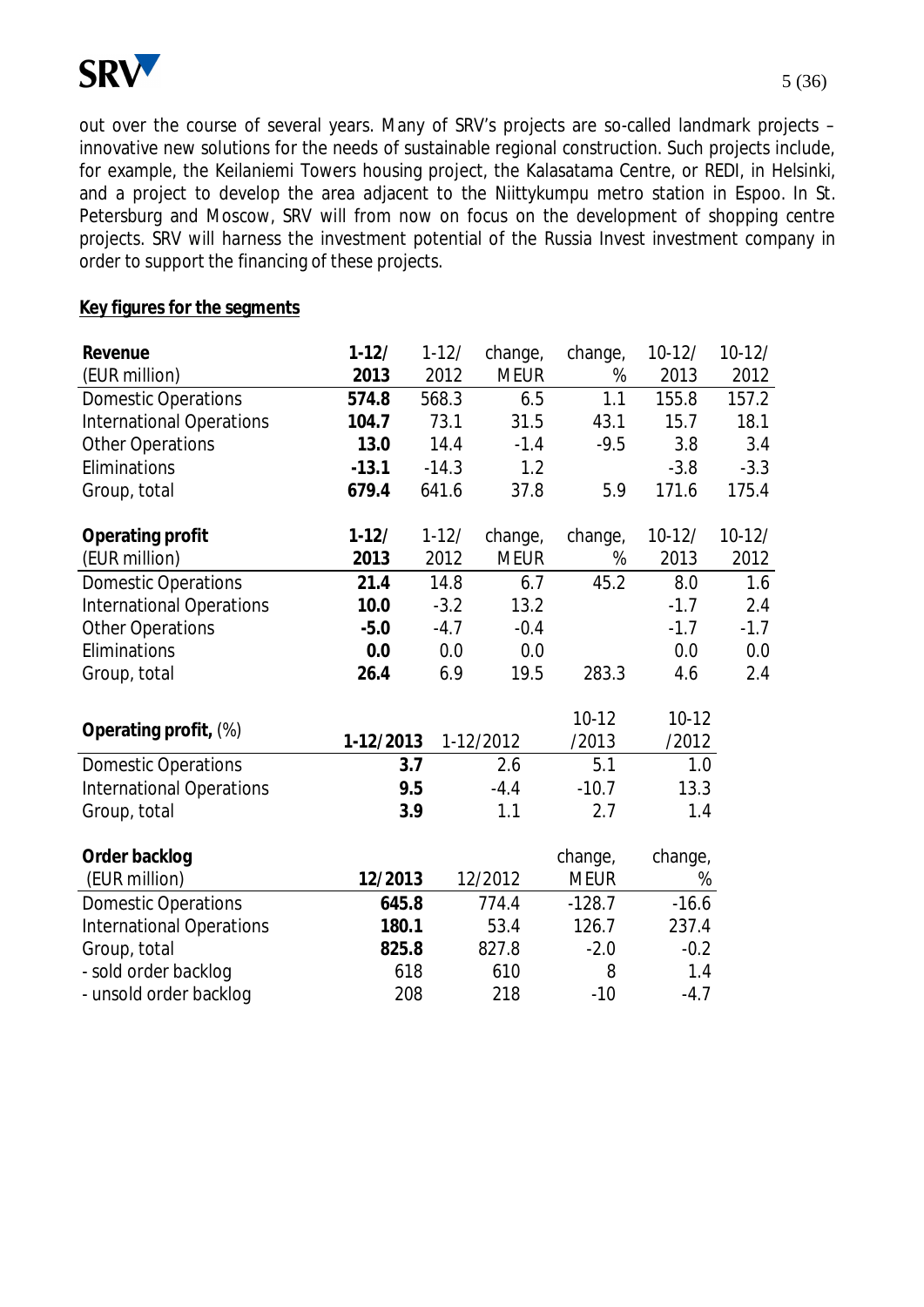

#### **Earnings trends of the segments**

| $1 - 12/$ | $1-12/$ | change,     | change, | $10 - 12/$ | $10-12/$ |
|-----------|---------|-------------|---------|------------|----------|
| 2013      | 2012    | <b>MEUR</b> | %       | 2013       | 2012     |
| 574.8     | 568.3   | 6.5         | 1.1     | 155.8      | 157.2    |
| 319.2     | 305.3   | 14.0        | 4.6     | 89.1       | 83.5     |
| 255.5     | 263.0   | $-7.5$      | $-2.9$  | 66.8       | 73.7     |
| 21.4      | 14.8    | 6.7         | 45.2    | 8.0        | 1.6      |
| 3.7       | 2.6     |             |         | 5.1        | 1.0      |
| 645.8     | 774.4   | $-128.7$    | $-16.6$ |            |          |
| 392.8     | 438.7   | $-45.9$     | $-10.5$ |            |          |
| 253.0     | 335.7   | $-82.7$     | $-24.6$ |            |          |
|           |         |             |         |            |          |

The Domestic Operations segment consists of SRV's property development and construction operations in Finland. Operations are divided into housing construction and business construction, which comprises retail, office, logistics, earthworks, and rock construction operations.

Revenue for Domestic Operations totalled EUR 574.8 million (EUR 568.3 million 1-12/2012), and accounted for 85 per cent of the Group's revenue (89% ). Operating profit totalled EUR 21.4 million (EUR 14.8 million), generating an operating profit margin of 3.7 per cent (2.6%). Revenue and operating profit growth was driven by the increase in revenue from developer contracting of housing as well as the positive trend in the margins of both housing and business construction projects during the financial year. Moreover, the financial result has now been confirmed for four previously completed projects in which SRV had EUR 25.4 million in receivables due at the end of 2012, primarily from additional work and alterations, which also affected operating profit. The profit margin decreases recognised for the financial result of these four projects and one project completed during the financial year had a total impact of EUR -5.3 million on the operating profit for the financial year. The order backlog declined to EUR 645.8 million (EUR 774.4 million 12/2012).

Fourth-quarter revenue amounted to EUR 155.8 million (EUR 157.2 million 10-12/2012) and operating profit came to EUR 8.0 million (EUR 1.6 million). The positive trend in the project margins of commercial and housing construction contributed to growth in operating profit during the quarter. A total of 117 housing units (207) were sold to consumers and investors in the fourth quarter.

#### **Business construction**

Revenue from business construction totalled EUR 319.2 million (EUR 305.3 million). The order backlog was EUR 392.8 million (EUR 438.7 million). Competition for new contracts has remained tight.

Renovation projects completed during the financial year include Building F of the Viikki laboratory for the University of Helsinki, the CityCenter property for Sponda, the Brondankulma business premises contract on Etelä-Esplanadi, and extensive renovations at Itis shopping centre in Itäkeskus. New construction projects completed included the main building of the Mankola School in Jyväskylä, the Pyynikki social and health services centre in Tampere, the Laukaa health centre, interim hospital facilities in Jyväskylä, a parish hall in the centre of Oulu, the extension of the Galleria at Helsinki Messukeskus expo and convention centre, new commercial premises for Finnair at the Helsinki-Vantaa airport and Finnprotein Oy's soy processing plant in Uusikaupunki. In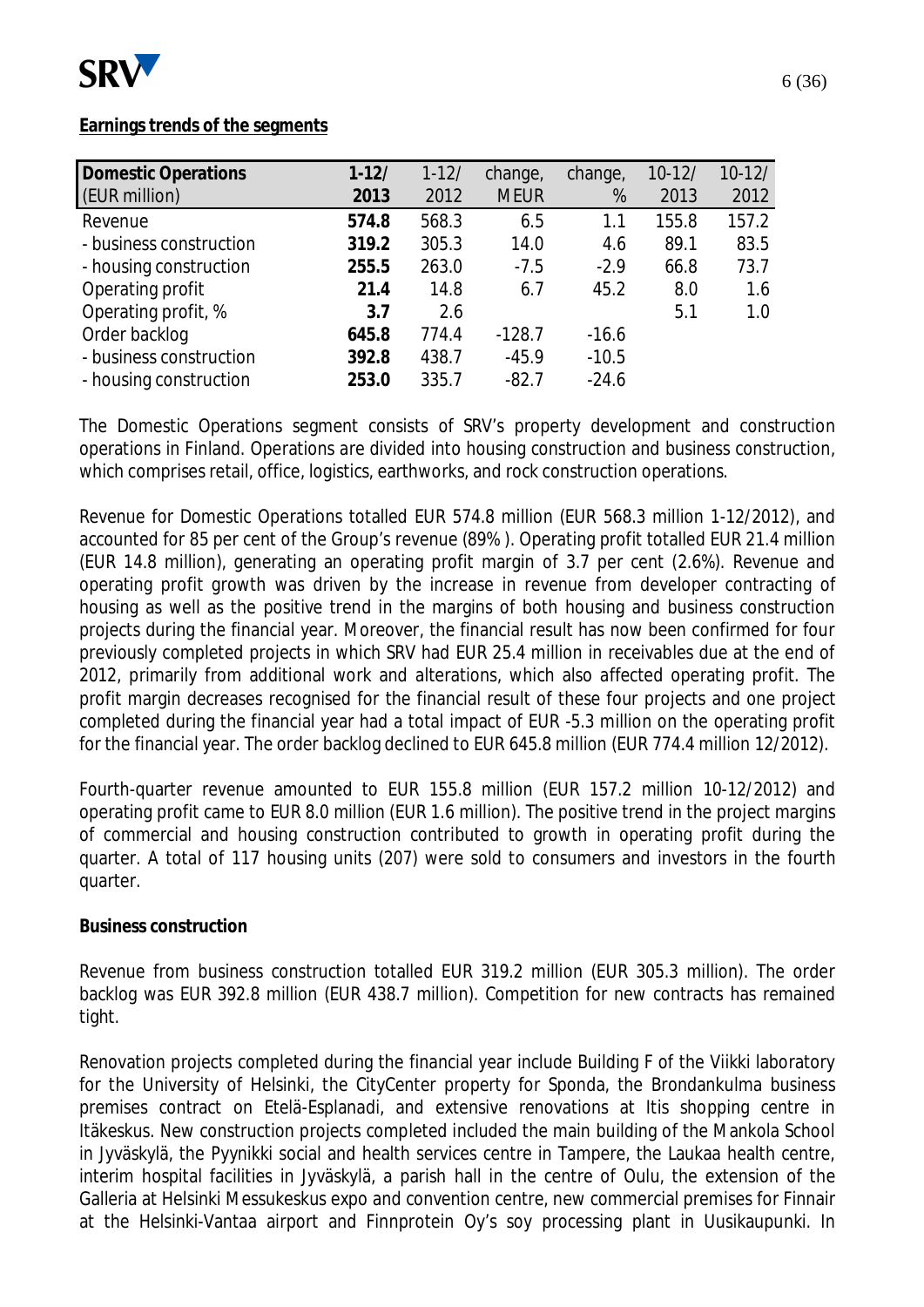

addition, the excavation and construction of the Otaniemi metro tunnel and station were completed for the western stretch of the metro line during the fourth quarter.

During the financial year, new contractor agreements worth EUR 213.2 million were signed with external clients. SRV signed fixed-price contractor agreements with the Tampereen Kotilinna Foundation for the construction of the Pispa Service Centre, with Tampereen Tilakeskus for the construction of Tredu Sähkötalo, with the municipality of Pöytyä for the construction of a day-care centre in Kyrö, with the City of Lappeenranta for the construction of a day-care centre in Joutseno, with the City of Lahti for the construction of the Liipola multipurpose hall, and with Tikkamaan Palvelut Oy for the construction of a car park in Joensuu. Production facilities are being built for Orion and Sandvik in Turku, and for Grene Noramaa in Paimio. SRV signed project managementtype contractor agreements with Suomen Yliopistokiinteistöt for the construction of TTY Kampusareena in Tampere, with the Hospital District of Helsinki for the construction of an additional emergency room building in Jorvi, with the City of Espoo for the construction of the Opinmäki campus in Suurpelto, with Itella for the construction of a postal building in Oulu, and with Ilmarinen for the construction of a medical centre, hospital and other commercial premises in Oulu.

Two development project agreements covering construction on plots previously owned by SRV, with SRV responsible for design and building, were signed during the financial year: one to build a Biltema department store in Vaasa and the other to erect a logistics centre in Vantaa for the Hospital District of Helsinki.

A new developer-contracted commercial project was started up: the construction of a repair facility and warehouse in Kerca, Kerava, with a total floor area of 4,070 m2. The project will be completed in summer 2014 and 85% of the premises have already been leased out. SRV estimates that annual rental income from the project will amount to about EUR 0.5 million once it has been fully leased out. Sales efforts are currently under way.

In the Perkkaa district of Espoo, SRV completed a developer-contracted commercial project for three office buildings with a total floor area of 20,000 m2. Phase I of the project was completed in August 2012, and the last two office buildings in June 2013. Among other tenants, the buildings house the head offices of Siemens Osakeyhtiö and SRV. Over 90 per cent of the premises have been leased. SRV estimates that annual rental income from the project will amount to about EUR 4.2 million once it has been fully leased out. Sales efforts are currently under way.

The Administrative Court of Helsinki had earlier dismissed the complaint lodged against the city plan for the Kalasatama Centre in the Sörnäinen district of Helsinki. The Supreme Administrative Court did not grant the appellants permission to appeal the ruling. The city plan thus entered into force. Due to the appeal process, SRV had already taken the decision in 2012 to adjust the construction schedule in order to reduce the amount of capital tied up in the project. Now that the city plan has come into force, the suspended negotiations with tenants, financers and investors were resumed. Once these negotiations have been concluded, construction site operations can be restarted. Two major projects for the Kalasatama Centre have already been completed: the underground waste facility and the new metro bridge ordered by the City of Helsinki were both finished in summer 2013.

In March, the Finnish Court of Arbitration announced its decision on the dispute between SRV Construction Ltd and Kiinteistö Oy Espoontori, ordering Kiinteistö Oy Espoontori to pay SRV Construction Ltd the sum of about EUR 0.7 million. As a result of this decision, SRV recognised about EUR 0.6 million in expenses. In March, SRV also came to an agreement with Mutual Pension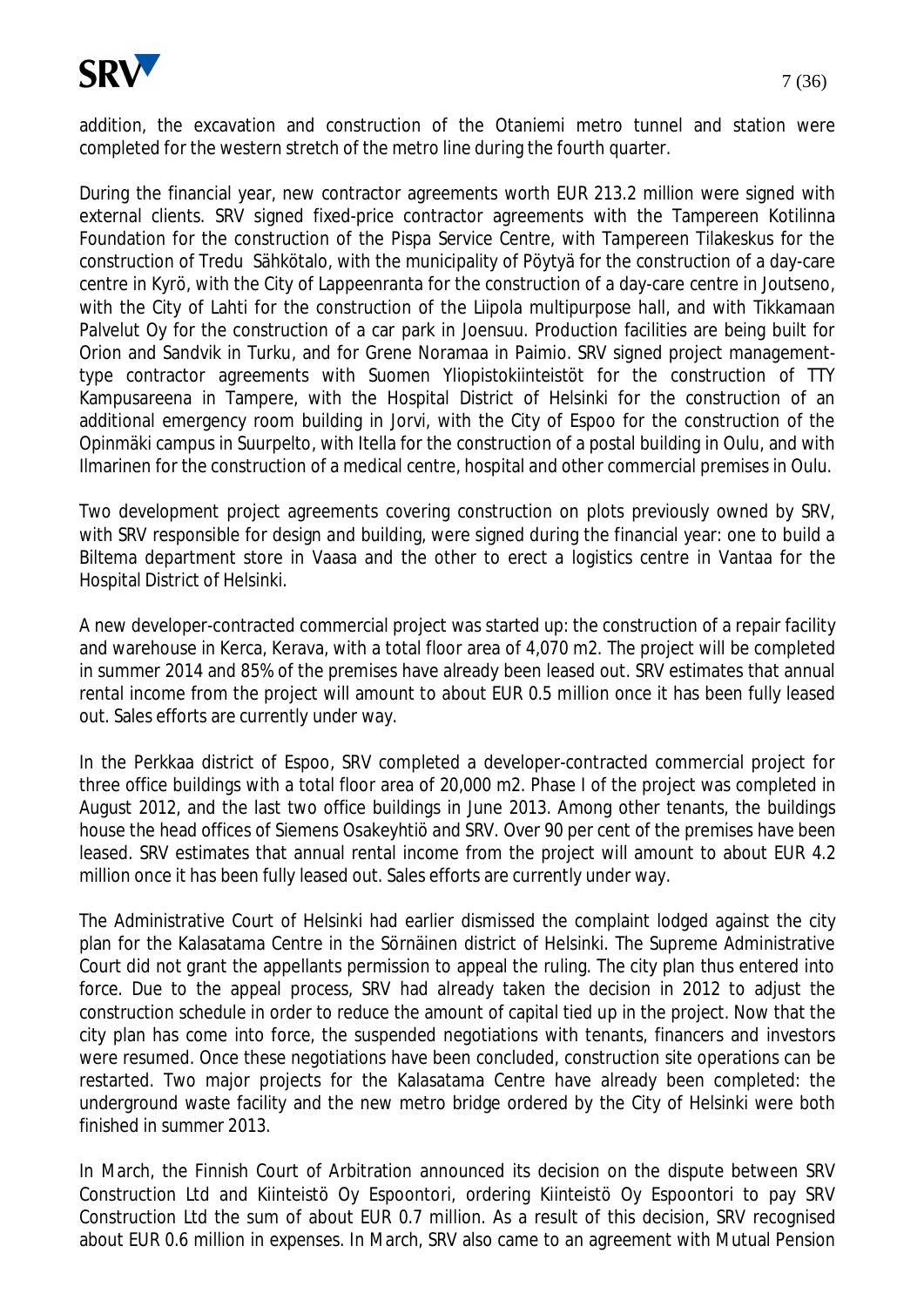

Insurance Company Varma on the contractual liability to pay the costs for additional work and alterations to the Primulan Herkkupaja bakery and the Holiday Club Saimaa spa hotel.

#### **Housing construction**

Revenue from housing construction totalled EUR 255.5 million (EUR 263.0 million). The order backlog was EUR 253.0 million (EUR 335.7 million). At the end of the financial year, SRV had a total of 1,054 units (1,849) under construction. Of the residential units under construction, 83 per cent were contracted housing units or own sold production.

Projects for external clients that were completed during the financial year include 45 units on Keskipellonkatu in Kerava, 26 units in the Vanttila district of Espoo, 33 housing units in the Seppälä district of Jyväskylä, and 35 units in the Toppila district of Oulu, all of which were built for TA. For ICECAPITAL, 124 units were completed in Vantaa and 20 in Kannelmäki. In addition, 122 units were completed for Sato in Kalasatama, Helsinki, 345 units for KEVA in Herttoniemi, 52 units for VVO in Hyvinkää, 22 units for VASO in Kaarina, 22 units for Timedi Oy in Laukaa, and 96 units for YH in Tampere and Nokia. Towards the end of the year, a major housing renovation project on Vuolukiventie in Helsinki was completed for the university; 77 new housing units were also built as part of this project.

During the financial year, contracts worth EUR 120.5 million were signed with external clients for the construction of 673 housing units. SRV and VVO signed agreements for two development projects on plots that were earlier owned by SRV: 88 units will be built at Nihtitorpankuja 3 in Espoo and 114 units at Lehtikallio 4 in Vantaa. 88 housing units in Espoo and 76 units in Vantaa were sold to the Lähi-Tapiola housing fund and 38 housing units in Vantaa were sold to the ICECAPITAL housing fund. In addition, SRV will build 113 units for Sato in Suurpelto, Espoo, 39 units for Auratum in Helsinki, 34 units for VVO in Tampere and 79 units for Opiskelija Asunnot Oy in Joensuu under projects that SRV acquired through competitive bidding. In addition to these agreements, SRV has signed preliminary agreements with two housing funds for the construction of 164 housing units on plots SRV owns in Espoo and Kirkkonummi. The units to be built under the preliminary agreements are not included in the domestic order backlog.

SRV won a design and build competition held by the Helsinki Housing Production Department (ATT) for the construction of four wooden apartment houses on Eskolantie in Pukinmäki in association with Stora Enso. These houses will have 89 rental and right-of-occupancy units. This agreement will be added to the order backlog once the actual contractor agreement has been signed. ATT also commissioned SRV and Stora Enso to build a residential project consisting of a total of 98 housing units in several eight-storey apartment buildings in the Jätkäsaari district of Helsinki. This agreement will be added to the order backlog once the actual contractor agreement has been signed.

During the financial year, SRV launched the construction of 202 (415) developer-contracted housing units included in the RS system. 63 of these units will be built in Myyrmäen Kilterinmetsä in Vantaa, 35 in Penttilänrannan Kotisatama in Joensuu, 25 in Marmori in Jyväskylä, 35 in Atalan Metsäkeiju in Tampere and 26 in Raholan Ruhtinas in Tampere. Furthermore, an 18-unit HITAS project was started up and completed in the Vallila district of Helsinki. In addition to the projects initiated during the financial year, SRV has decided to start the construction of 22 housing units in the Telakkaranta residential area in Turku.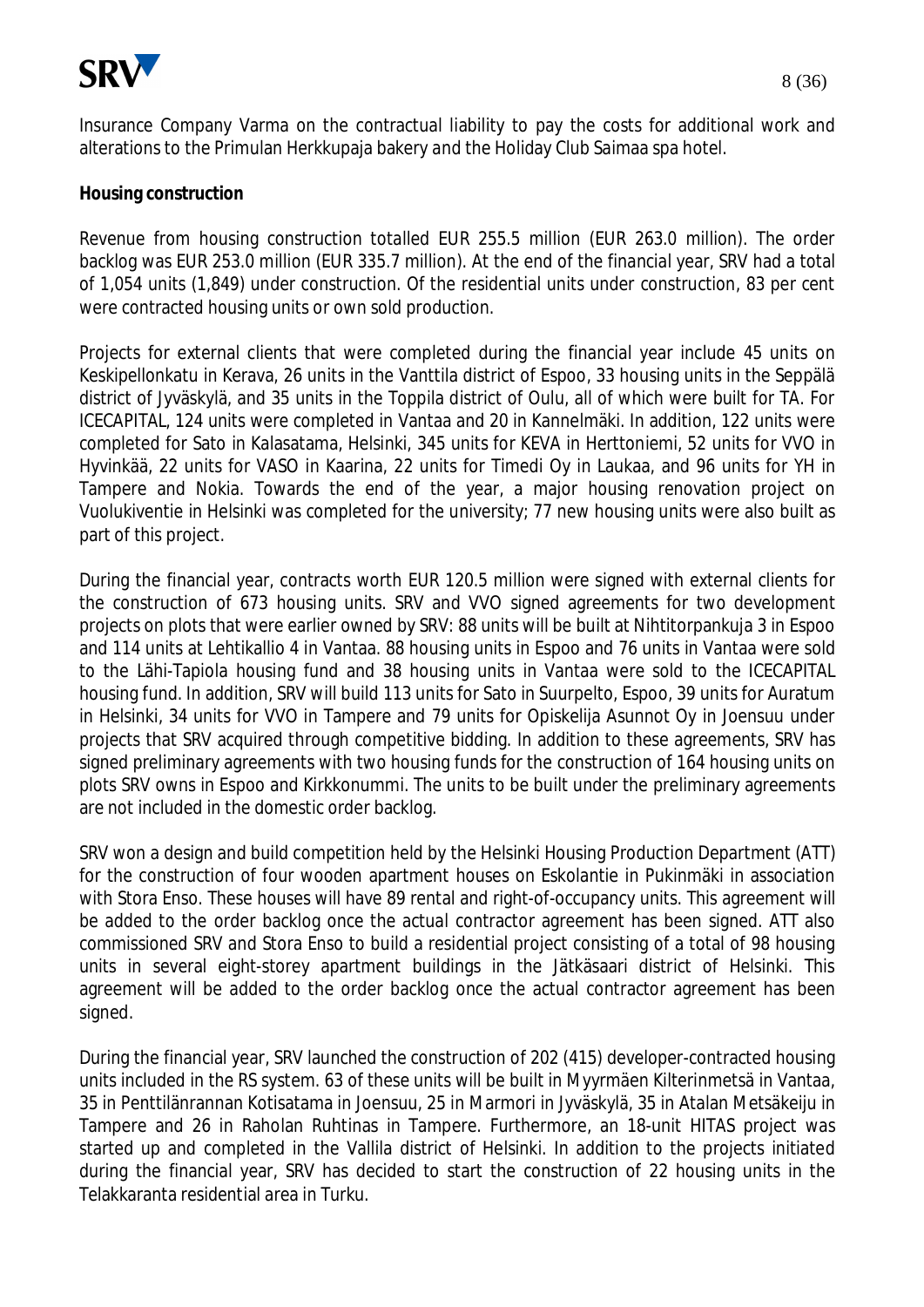

During the financial year, SRV sold a total of 701 (745) housing units. 297 (477) of the developercontracted housing units that fall within the scope of the RS system were sold, and 404 (268) units were sold to investors under negotiated contracts. At the end of the period, 249 (586) housing units for the consumer market were under construction, of which 178 (356) had not yet been sold. The number of completed but unsold housing units was 182 (99). A total of 539 (451) developercontracted housing units were completed during the review period: 170 in Espoo, 89 in Helsinki, 76 in Kerava, 29 in Lahti, 24 in Kaarina, 25 in Jyväskylä, 35 in Oulu and 91 in Pirkanmaa.

Based on the current schedules, SRV estimates that a total of 186 developer-contracted housing units included in the RS system will be completed in 2014, of which 100 in the first quarter.

| Housing production in Finland (units)        | $1 - 12/$ | $1 - 12/$ | change, | $10-12/$ | $10 - 12/$ |
|----------------------------------------------|-----------|-----------|---------|----------|------------|
|                                              | 2013      | 2012      | units   | 2013     | 2012       |
| Housing sales, total                         | 701       | 745       | $-44$   | 117      | 207        |
| - sales, developer contracting               | 297       | 477       | $-180$  | 29       | 140        |
| - sales, negotiation contracts <sup>2)</sup> | 404       | 268       | 136     | 88       | 67         |
| Developer contracting                        |           |           |         |          |            |
| - start-ups                                  | 202       | 415       | $-213$  | $\Omega$ | 95         |
| - completed                                  | 539       | 451       | 88      | 151      | 114        |
| - completed and unsold 1)                    | 182       | 99        | 83      |          |            |
| Under construction, total <sup>1)</sup>      | 1054      | 1849      | $-795$  |          |            |
| - construction contracts <sup>1)</sup>       | 334       | 969       | $-635$  |          |            |
| - negotiation contracts $^{1/2}$             | 471       | 294       | 177     |          |            |
| - developer contracting $1$                  | 249       | 586       | $-337$  |          |            |
| - of which sold $1$                          | 71        | 230       | $-159$  |          |            |
| - of which unsold <sup>1)</sup>              | 178       | 356       | $-178$  |          |            |

1) at the end of the period 2) investor sales under negotiation contracts

The order backlog for housing construction was EUR 253 million (EUR 336 million 12/2012). The order backlog for contracts and negotiated contracts was EUR 122 million (EUR 129 million), accounting for 48 per cent (38%) of the total order backlog. Of the housing production order backlog, EUR 136 million (EUR 188 million) was sold. The completed but unsold order backlog was EUR 57 million (EUR 28 million). The developer-contracted unsold order backlog under construction totalled EUR 60 million (EUR 119 million).

| Order backlog, housing construction in |          |          | change,     |
|----------------------------------------|----------|----------|-------------|
| Finland (EUR million)                  | 31.12.13 | 31.12.12 | <b>MEUR</b> |
| Negotiation and construction contracts | 122      | 129      | $-7$        |
| Under construction, sold developer     |          |          |             |
| contracting                            | 14       | 59       | -45         |
| Under construction, unsold developer   |          |          |             |
| contracting                            | 60       | 119      | -59         |
| Completed and unsold developer         |          |          |             |
| contracting                            | 57       | 28       | 28          |
| Total                                  | 253      | 336      | $-83$       |

**Development of Domestic Operations** 

SRV continued to participate in the Model Nova work package of the RYM PRE research programme, led by Senate Properties, which will continue until spring 2014. The programme seeks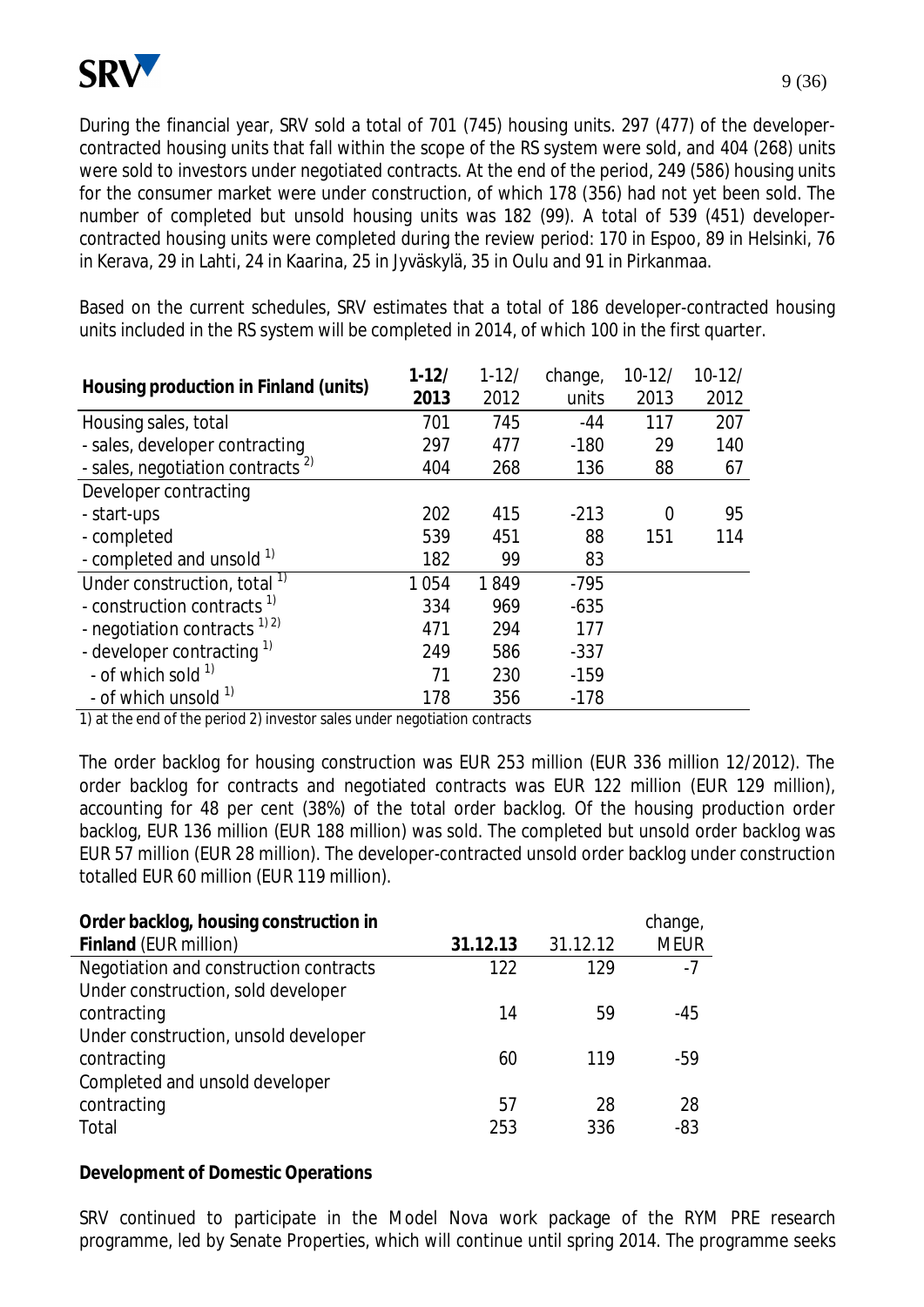to create a business model and operational culture that utilise information modelling and support sustainable development for the built environment. SRV's research project deals with the development of a general information model process that facilitates optimal cooperation and supports the progress of construction projects through modelling.

SRV is participating in two projects conducted as part of the Aalto University's Energizing Urban Ecosystems (EUE) programme, which seeks to identify operating models and solutions to the challenges and opportunities involved in urbanisation. In 2012, SRV joined the Nordic Built Charter initiative, a Nordic trade and industry policy programme aiming at green growth. The programme runs from 2012 to 2014 and is funded by the Nordic Council of Ministers and Nordic Innovation. In this initiative, SRV has committed itself to promoting energy-efficient and sustainable construction in all of its operations. In the case of building systems, SRV focused particularly on energy-efficient solutions and has already introduced energy consumption monitoring at several sites.

The company has worked towards preventing the grey economy by means such as further developing the SRV Network Register and organising internal theme days on the topic of grey economy prevention. SRV is committed to the continuous improvement of occupational safety as a member of the Zero Accidents Forum. No serious accidents occurred in 2013. A new mobile tool was developed for carrying out TR-measurements, which assess the level of on-site occupational safety.

| International Operations (EUR | $1 - 12/$ | $1 - 12/$ | change,     | change, | $10 - 12/$ | $10 - 12/$ |
|-------------------------------|-----------|-----------|-------------|---------|------------|------------|
| million)                      | 2013      | 2012      | <b>MEUR</b> | %       | 2013       | 2012       |
| Revenue                       | 104.7     | 73.1      | 31.5        | 43.1    | 15.7       | 18.1       |
| Operating profit              | 10.0      | $-3.2$    | 13.2        |         | $-1.7$     | 2.4        |
| Operating profit, %           | 9.5       | $-4.4$    |             |         | $-10.7$    | 13.3       |
| Order backlog                 | 180.1     | 53.4      | 126.7       | 237.4   |            |            |

International Operations comprises SRV's construction and property development business in Russia and Estonia. In addition, SRV aims to expand its business in Russia into shopping centre management.

Revenue from International Operations totalled EUR 104.7 million (EUR 73.1 million), and accounted for 15 per cent of the Group's revenue (11%). Operating profit was EUR 10.0 million (EUR -3.2 million). Most of the revenue was generated by the construction of the Pearl Plaza shopping centre, 50%-owned by SRV, and the sale of a 55 per cent stake in the Okhta Mall shopping centre project in St. Petersburg. A proportion of the profit margin of construction equivalent to the ownership of SRV's associated company is eliminated from operating profit. Growth in the level of activity, the sale of the holding in the shopping centre project, and the implementation of costsavings measures contributed to the improvement in operating profit. Other contributing factors included the EUR 8.3 million change in the fair value of the holding in the Okhta Mall shopping centre following the surrender of SRV's controlling interest in a transaction carried out in June and the subsequent measurement of its remaining holding at fair value based on the sale of the majority holding. The operating profit for the comparison period was impacted by EUR 1.1 million in non-recurrent depreciation booked for a warehouse that was destroyed in SRV's Septem City quarter in St. Petersburg in January 2012, capital gains from the divestment of a development project company in Russia in December 2012, and a VAT refund in Estonia. The order backlog was EUR 180.1 million (EUR 53.4 million). The order book grew following the signing of project management contractor agreements for the Okhta Mall shopping centre in June, which are valued at a total of over EUR 160 million.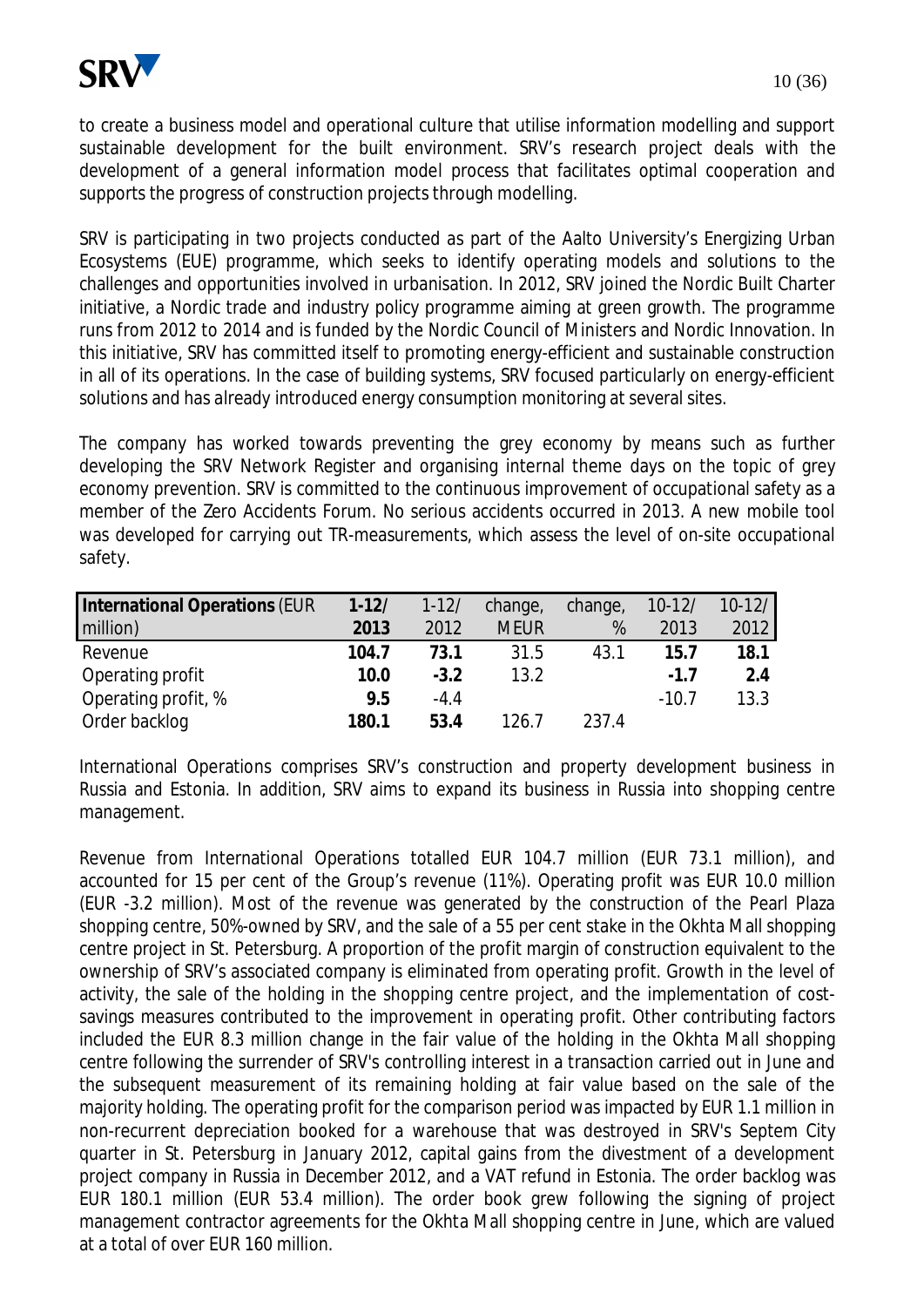

Fourth-quarter revenue amounted to EUR 15.7 million (EUR 18.1 million 10-12/2012) and operating profit came to EUR -1.7 million (EUR 2.4 million). Revenue for the comparison period was increased by the sale of a development project company in December 2012 in Russia. The level of operating profit is affected by the project development nature of operations and the elimination of a proportion equivalent to SRV's ownership from the profit margin of the construction of the shopping centre project. Operating profit for the comparison period was affected by capital gains recognised from the divestment of a development project company in December 2012 and a VAT refund in Estonia.

#### **Russia**

SRV has been developing the large-scale Septem City project in the Okhta area of St. Petersburg for several years. The project covers a total of 8.5 hectares. The plans for the area include constructing a commercial complex measuring over 400,000 m2, which will house a shopping centre, office and business premises, as well as premises for hotel, restaurant, and entertainment services. The project will be implemented in several phases. The realisation of the project's Phase I, the Okhta Mall shopping centre, commenced when the Russia Invest investment company owned by SRV, Ilmarinen, Sponda, Etera and Onvest made a decision to invest in the project. Under agreements signed in June, Russia Invest acquired a 55 per cent holding in the shopping centre from SRV, and will invest approximately EUR 50 million in the project. In addition to its direct ownership of the remaining 45 per cent, SRV owns part of the project through its holding in Russia Invest. According to the investment decision, SRV will invest about EUR 44 million into the project while it is under construction. The cash flows from the project management agreements and the sale of the holding will cover the amount of capital committed to the project. SRV maintains a 100 per cent holding of the other phases in the extensive Septem City project.

Okhta Mall will be opened in spring 2016 and it will have about 144,000 m2 of floor area, with leasable space of about 75,000 m2. The centre will feature two underground parking levels, a hypermarket and four aboveground levels. Located close to the heart of St. Petersburg, Okhta Mall will be the first shopping centre in the downtown area with a hypermarket. Preliminary lease agreements have already been signed for about a third of the leasable premises. The target for annual rental income from the shopping centre is about EUR 33 million. The shopping centre investment is valued at a total of about EUR 250 million. A letter of intent has been signed with a Russian bank for EUR 160 million in loan financing for the project, and the parties intend to sign the final loan agreement during the first quarter of 2014.

In June, SRV signed project management contractor agreements valued at over EUR 160 million with the project company that owns the Okhta Mall shopping centre on the development, design, leasing, marketing and construction of the shopping centre. The final building permit for the shopping centre was granted in August, and construction has begun.

Slightly over half of the EUR 95.5 million investment capacity of the Russia Invest investment company will be earmarked for the Okhta Mall project. The remaining capital will be committed when investments have been identified and investment decisions finalised. The remainder of development project funding will be covered with project-specific bank loans. The stakeholders' objective is to withdraw from developed projects within roughly three years after their completion.

The Pearl Plaza shopping centre, owned jointly by SRV and the Shanghai Industrial Investment Company, was opened to the public on 24 August 2013. More than 30,000 people visited the centre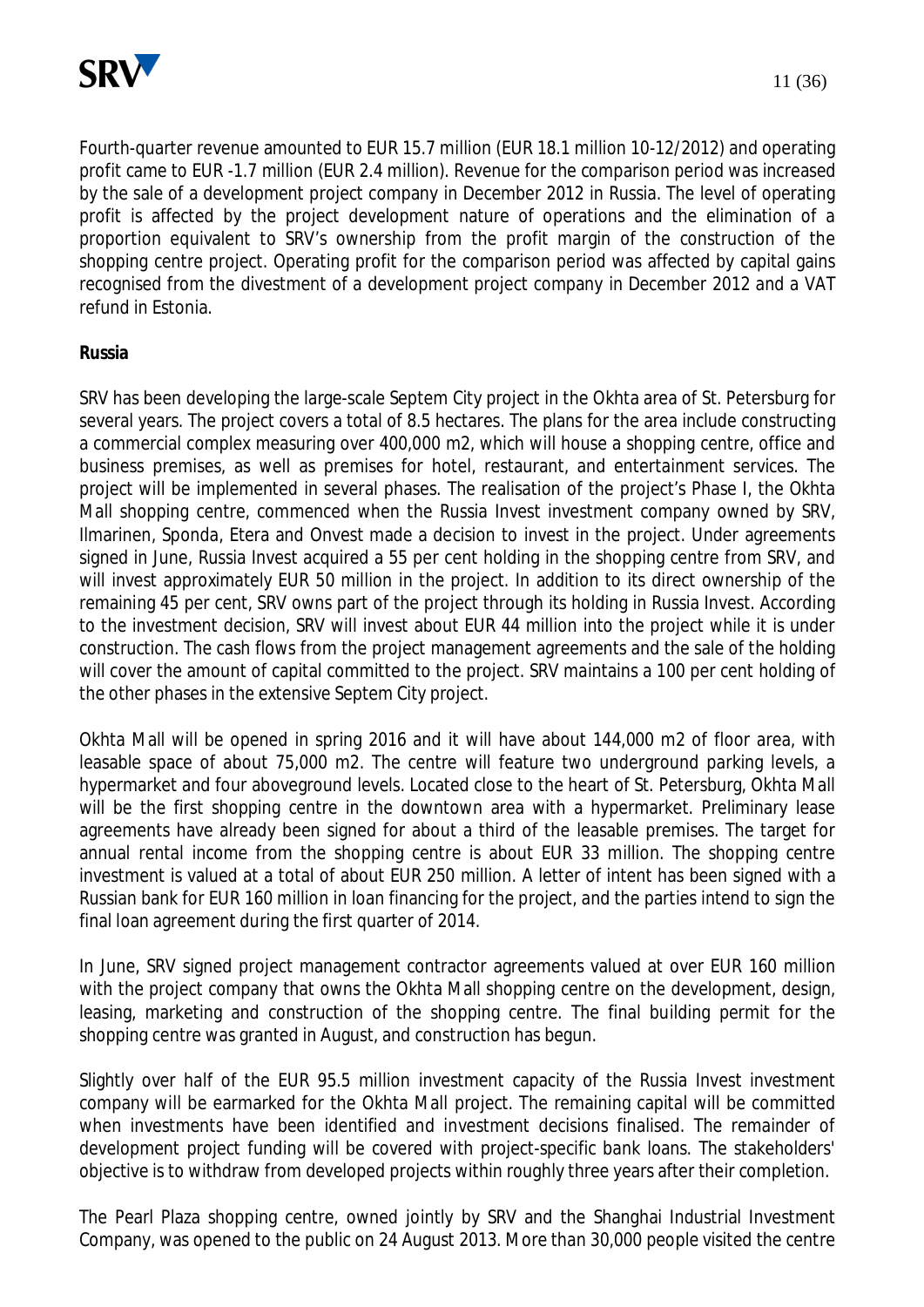

on the opening day, clearly exceeding all expectations. The number of visitors has outperformed the target level. The centre's anchor tenants are Prisma, Hennes & Mauritz, Sportmaster, M.Video, Detsky Mir, Kinomir-21 and Sculptors. Other international brands such as McDonalds, Adidas,

Total investment in the project amounts to approximately EUR 140 million. SRV's ownership in the joint venture is 50 per cent, and SRV has invested roughly EUR 22 million in the project. In addition to investment from the owners, bank financing has been secured with a EUR 95 million financing agreement with a partner from China. In line with the project management contractor agreements, SRV was responsible for planning, constructing, developing and leasing out the site. The total value of SRV's project management contracts at the site exceeded EUR 120 million. About 93 per cent of the premises have been leased and it is estimated that the premises will be fully leased out during the first half of 2014. The target for annual rental income from the shopping centre is about EUR 18 million.

Lindex, Seppälä and the Inditex Group's Bershka youth fashion chain also have outlets in the centre.

Pearl Plaza is also the first shopping centre managed by SRV in Russia.

The design of Phase II of the Pearl Plaza shopping centre has begun and, according to preliminary plans, construction of Phase II can be launched towards the end of this year. Preliminary lease reservations have been made for about 30 per cent of the Phase II premises.

The investment period for the VTBC-Ashmore Real Estate Partners I fund ended in December 2013, as set out in the agreements. SRV has invested EUR 6.3 million in this fund, which acquired an office and logistics property in Moscow in autumn 2011. SRV's investment commitments to the fund (a total of EUR 13.7 million) ended at the close of the investment period.

The existing office premises in the Etmia II office and car park project in downtown Moscow have been leased out in their entirety. Net rental income for 2014 is estimated at about EUR 4.2 million. SRV is a co-owner in the project with a 50 per cent stake, and was also responsible for its construction as the project management contractor. Sales efforts are under way with the aim of selling the project to investors during 2014.

Development of the St. Petersburg Eurograd logistics area has been temporarily suspended due to the local partner's financing difficulties. SRV has a 49 per cent holding in the Russian company that owns a 24.9 hectare land area located north of St. Petersburg, in the immediate vicinity of the Ring Road.

The new commercial concept plan for the Mytishi shopping centre project in the Moscow region has been completed. Reservation agreements have been signed for about 40 per cent of the premises. This is also expected to accelerate progress in financing negotiations. The majority owner of the project is the Finnish real-estate investment company Vicus, which holds a 75 per cent stake. SRV owns 25 per cent of the shopping centre project and its total investments amount to EUR 7.5 million. Negotiations are currently under way on investor and bank financing arrangements. Earthworks on the site have begun.

Seventeen apartments in the Papula residential area project in Vyborg were sold during the review period (21 1-12/2012). At the end of the period, 6 completed units remained unsold (8). A decision has been made to launch the construction of the next two houses with a total of 111 units. Construction will begin in spring 2014.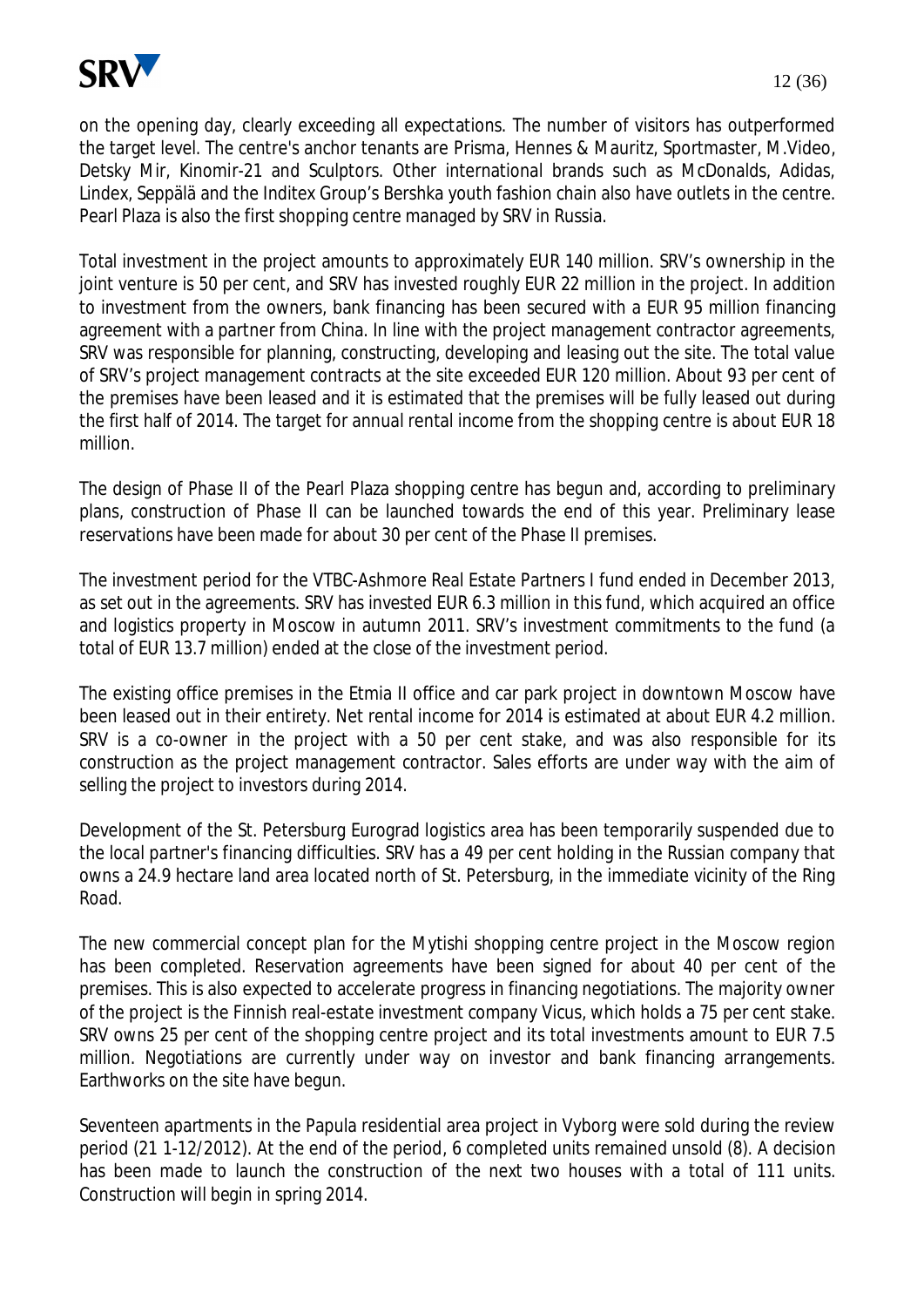

In April 2013, SRV completed a new bakery building for an Estonian subsidiary of the VAASAN Group. At the end of the period, one housing unit remained unsold (5) in Estonia.

| Other operations, | $1 - 12/$ | $1 - 12/$ | change,     | change, | $10 - 12/$ | $10-12/$ |
|-------------------|-----------|-----------|-------------|---------|------------|----------|
| (EUR million)     | 2013      | 2012      | <b>MEUR</b> | %       | 2013       | 2012     |
| Revenue           | 13.0      | 14.4      | $-14$       | $-9.5$  | 3.8        | 3.4      |
| Operating profit  | $-5.0$    | -47       | $-0.4$      |         | $-17$      | $-17$    |

Other Operations mainly comprise the SRV Group Plc and SRV Kalusto Oy businesses.

Revenue from Other Operations totalled EUR 13.0 million (EUR 14.4 million) and the operating profit was EUR -5.0 million (EUR -4.7 million). A fall in operating volumes had a negative effect on both revenue and operating profit. During the financial year, development costs expensed for SRV's projects totalled EUR 2.6 million (EUR 3.1 million). Fourth-quarter revenue amounted to EUR 3.8 million (EUR 3.4 million 10-12/2012) and operating profit came to EUR -1.7 million (EUR -1.7 million). During the fourth quarter, development costs expensed for projects amounted to EUR 1.0 million (EUR 1.1 million).

#### **REDI – Kalasatama Centre**

The city plan for SRV's large-scale REDI project – the Kalasatama Centre – entered into force in June 2013. The Administrative Court of Helsinki had dismissed a complaint regarding the city plan, and in June the Supreme Administrative Court rejected the appellants' request to appeal the ruling.

REDI will consist of six residential towers, and a tower housing a hotel and offices. The towers will have 20–33 stories, with the highest tower reaching 126 metres. According to the plans, the towers will have 1,200 housing units with floor space of about 100,000 m2 for approximately 2,000 residents, 10,000 m2 of office space and a 10,000 m2 hotel. A 64,000 m2 commercial centre and a car park with around 2,000 parking spots will be built next to the towers. As part of the implementation of the Kalasatama Centre, SRV and the City of Helsinki have agreed that SRV will build a 10,000 m2 social and health services centre in Kalasatama and lease it to the city. REDI will be built in phases by 2021, accounting for the market situation. For the most part, the other public premises planned for the Kalasatama Centre have already been built, as the underground waste station and new metro bridge commissioned by the City of Helsinki reached completion in summer 2013.

The City of Helsinki and SRV have negotiated on changes to the city plan so that the social and health services centre can be built on the north side of the Kalasatama Centre. This would make it possible to further develop the scope of the station, the implementation schedule and the functionality of the premises to better match the needs arising from the city's plan to centralise social services. The Social Services and Healthcare Committee of the City of Helsinki has for its own part approved the revised plan. The City Council will take the final decision on the approval of the revised plan.

Phase I of the private-sector part of the project consists of the construction of the REDI shopping centre and a car park with a total of 2,000 parking spaces, which will also serve park-and-ride commuters at Kalasatama. The REDI shopping centre will have about 64,000 m2 of leasable space.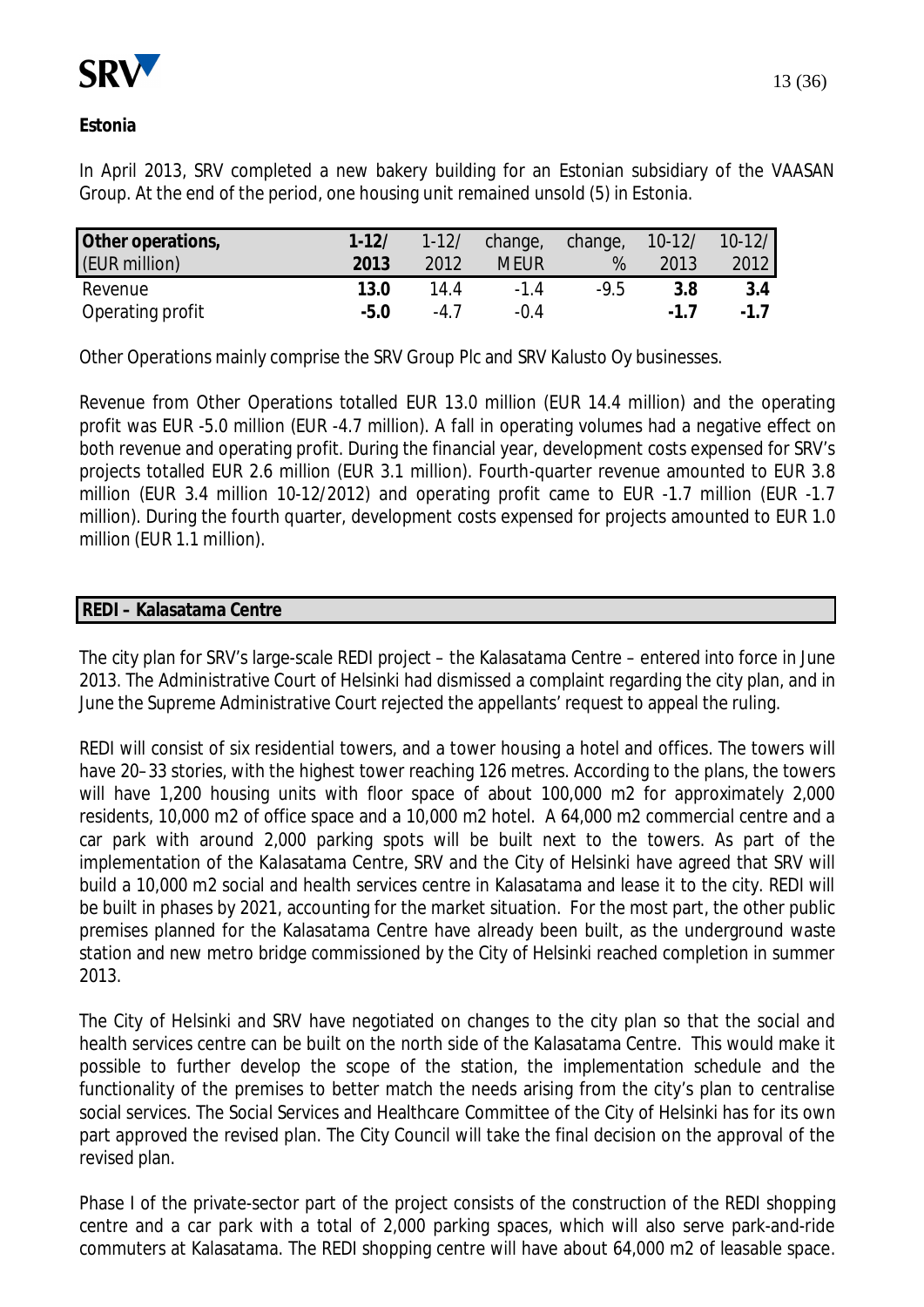

SRV aims to open the first sections of the shopping centre in 2017. The plans for the shopping centre include two daily consumer goods stores and a wide selection of services and brands, all located in the intersection of the city's best traffic connections and its most densely populated area. REDI will be Finland's first shopping centre that can be easily reached by public bus, metro, tram, car, bicycle, walking – and even by boat. 500,000 people live within a 15 minutes' drive from REDI and 1.1 million within 30 minutes. Each day, more than 100,000 cars use the three main roads that pass through Kalasatama, and the Helsinki city centre is only six minutes away by metro.

REDI leasing negotiations are under way with anchor tenants and a wide range of potential tenants. If the ongoing lease negotiations lead to agreements, 70% of the retail space would be leased out. SRV estimates that the lease agreements signed by the end of the year account for about 25-30% of the retail space.

Investor sales and financing negotiations for the REDI shopping centre and car park are likewise ongoing. The investor negotiations concern a joint venture ownership structure, as SRV intends to keep a 50% holding in the project. The total value of the shopping centre and car park investment will range from about EUR 400 to 450 million, depending on the planned scope. Financing for project construction will be secured both as investments from the owners and as project loans. On the basis of the ongoing financing negotiations, SRV estimates that project financing will account for about 50% of the total value of the investment, and thus SRV's investment in the project could amount to about EUR 100-120 million. SRV seeks to complete the investor and financing negotiations during the first half of 2014. At the same time, SRV intends to sign a contractor agreement valued at about EUR 350-400 million for the implementation of the shopping centre and car park.

#### **Group project development**

The Keilaniemi residential towers, a project developed by SRV, is progressing. Complaints had been filed against the city plan approved by the Espoo City Council. The Administrative Court of Helsinki dismissed these complaints. The appellants then sought leave to appeal from the Supreme Administrative Court, but this was not granted. The city plan of the project entered into force on 28 November 2013. The project's total scope is approximately 72,000 m2 of floor area of housing units in four residential towers. SRV has a planning reservation for the area. Project progress hinges on a tunnel for a section of Ring Road I, the cost level of the investments in tunnelling and traffic arrangements and extensive traffic arrangements whose general plan was approved by the Finnish Transport Agency in spring 2013. A complaint has been lodged in the Administrative Court of Helsinki against the approval of the general plan. Road planning has been delayed by this complaint. The aim is to start construction in 2015.

SRV, Mutual Pension Insurance Company Varma and SATO Corporation are progressing with their project to develop the Niittykumpu district in Espoo. The city plan for the area entered into force in December. In addition, the Espoo City Council has taken its decision on the construction of the Niittykumpu metro station. The aim is to launch the construction of Phase I of the metro station, measuring about 5,000 m2, during 2014.

SRV and Orion have jointly developed a residential area on a property owned by Orion in the Ylä-Mankkaa district of Espoo. The total scope of the project is about 36,000 m2 of floor area, of which SRV seeks to purchase at least 40%.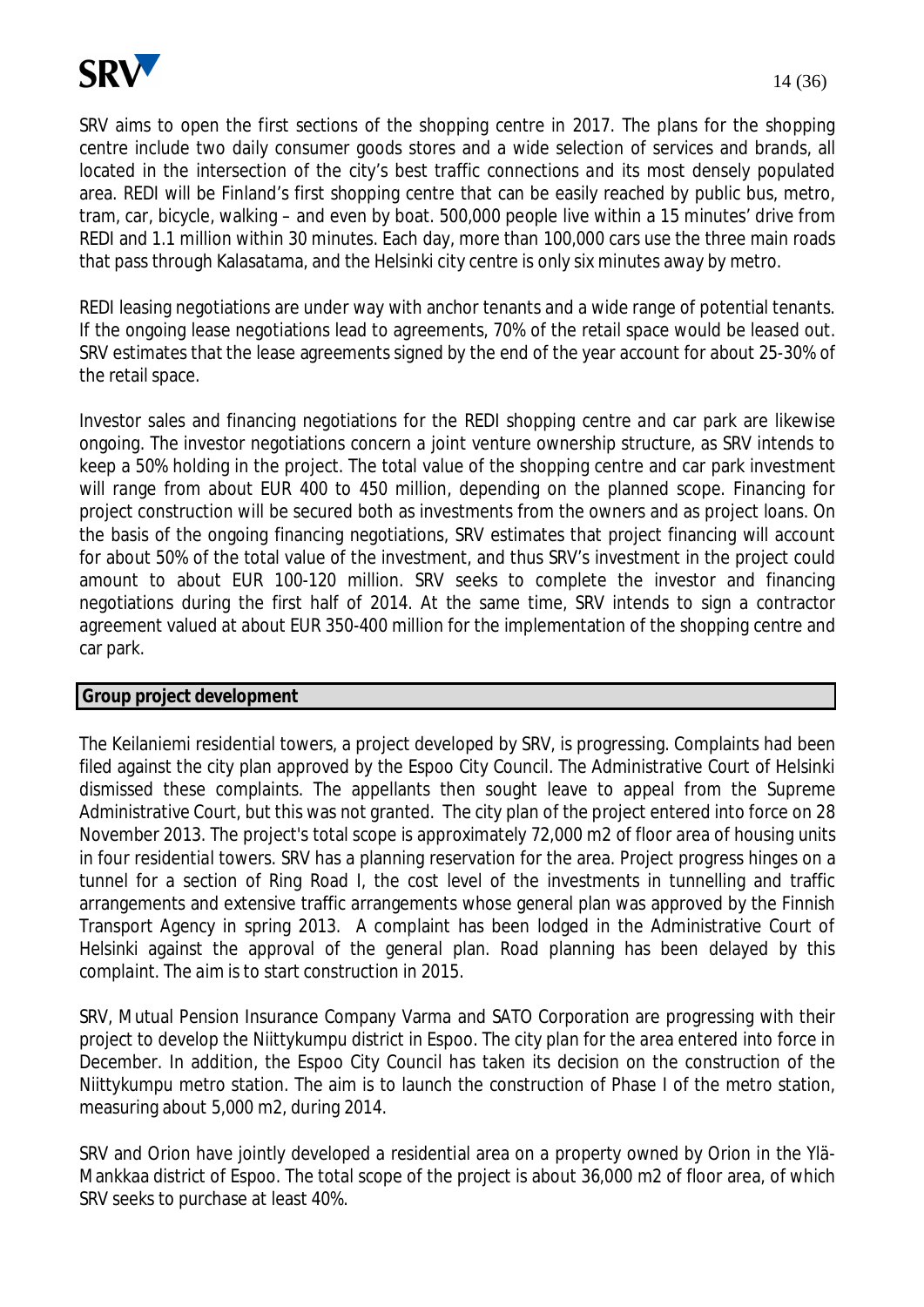

SRV, Mutual Pension Insurance Company Ilmarinen and SATO Corporation are progressing with their project to develop their jointly owned area in the Perkkaa district of Espoo. The Espoo City Planning Committee approved the proposed city plan for viewing on 12 June 2013. The scope of the project is being confirmed at about 110,000 m2 of housing building rights, of which SRV's share is approximately one third. The aim is to launch housing construction during 2014.

The terms and conditions for reserving plots in the Airut eco-quarter, which will be built in the Jätkäsaari district of Helsinki, were confirmed in summer 2013 and building permit planning for the project is under way. Construction can be started in summer 2014 once the building permit has been secured. The project comprises a total of 22,000 m2 of floor area, including a rental apartment building for VVO and SRV's four market-financed owner-occupied apartment buildings, of which two will be built in accordance with HITAS terms. The design of the eco-quarter is based on a multipurpose concept that seeks to offer residents a wide range of services. The project focuses on energy-efficiency and the reporting of apartment energy consumption measurements, which enables the residents to optimise their energy use and uphold the principles of sustainable development in their daily lives.

SRV, Stora Enso Oyj and the Helsinki Housing Production Department (ATT) have a joint reservation for a quarter in the Jätkäsaari district granted by the Helsinki City Council. It is intended that a project showcasing industrial wood construction will be built in this quarter – named Wood City, it will consist of office, housing, hotel and commercial buildings. The project will be based on the winning entry of an architectural competition held in 2012. The draft design of the project is ongoing and the marketing of the premises has been started up. In addition, the preparation of city plan changes for the quarter continued in autumn 2013. In the tender held by ATT for design-andbuild apartment buildings for the quarter, SRV and Stora Enso submitted the most competitive proposal. The aim is to start the construction of housing in the quarter when the city plan is confirmed in summer 2014. Work on the office building will begin in 2014 once investor and lease agreements so permit. The quarter is slated for completion in 2016.

At the end of 2013, SRV signed an agreement with Stockmann plc for the development and construction of a new logistics centre in Tuusula, and the acquisition of the plot. Construction will commence in spring 2014 and be completed in 2015. Stockmann will be sole user of the logistics centre and SRV has sold the site to the investor.

#### **Financing and financial position**

Net operational cash flow was EUR 62.3 million (EUR -33.2 million 1-12/2012). Major factors contributing to the cash flow improvement included the sale of the 55 per cent stake in the Okhta Mall shopping centre project and a decrease in short-term loan receivables following the refinancing by SRV's associated company Etmia II of its construction funding obtained from SRV with a long-term project loan of about EUR 33 million. The Group's inventories stood at EUR 425.4 million (EUR 431.2 million), of which land areas and plot-owning companies accounted for EUR 151.3 million (EUR 175.0 million). The Group's invested capital totalled EUR 528.0 million (EUR 513.3 million).

At the end of the financial year, the Group's financing reserves totalled EUR 221 million with the Group's cash assets amounting to EUR 90 million, and open-ended account limits, committed undrawn financing reserves and loans to EUR 131 million. In addition, after the end of the review period, SRV agreed on the extension of a EUR 25 million credit facility that matures in January 2014. The financial covenant for SRV's loans is its equity ratio, which is also reported to financers for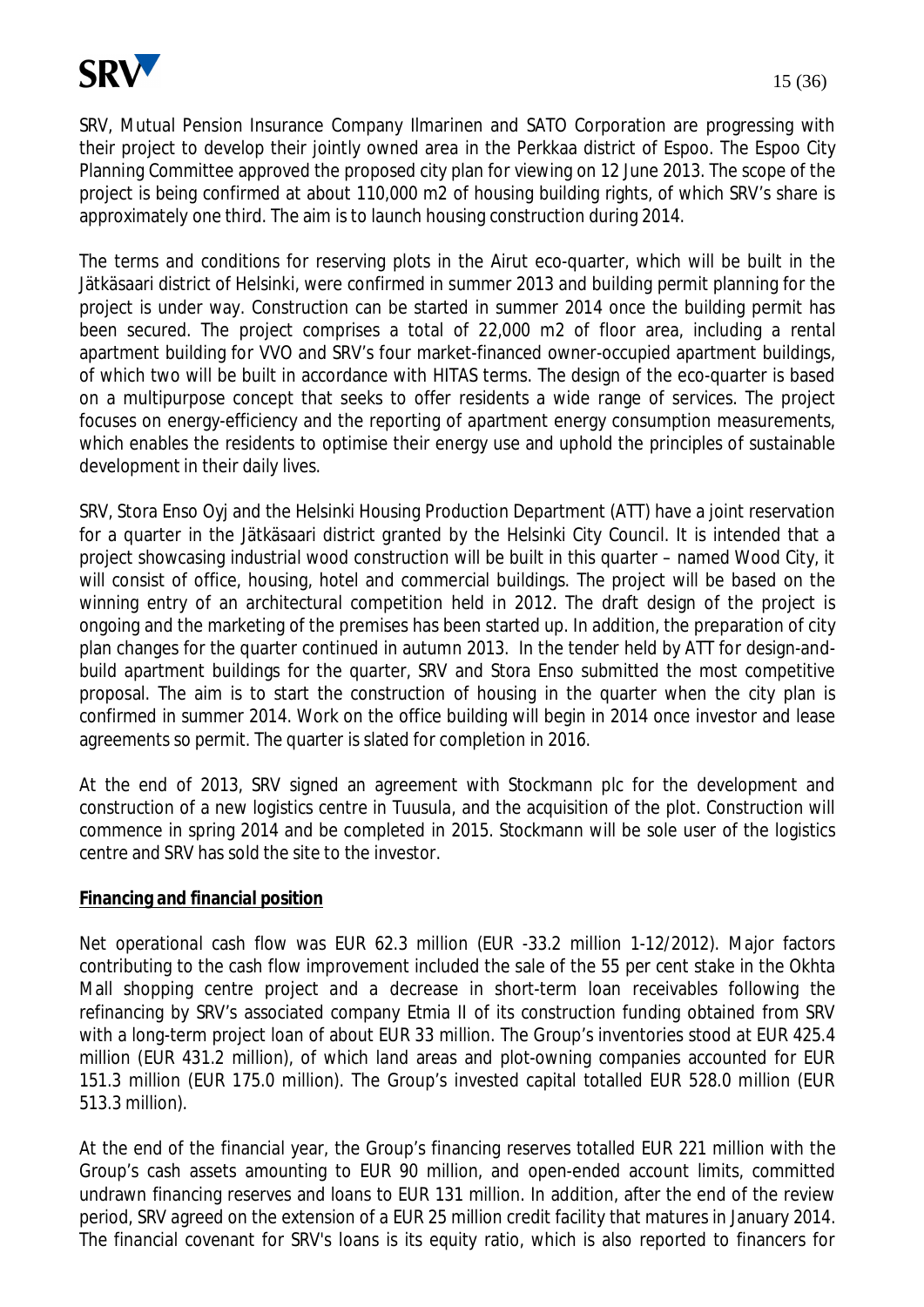

developer contracting projects as a ratio based on percentage of completion. SRV's equity ratio based on percentage of completion was 36.8 per cent (on 31 December 2013).

During the financial year, SRV received the final financial results of four previously completed projects, from which the company had EUR 25.4 million in past due receivables at the end of 2012. Reaching an agreement on these disputes, which mainly concerned additional work and alterations, improved the Group's liquidity. The value of the Group's trade receivables outstanding for over 360 days amounted to EUR 2.5 million at the end of the financial year (EUR 24.3 million on 31 December 2012).

Capital committed to SRV's developer-contracted housing and business construction projects in Finland, both under construction and completed, totals EUR 200.7 million, of which about EUR 42 million is tied up in infrastructure construction in the Kalasatama Centre. SRV estimates that the completion of these projects (excl. the Kalasatama Centre) requires another EUR 21 million. Undrawn housing corporation loans and receivables for housing construction projects and undrawn business construction financing totalled EUR 24 million. Capital committed to completed international projects amounts to EUR 1.9 million, of which EUR 0.1 million relates to unsold housing projects in Estonia and EUR 1.8 million to unsold housing projects in Vyborg. In completed associated company projects EUR 21.6 million of capital is committed to Pearl Plaza shopping centre and EUR 1.7 million to the Etmia office project. SRV's investment commitments amounted to EUR 14.0 million (EUR 15.0 million).

In December, SRV issued a EUR 75 million senior unsecured bond. The five-year bond matures on 18 December 2018 and carries a fixed annual coupon at the rate of 5.0 per cent. The bond was allocated to 37 investors and the principal amount of the bond was increased due to strong demand. The listing prospectus is available in English on SRV Group Plc's Internet site at www.srv.fi/en/investors.

Equity ratio stood at 36.4 per cent (34.7% on 31 December 2012). Profitability improvement contributed to the increase in equity ratio. The Group's shareholders' equity totalled EUR 222.2 million (EUR 212.3 million). The Group's net interest-bearing liabilities totalled EUR 215.8 million (EUR 267.9 million). Net financing expenses were EUR -3.6 million (EUR -4.1 million). Return on investment was 5.4 per cent (2.2%) and return on equity 8.4 per cent (0.5%).

#### **Investments**

The Group's investments totalled EUR 9.9 million (EUR 3.7 million), and mostly consisted of investments in funds and the acquisition of machinery and equipment.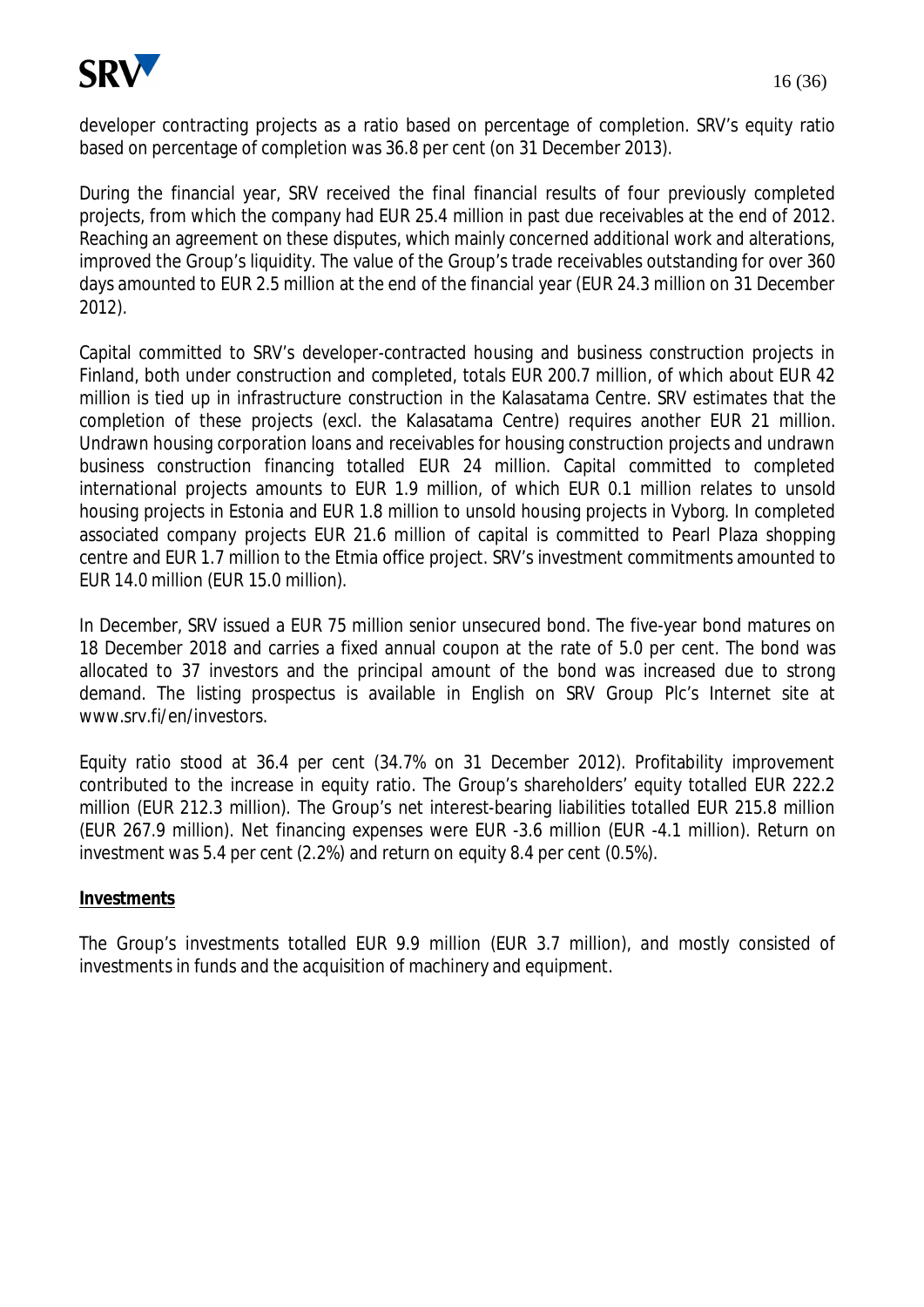

#### **Unbuilt land areas, land acquisition commitments and land development agreements**

| Land reserve                                                                                      | <b>Business</b> | Housing      | International     |           |
|---------------------------------------------------------------------------------------------------|-----------------|--------------|-------------------|-----------|
| 31.12.2013                                                                                        | construction    | construction | <b>Operations</b> | Total     |
| Unbuilt land areas and land acquisition commitments                                               |                 |              |                   |           |
| Building rights <sup>*</sup> , $m^2$                                                              | 225 028         | 363 512      | 751 000           | 1 339 540 |
| Land development                                                                                  |                 |              |                   |           |
| agreements                                                                                        |                 |              |                   |           |
| Building rights <sup>*</sup> , $m^2$                                                              | 120 900         | 258 250      | 52 000            | 431 150   |
| * Building rights also include the estimated building rights/construction volume of unzoned land  |                 |              |                   |           |
| reserves and land areas covered by agreements in projects that are wholly or partly owned by SRV. |                 |              |                   |           |

#### **Group structure**

SRV is Finland's leading project management contractor. SRV builds, develops and owns commercial and business premises, housing units, and infrastructure projects. In addition to Finland, the company operates in Russia and Estonia. SRV Group Plc, the Group's parent company, is responsible for the Group's management, treasury, finance and administrative functions. The Property Development and Building Systems units support and serve all of the Group's business operations.

SRV's business segments are Domestic Operations, International Operations, and Other Operations. The Domestic Operations segment consists of property development and domestic construction operations led by SRV Construction Ltd. Operations are divided into housing construction and business construction, which comprises retail, office, logistics, earthworks, and rock construction operations. International Operations comprises SRV's business activities in Russia and Estonia. Other Operations consists primarily of SRV Group Plc and SRV Kalusto Oy's operations.

#### **Changes in Group structure**

To streamline the Group structure and as part of the decision to withdraw from the Latvian realestate market and focus in future on Estonia in the Baltic countries, SRV decided to merge SRV Baltia Oy with SRV Group Plc. The juridical changes came into effect on 31 December 2013.

#### **Personnel**

SRV had an average payroll of 949 (989) employees, of whom 700 (728) were salaried employees. The parent company had an average staff of 54 (55) salaried employees. At the close of the financial year, the Group had 912 (951) employees, of whom 55 (54) were employed by the parent company. 148 (169) employees were employed by international subsidiaries. SRV's Domestic Operations employed a total of 36 (48) trainees (students on work placements and students working on their thesis or diploma). SRV offers summer jobs to students and a wide range of trainee opportunities, particularly to those studying construction. Systematic cooperation with educational institutions and universities fosters continuity for SRV's own trainee programme, enabling young people to combine studying and work as naturally as possible.

SRV's human resources strategy is designed to secure the availability and high motivation of personnel, and to ensure continued competence and leadership development. In 2013, the most significant investments in personnel development were allocated to contract law and the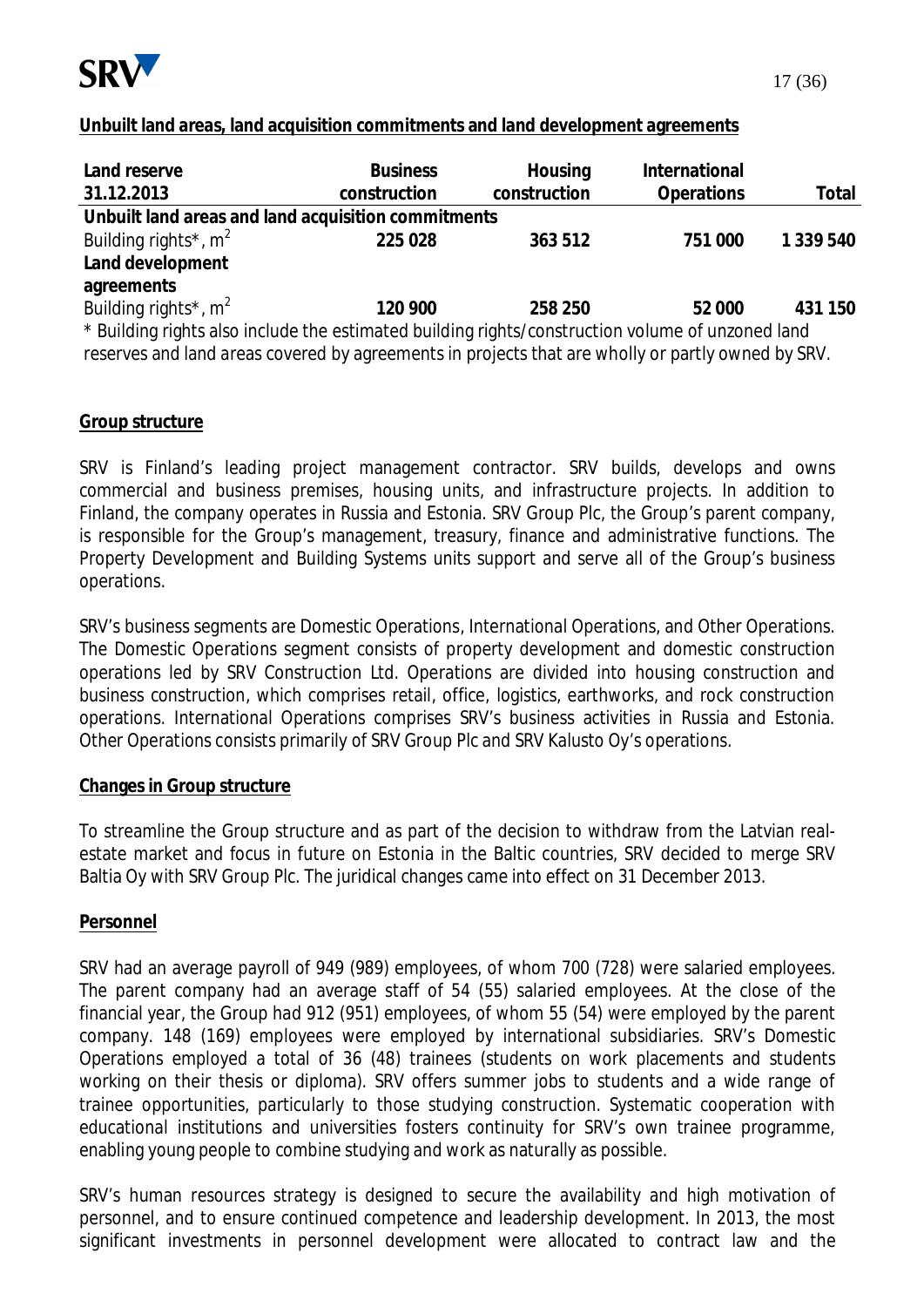

management of additional work and alterations. An internal training programme has been designed for construction site personnel and those in charge of projects. 300 employees have participated in the programme. The programme will continue in 2014. The content of SRV's occupational safety training has been updated to better serve the Group's supervisors and salaried employees. The Group-wide personnel survey that was carried out at year's end indicated that the development efforts were successful. The survey assessed the strategy, values, own opportunities, behaviour in the work community and the leadership of supervisors. The results improved across the board. The labour market survey carried out by Trade Union Pro showed similar results – SRV was ranked as Finland's fourth best employer in terms of overall satisfaction.

|                            |            |            | Percentage of    |
|----------------------------|------------|------------|------------------|
| Personnel by segment       |            |            | Group personnel, |
|                            | 31.12.2013 | 31.12.2012 | 31.12.2013       |
| <b>Domestic Operations</b> | 670        | 685        | 73,5             |
| International Operations   | 156        | 179        | 17.1             |
| Other operations           | 86         | 87         | 9.4              |
| Group, total               | 912        | 951        | 100,0            |

#### **Outlook for construction**

The sluggish recovery of the world economy and the prolonged crisis in Europe weaken the outlook of the Finnish economy. The problems facing economic growth have turned out to be longer-term than expected and total production in Finland is estimated to have contracted by about one per cent in 2013. Growth of around one per cent is forecast for 2014. The number of start-ups in building construction saw a further slight decline in 2013 and is expected to remain more or less at the 2013 level in 2014. The rise in building costs has levelled out.

General uncertainty has to a certain extent contributed to the slowdown in housing production. It is estimated that the construction of about 27,000 housing units was started in Finland in 2013, and the forecast for 2014 is about 25,000. Sales of new housing units have slackened, especially outside the Helsinki Metropolitan Area. Business with new housing funds has partly compensated for the weaker housing sales to households. Demand for housing currently involves major uncertainty factors. In the longer term, trends such as migration to population growth centres and the smaller size of households will maintain the need for housing construction in Finland.

Commercial and office real-estate markets remained muted. Both reduced demand and increased supply are lowering the occupancy rates of office premises in the Helsinki Metropolitan Area. However, there is a need for modern premises with good transport connections. In 2014, the number of commercial and office construction start-ups is expected to remain on a par with 2013.

Stable growth is forecast in renovation construction. An increase in building stock, the ageing of existing buildings, and modernisation requirements will also support renovation construction in the future. The situation in infrastructure construction is weakened by the decline in new building construction work and the contraction of investments in highway construction and maintenance.

Russian economic growth slowed down significantly in the second half of 2013. Private consumption has served as a weak engine of the economy, but investments have been minor. The GDP growth estimate for 2013 is no more than one and a half per cent. In 2014, total production is forecast to see growth of two per cent at most. The Estonian economy is estimated to have grown by about one per cent in 2013. Growth of around three per cent is forecast for 2014.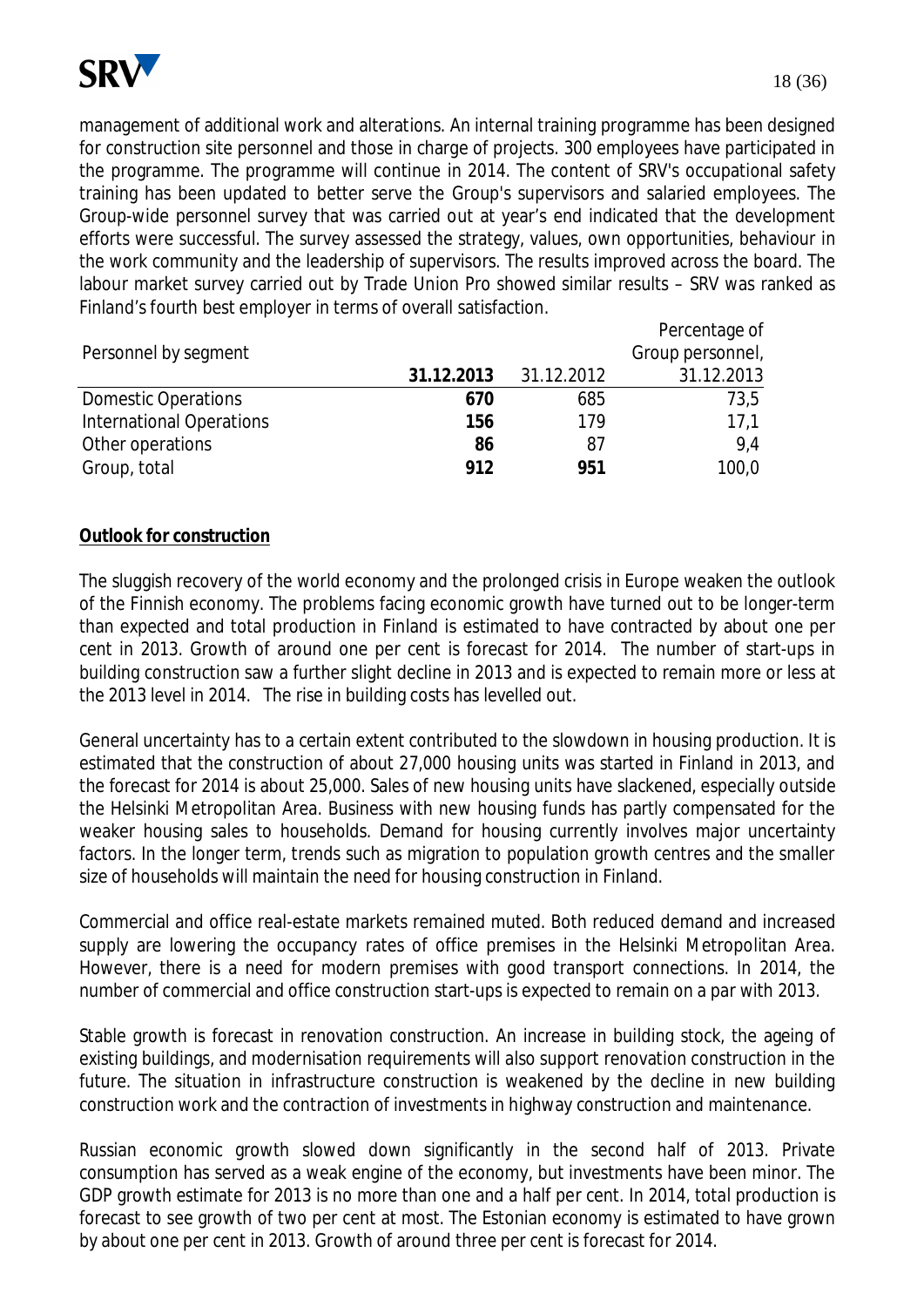

#### **Risks, risk management and corporate governance**

The general business cycle and changes in customers' business environments have immediate effects on the construction and property markets, and this may, for example, alter the volume of SRV's order backlog and the profitability of operations. It may also lead to an increased amount of capital being tied up in projects for a longer time. A change in the general level of interest rates has direct impacts on both SRV's cash flow from operating activities and financing costs. The general economic climate is unstable, and the international country-level financing crisis adds to the economic uncertainty. Property values are under pressure. General economic uncertainty and difficulties in securing financing keep the volume of property transactions at a low level and delay the start-up of new large-scale projects in particular. Demand for property investments has remained weak.

Bank regulation is once again becoming stricter, and this will affect the availability of bank financing, the length of loan periods and loan margin levels. Despite the extremely low interest rates, financing costs will grow as loan margins rise. If the international financial crisis escalates, it may further increase the cost of financing and weaken its availability. If the availability of financing for clients continues to weaken, client receivables may grow and SRV will face tighter liquidity.

In developer-contracted projects, recognition of income is largely based on the completed contract method, and recognition depends on the percentage of sold premises in delivered projects. The delivery schedules of developer-contracted projects can have a material impact on the development of both quarterly and full-year revenue and earnings. Factors that affect project sales include the occupancy rate of the project and the availability of financing for buyers. When sales are delayed, the recognition of revenue and operating profit is likewise postponed. To accelerate sales, the sales prices of slow-turnover projects might have to be lowered. Postponed start-ups in developer-contracted projects increase development expenses, which are recognised as costs.

Slower sales increase sales and marketing costs and interest expenses in developer-contracted housing production. In Finland, housing sales in the Helsinki Metropolitan Area have been performing reasonably well thanks to sales to investors, but economic uncertainty and tax increases, both implemented and planned, have weakened the sales outlook and volume. The asset transfer tax on the transfer of shares in a housing corporation was raised to 2.0 per cent as of 1 March 2013, and this tax is now also applicable to participations in housing corporation loans included in the shares. Banks' interest margins on both homebuyers' mortgages and housing corporation loans for housing construction climbed steeply during the past year. Key risks affecting demand for housing include consumer confidence in the future, the availability of financing, and a strong rise in interest rates.

Construction is subject to significant cost risks relating to subcontracting and procurements. Longterm planning is vital to keep these risks under control. SRV's operating model requires an adequate supply of skilled and competent personnel. A weak economic climate increases the financial risks relating to subcontractors. The construction sector has implemented a reverse value added tax policy, which, as a method, requires greater administrative accuracy. Post-construction warranty and liability obligations can last up to ten years. The rise in building costs has levelled out and the building cost index remained quite steady in the whole latter half of 2013.

SRV's revenue is generated by construction projects, and the company's result depends on the profitability and progress of individual projects. Competition for new orders in the construction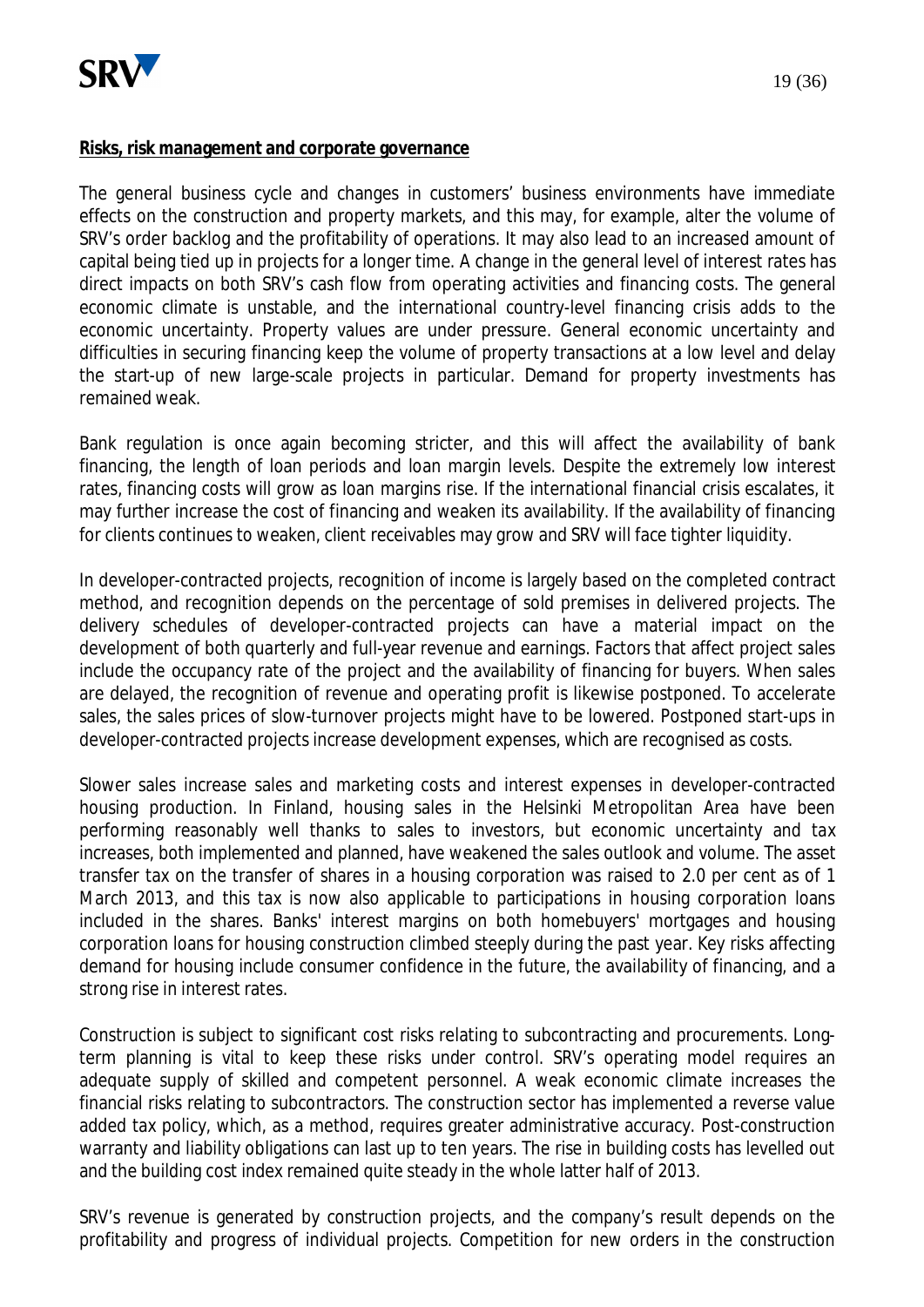

sector is fierce, and this might affect the volume and profitability of SRV's new order backlog. Contractor agreements in the construction industry are substantial in value. Their terms and conditions require all parties to achieve the agreed targets within a set timetable, and to adhere to agreed working methods. In particular, carrying out additional works and alterations may involve financial risks that increase in a poor economic climate. Project receivables can involve additional work and alterations that are subject to complaints or disputes over payment liability. Segment management estimates the provisions required for receivables; however, these provisions may prove to be insufficient. If no mutual agreement on payment liability is reached during the final financial analysis of a project, the company may have to instigate legal proceedings against the client. The outcomes of legal proceedings involve uncertainties. SRV has initiated legal proceedings against clients concerning two completed projects involving client complaints or disputes over payment liability for additional work and alterations. In June, SRV initiated legal proceedings against Auroratalo Oy and HDL-Talot Oy concerning the payment liability for construction costs in the renovation and new construction contract for the Auroratalo building. SRV's claim amounts to about EUR 3.6 million (VAT 0%). In December, SRV launched legal proceedings against the realestate company Kiinteistö Oy Abraham Wetterintie 6. The dispute concerns construction costs and scheduling as well as the real-estate company's liability to pay in a construction contract in which SRV Construction Ltd built a project comprising a number of apartment buildings for the real-estate company. The real-estate company is wholly owned by Keva, the Local Government Pensions Institution. SRV's claim amounts to about EUR 7.1 million (VAT 0%). SRV's management believes that these cases and their outcomes will not have a significant impact on SRV's financial position.

In addition to land acquisition risks, property projects face other risks, such as those related to the outcome of zoning, soil conditions, financing, the liquidity of funding based on financing commitments, the commercialisation of the project, implementation schedules and agreements, partners, the geographical location, and the type of project. In line with IFRS requirements, SRV measures its land reserves at acquisition cost. If the acquisition cost plus construction costs is lower than the sale value of the planned project, the value of the plot will be reduced. In accordance with its strategy, SRV has developed developer-contracting projects and invested in land acquisition in Finland and especially in Russia. The availability of property financing affects project start-up decisions and the progress of development projects. SRV aims to carry out large-scale development projects in cooperation with real estate investors using project funding. SRV's investment commitments in projects entail maintaining sufficient liquidity and financing capacity. A decline in the availability of investor and project funding may increase SRV's own share of project funding, and this would lower the Group's equity ratio and weaken both the Group's liquidity and the availability of other funding.

The financial risks involved in SRV's operations are interest rate, currency, liquidity, capital structure, and contractual party risks. These are presented in more detail in the Notes to the 2012 Financial Statements. Currency risks are divided into transaction risks and translation risks. Transaction risks are related to foreign currency-denominated business and financing cash flows. Translation risks encompass investments made in foreign subsidiaries, the accounting effects of which are recorded in the translation differences for shareholders' equity in the consolidated figures.

Liquidity risks may have an effect on the Group's earnings and cash flow if the Group is unable to ensure sufficient financing for its operations. SRV maintains adequate liquidity through efficient management of cash flows and related solutions, such as binding lines of credit that are valid until further notice. The company has a long-term binding liquidity arrangement (EUR 100 million), which will mature in December 2015. The company's financing agreements are subject to customary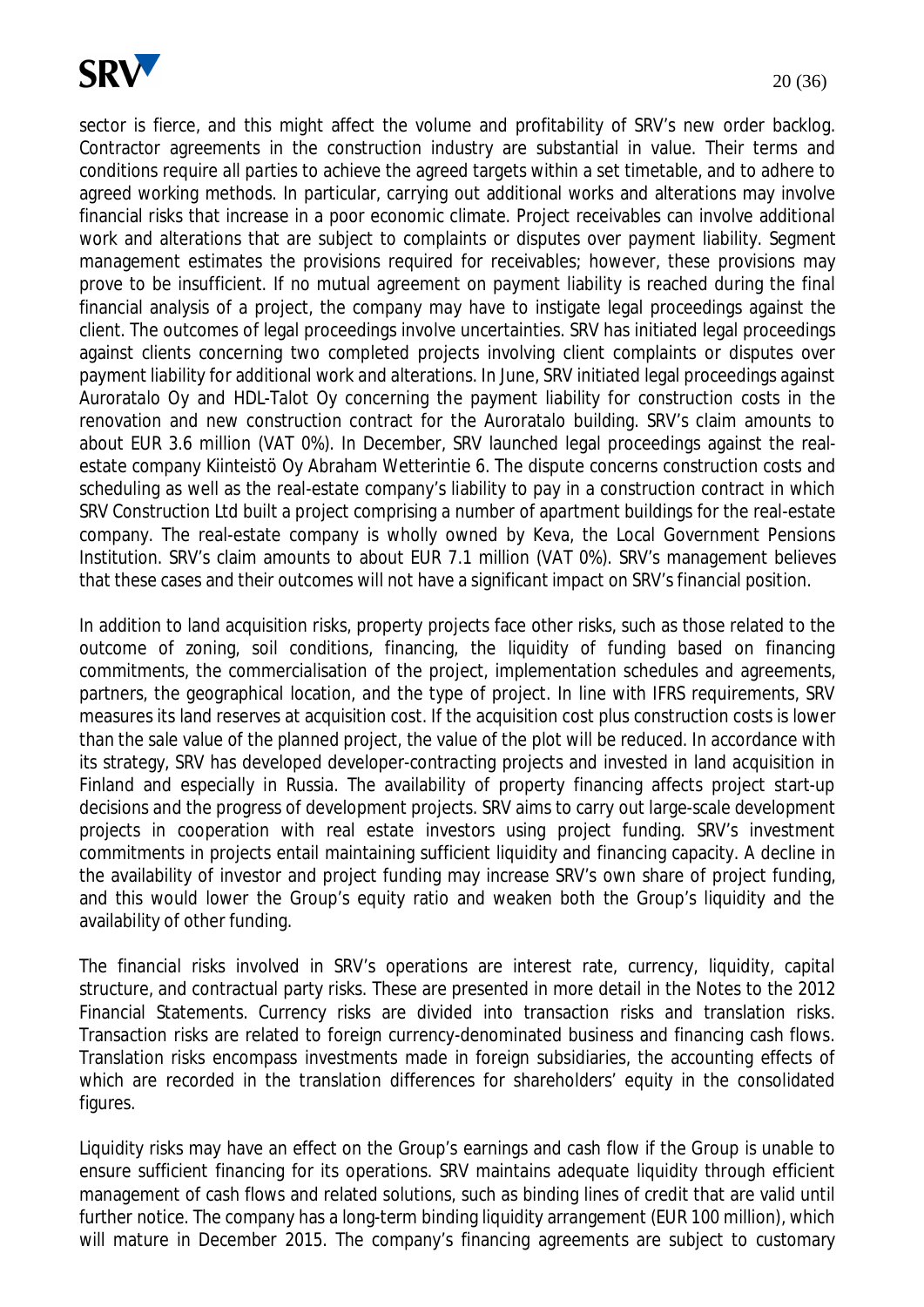

terms and conditions. The financial covenant is the company's equity ratio, which is also reported to banks for developer contracting projects as a ratio based on percentage of completion.

Capital structure risks may adversely affect the availability of financing for the Group if the company's equity ratio falls too low. The Group does not have a public credit rating issued by a credit institution. In order to maintain its capital structure, the Group may adjust its dividend payment, issue new shares or float equity bonds. In order to maintain its equity ratio, the Group may be forced to downscale its business operations and use of capital. The equity ratio is affected by factors such as the profitability of business operations, postponements in the sale and handover of developer-contracted projects, plot investments, and other balance sheet growth. The Group monitors its capital structure using its equity ratio. The Group seeks to keep the share of the balance sheet total less advances received accounted for by shareholders' equity at no less than 30 per cent. On 28 December 2012, SRV issued a EUR 45 million domestic hybrid bond (equity bond). The bond has no maturity, but the company has the right to redeem it in four years' time. The interest payable on the bond will increase after the first redemption date.

The Group's risk management is carried out in line with the Group's operations system, and control is exercised in accordance with the Group strategy approved by the Board of Directors of the Group's parent company. SRV also makes every effort to cover operational risks by means of insurance and contractual terms.

A Corporate Governance Statement is issued as a separate report. A detailed account of SRV's risks, risk management and corporate governance policies will be published in the 2013 Annual Report and Notes to the Financial Statements. They will be available on the company's website at www.srv.fi during week 8.

#### **Environmental issues**

The Group seeks to minimise the adverse environmental impacts of its operations and to promote sustainable development in the built environment. SRV wants to be a pioneer in the development and implementation of attractive living and working environments that encourage people to adopt ecological lifestyles. SRV builds housing in locations with good access to public transport. In the Helsinki Metropolitan Area, the company relies on the metro and railway. SRV has joined the Nordic Built initiative for sustainable construction and is a member of Green Building Council Finland. SRV also seeks to reduce the volumes of waste and unsorted construction waste generated on sites as well as deliver as much waste as possible for recovery. SRV's environmental reporting system keeps track of waste amounts and indicators.

SRV is also participating in numerous R&D projects dealing with sustainable urban environments and living solutions. An office building built for the Wood City project – an urban quarter developed by SRV and StoraEnso in the Jätkäsaari district of Helsinki – was included in a pilot project for lifecycle indicators for buildings that was commissioned by Green Building Council Finland. The findings made during the calculation of these indicators in the project phase, such as factors influencing the life-cycle carbon footprint, will be utilised in the design of Wood City and other SRV projects. SRV is participating in the Energizing Urban Ecosystem RYM SHOK research programme, which aims to create new business opportunities by developing world-class expertise and knowhow in the design and implementation of sustainable urban environments that promote the creation of innovation ecosystems.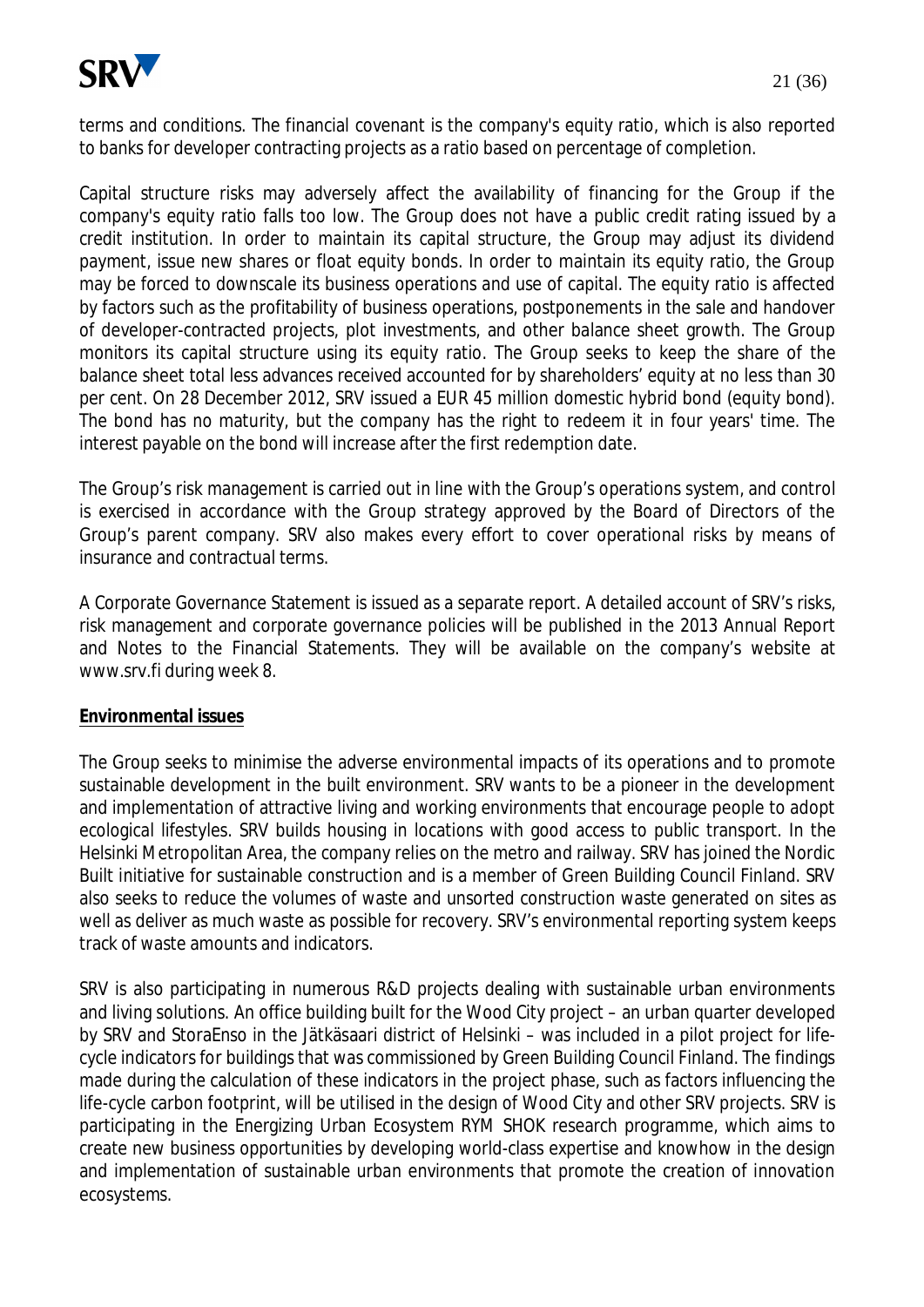

The Derby Business Park built by SRV achieved the highest Platinum level of the LEED environmental certification system thanks to its environmental friendliness and energy efficiency. Furthermore, Derby is Finland's first office property to use geothermal heating. SRV's own head office is also housed in Derby.

#### **Corporate governance and resolutions of general meetings**

The Annual General Meeting (AGM) of SRV Group Plc was held on 20 March 2013. The AGM adopted the Financial Statements and granted release from liability to the members of the Board of Directors and the President and CEO. As proposed by the Board of Directors, a dividend of EUR 0.06 per share was declared. The dividend was paid on 3 April 2013. Mr Ilpo Kokkila was elected chairman of the Board of Directors and Ms Minna Alitalo, Mr Arto Hiltunen, Mr Olli-Pekka Kallasvuo, Mr Timo Kokkila, and Mr Risto Kyhälä were elected to seats on the Board. The firm of public accountants Ernst & Young Oy was elected as the company's auditor. Mikko Rytilahti, authorised public accountant, acts as the principal auditor.

The AGM authorised the Board of Directors to decide on the acquisition of the company's own shares, using the company's unrestricted equity. The Board was authorised to acquire a maximum of 3,676,846 the company's own shares in such a manner that the number of shares acquired on the basis of this authorisation, when combined with the shares already owned by the company, does not at any given time exceed 3,676,846 shares, or 10 per cent of all shares of the company. Based on this authorisation, the Board may acquire a maximum of 3,676,846 shares in public trading arranged by Nasdaq OMX Helsinki Oy at a market price valid at the moment of acquisition, and a maximum of 1,000,000 shares in public trading arranged by Nasdaq OMX Helsinki Oy, or otherwise, without consideration or for a maximum price of EUR 4.45 per share, the maximum total being, however, 3,676,846 shares. The aforementioned authorisations include the right to acquire shares other than in proportion to the holdings of shareholders. Shares acquired on the basis of this authorisation may be acquired in one or several instalments. The authorisations as described above shall be in force for 18 months from the decision of the general meeting and cancel the authorisation granted by the Annual General Meeting to the Board of Directors on 14 March 2012.

The AGM decided to change Article 9 of the company's Articles of Association as follows: 'The notice of a general meeting is published on the company's website no earlier than three months and no later than three weeks before the meeting. However, said notice of general meeting must be published no less than nine days before the General Meeting record date, as defined by the Limited Liability Companies Act. The Board of Directors may in addition decide to publish the notice of a general meeting, or a related announcement, in one or more newspapers according to the aforementioned timescale.'

The Board of Directors of SRV Group Plc held its organisation meeting on 20 March 2013. Olli-Pekka Kallasvuo was elected as Chairman of the Board. Minna Alitalo was elected as Chair of the Audit Committee, and Olli-Pekka Kallasvuo and Timo Kokkila as members. Ilpo Kokkila was elected as Chairman of the Nomination and Remuneration Committee, and Arto Hiltunen and Risto Kyhälä as members.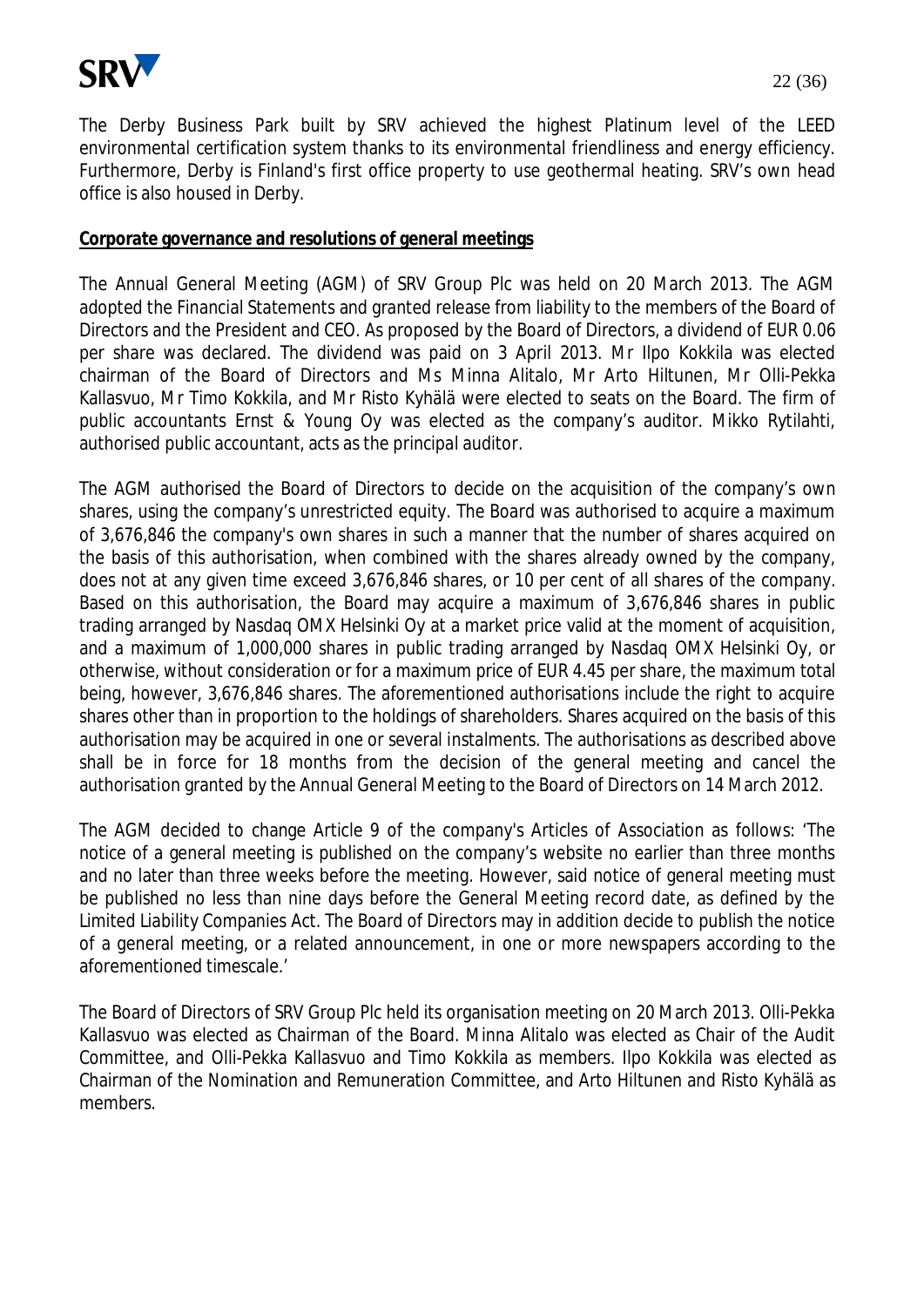

#### **Shares and shareholders**

SRV Group Plc's share capital is EUR 3,062,520. The share has no nominal value and the number of registered shares is 36,768,468. The company has one class of shares. SRV had a total of 6,078 shareholders on 31 December 2013.

The share closing price at OMX Helsinki at the end of the financial year was EUR 4.05 (EUR 3.26 on 31 December 2012, change 24.2%). The highest share price in the financial year was EUR 4.72 and the lowest was EUR 2.95. SRV's equity per share at the end of the financial year amounted to EUR 4.99 (EUR 4.62 on 31 December 2012). During this period, the all-share index of the Helsinki Stock Exchange (OMX Helsinki) changed by 26.5 per cent, and the OMX Construction and Materials index by 10.0 per cent.

At the end of the financial year, the company had a market capitalisation of EUR 143.8 million, excluding the Group's treasury shares. 3.4 million shares were traded during the financial year with a trade volume of EUR 12.6 million. SRV bought back a total of 552,833 of its own shares when the Total Return Swap derivative contract with Nordea matured on 13 May 2013. As set in the agreement made on 5 January 2010, the per-share acquisition cost was EUR 4.45. The number of treasury shares reported did not increase, because said shares were recognised as treasury shares while the derivative contract was in force. At the end of the financial year, SRV Group Plc held 1,273,539 SRV Group Plc shares (3.5 per cent of the total number of the company's shares and combined number of votes). On 13 February 2014, the Group held 1,273,539 shares (3.5 per cent of the total number of the company's shares and combined number of votes).

#### **Financial targets**

On 13 February 2014, SRV's Board of Directors confirmed the Group's strategy targets for 2014– 2018. The following strategic targets were set for the Group:

- During the strategic period, SRV will focus on improving profitability rather than on growth
- The average annual revenue of International Operations will rise to more than EUR 150 million
- $\bullet$  The operating profit margin will reach 6 per cent
- The return on equity will be at least 15 per cent
- $\bullet$  The equity ratio will remain above 30 per cent
- A dividend payment equalling 30 per cent of the annual result, taking into account the capital needs of business operations

For the set targets to be achieved, the number of developer-contracted projects must be stepped up substantially.

#### **Events after the reporting period**

The trend in new order intake remained favourable in January and SRV signed new contractor agreements valued at a total of EUR 90 million with external clients.

#### **Outlook for 2014**

The quarterly variation and development of revenue and result in 2014 will be affected by several factors, such as: SRV's own projects are recognised as income upon delivery, the part of the order backlog that is continuously recognised as income mainly consists of low-margin contracting, the development of the order backlog's profit margins, the sales volume of developer-contracted housing and the completion schedules of the properties, the number of new contracts, the start-up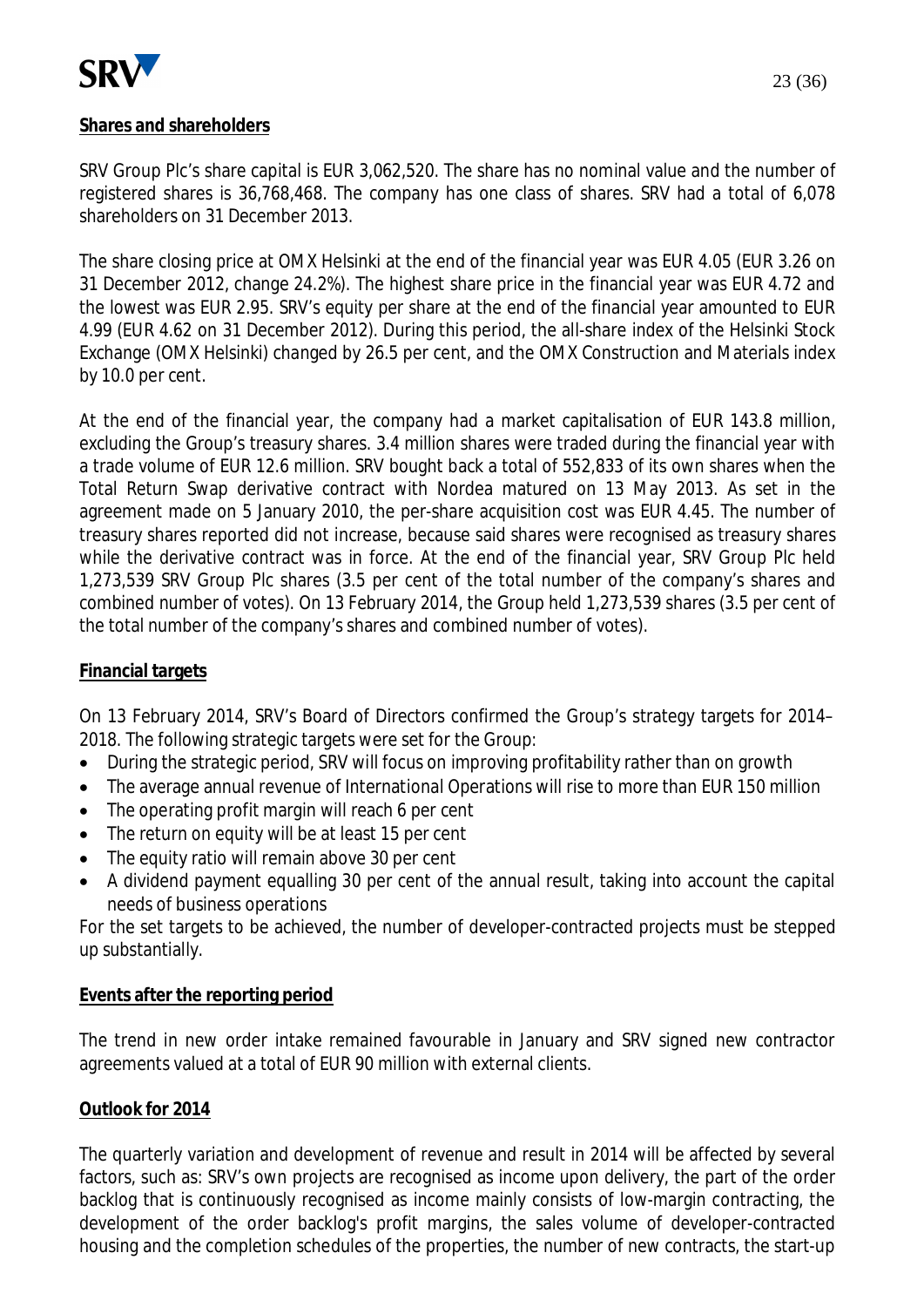

of own projects, the project development nature of operations, and the realisation of planned project sales. Investor demand for commercial properties in Finland is estimated to remain muted and the outlook for 2014 does not include the sale of the Derby Business Park property. The construction of the REDI shopping centre that SRV is developing in Kalasatama is expected to start in 2014. Based on current completion schedules, SRV estimates that a total of 186 developercontracted housing units will be completed during 2014.

SRV estimates that its developer-contracting volume will increase in 2014. The recognition of revenue and earnings in 2014 will be affected by the recognition of income upon delivery and the elimination of a share equivalent to SRV's holding from profit margins. The Group's full-year revenue is expected to be on a par with the previous year (EUR 679.4 million 1-12/2013) and profit before taxes to amount to EUR 10-20 million (EUR 22.8 million 1-12/2013).

#### **Proposal for the distribution of profits**

| The parent company's distributable funds on 31 December 2013 are EUR 133,506,384.88 |                  |
|-------------------------------------------------------------------------------------|------------------|
| of which net profit for the financial year is                                       | EUR 1,348,845.17 |

The Board of Directors proposes to the Annual General Meeting that distributable funds be disposed of as follows:

A dividend of EUR 0.12 per share be paid to shareholders, or EUR 4,412,216.16 The amount to be transferred to shareholders' equity is EUR 129,094,168.72

No material changes have taken place in the company's financial position after the close of the financial year. The company's liquidity is good and, in the view of the Board of Directors, the proposed dividend payout does not compromise the company's solvency.

Espoo, 13 February 2014

Board of Directors

All forward-looking statements in this review are based on management's current expectations and beliefs about future events, and actual results may differ materially from the expectations and beliefs such statements contain.

For further information, please contact

Jukka Hienonen, President and CEO, +358 (201) 455 213 Hannu Linnoinen, Executive Vice President, CFO, +358 (201) 455 990, +358 (50) 523 5850 Taneli Hassinen, Vice President, Communications, +358 (201) 455 208, +358 (40) 504 3321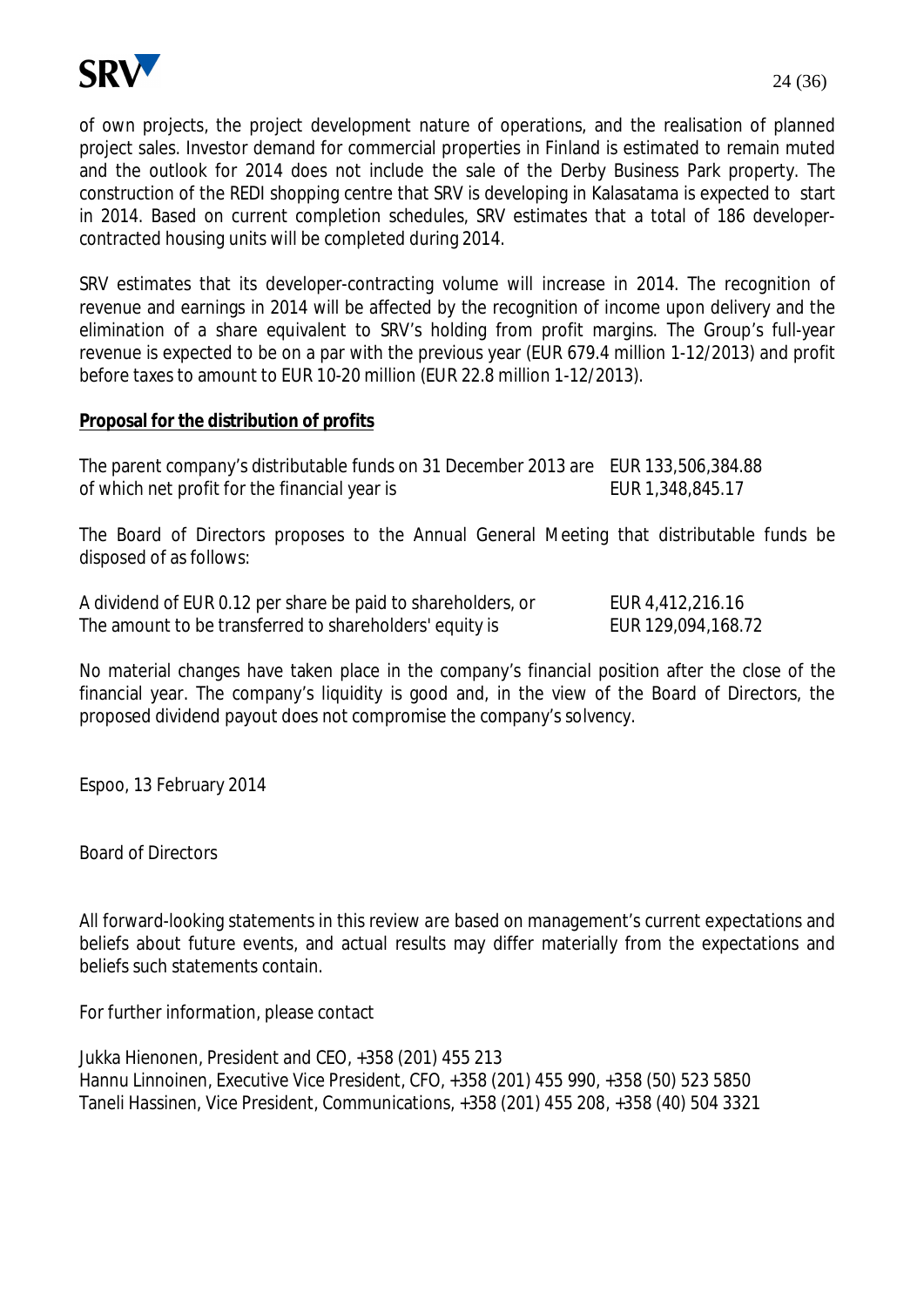

## **Key figures:**

|                                                  |                    | $1 - 12/$ | $1 - 12/$ | $10-12/$ | $10-12/$ |
|--------------------------------------------------|--------------------|-----------|-----------|----------|----------|
|                                                  |                    | 2013      | 2012      | 2013     | 2012     |
| Revenue                                          | <b>EUR</b> million | 679.4     | 641.6     | 171.6    | 175.4    |
| Operating profit                                 | <b>EUR million</b> | 26.4      | 6.9       | 4.6      | 2.4      |
| Operating profit, % of revenue                   | %                  | 3.9       | 1.1       | 2.7      | 1.4      |
| Profit before taxes                              | <b>EUR</b> million | 22.8      | 2.8       | 3.6      | 2.2      |
| Profit before taxes, % of revenue                | %                  | 3.4       | 0.4       | 2.1      | 1.2      |
| Net profit attributable to equity holders of the |                    |           |           |          |          |
| parent company                                   | <b>EUR</b> million | 14.0      | 0.8       | 0.5      | 1.3      |
| Return on equity, %                              | %                  | 8.4       | 0.5       |          |          |
| Return on investment, %                          | %                  | 5.4       | 2.2       |          |          |
| Invested capital                                 | <b>EUR</b> million | 528.0     | 513.3     |          |          |
| Equity ratio                                     | %                  | 36.4      | 34.7      |          |          |
| Net interest-bearing debt                        | <b>EUR</b> million | 215.8     | 267.9     |          |          |
| Gearing ratio                                    | %                  | 97.1      | 126.2     |          |          |
| Order backlog                                    | <b>EUR</b> million | 825.8     | 827.8     |          |          |
| New agreements                                   | <b>EUR</b> million | 600.7     | 594.5     |          |          |
| Personnel on average                             |                    | 949       | 989       |          |          |
| Property, plant and equipment investments        | <b>EUR</b> million | 9.9       | 3.7       | 2.1      | 1.7      |
| Property, plant and equipment investments, % of  |                    |           |           |          |          |
| revenue                                          | $\%$               | 1.5       | 0.6       | 1.2      | 1.0      |
| Earnings per share                               | <b>EUR</b>         | 0.39      | 0.02      | 0.01     | 0.03     |
| Earnings per share (diluted)                     | <b>EUR</b>         | 0.39      | 0.02      | 0.01     | 0.03     |
| Equity per share                                 | <b>EUR</b>         | 4.99      | 4.62      |          |          |
| Dividend per share <sup>1)</sup>                 | <b>EUR</b>         | 0.12      | 0.06      |          |          |
| Dividend payout ratio                            | $\%$               | 30.8      | 300.0     |          |          |
| Dividend yield                                   | %                  | 3.0       | 1.8       |          |          |
| Price per earnings ratio                         |                    | 10.4      | 163.0     |          |          |
| Share price development                          |                    |           |           |          |          |
| Share price at the end of the period             | <b>EUR</b>         | 4.05      | 3.26      |          |          |
| Average share price                              | <b>EUR</b>         | 3.75      | 3.76      |          |          |
| Lowest share price                               | <b>EUR</b>         | 2.95      | 3.00      |          |          |
| Highest share price                              | <b>EUR</b>         | 4.72      | 4.89      |          |          |
| Market capitalisation at the end of the period   | <b>EUR</b> million | 143.8     | 115.7     |          |          |
| Trading volume                                   | 1 0 0 0            | 3364      | 2937      |          |          |
| Trading volume, %                                | %                  | 9.5       | 8.3       |          |          |
| Weighted average number of shares outstanding    |                    |           |           |          |          |
| during the period                                | 1 0 0 0            | 35495     | 35499     |          |          |
| Weighted average number of shares outstanding    |                    |           |           |          |          |
| during the period (diluted)                      | 1 0 0 0            | 35595     | 35 532    |          |          |
|                                                  |                    |           |           |          |          |

1) The Board of Directors's proposition as a dividend from the year 2013.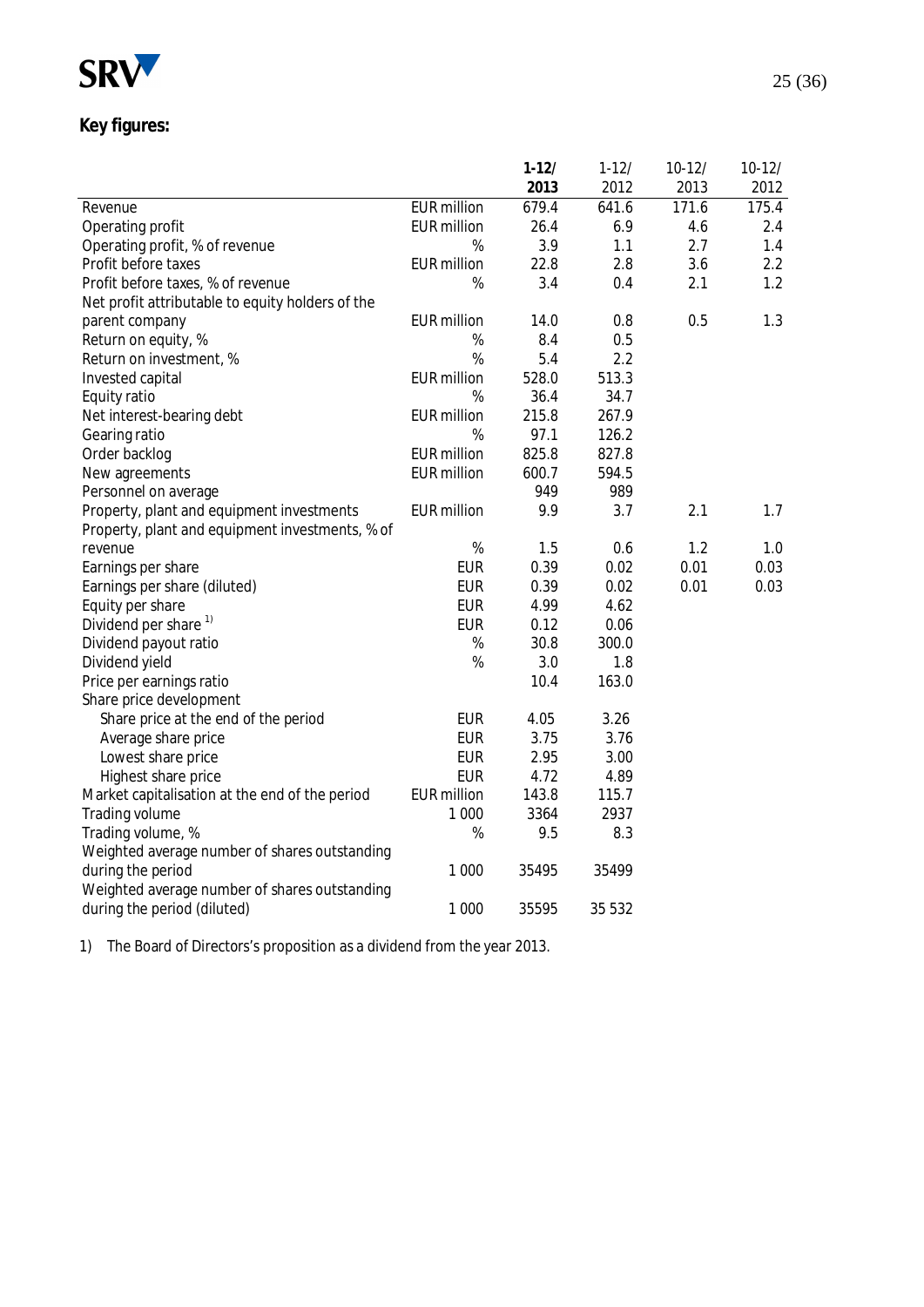

## **Calculation of key figures:**

| Gearing ratio, %                                                                        |          | 100 x Net interest-bearing debt<br>Total equity                                                                                                  |
|-----------------------------------------------------------------------------------------|----------|--------------------------------------------------------------------------------------------------------------------------------------------------|
| Return on equity, %                                                                     | $=$      | 100 x Total comprehensive income for the period<br>Total equity, average                                                                         |
| Return on investment, %                                                                 | $=$      | 100 x Result before taxes + interest and other financial expenses<br>Invested capital, average                                                   |
| Equity ratio, %                                                                         | $=$      | 100 x Total equity<br>Total assets - advances received                                                                                           |
| Invested capital                                                                        | $=$      | Total assets - non-interest bearing debt - deferred tax liabilities -<br>provisions                                                              |
| Net interest-bearing debt                                                               | $=$      | Interest bearing debt - cash and cash equivalents                                                                                                |
| Earnings per share attributable<br>to equity holders of the parent company              | $=$      | Result for the period - non-controlling interest<br>- hybrid bond interest<br>Average number of shares (share-issue adjusted)                    |
| Earnings per share attributable<br>to equity holders of the parent company<br>(diluted) | $=$      | Result for the period - non-controlling interest<br>- hybrid bond interest<br>Average number of shares (share-issue adjusted, diluted)           |
| Shareholders' equity                                                                    | $=$      | Shareholders' equity attributable to equity holders of the parent<br>company<br>Average number of shares at end of period (share-issue adjusted) |
| Price per earnings ratio (P/E-ratio)                                                    | $=$      | Share price at end of period<br>Earnings per share                                                                                               |
| Dividend payout ratio, %                                                                |          | 100 x Dividend per share<br>Earnings per share                                                                                                   |
| Dividend yield, %                                                                       | $=$      | 100 x Dividend per share<br>Share price at end of period                                                                                         |
| Average share price                                                                     | $\equiv$ | Number of shares traded in euros during the period<br>Number of shares traded during the period                                                  |
| Market capitalisation at the end of the<br>period                                       | $=$      | Number of shares outstanding at the end of the period x share price<br>at the end of the period                                                  |
| Trading volume                                                                          | $=$      | Number of shares traded during the period and their percentage of<br>the weighted average number of shares outstanding                           |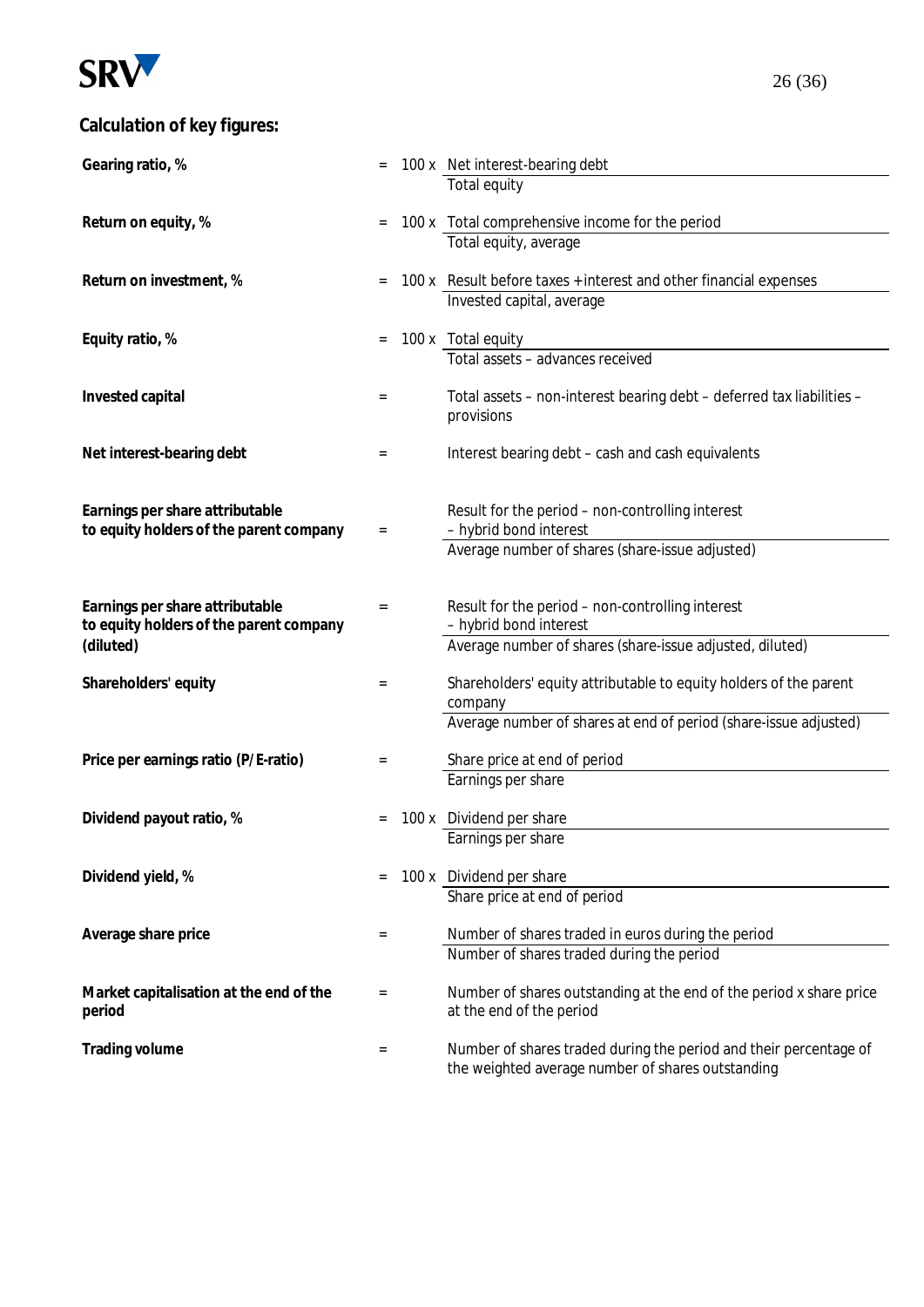

#### **SRV Group Plc Financial Statement Release 1 January – 31 December 2013: Tables**

APPENDIXES

1) Consolidated financial statement information: Income statement, balance sheet, cash flow statement, statement of changes in equity, commitments and contingent liabilities and derivative contracts liabilities

- 2) Quarterly development
- 3) Segment information, inventories and related-party transactions
- 4) Events after the reporting period

#### **1. Group financials 1 January – 31 December 2013**

SRV Group's consolidated financial statements have been prepared in accordance with the International Financial Reporting Standards (IFRS) valid on 31 December 2013. The figures in the tables have been rounded, which should be noted when counting the total sums. The condensed consolidated financial statement information has been prepared in accordance with the accounting policies set out in the IAS 34 standard, and the information disclosed for the periods January–December 2013 and January–December 2012 is audited and the information disclosed for the periods October–December 2013 and October–December 2012 is unaudited. The consolidated financial statements have been prepared based on a historical cost basis, except for available-for-sale investments, financial assets and liabilities measured at fair value through profit or loss and derivative contracts measured at fair value as well as share-based payments that are measured at fair value.

SRV's reporting segments comprise Domestic Operations, International Operations, and Other Operations. The operating segment figures are disclosed in accordance with IFRS 8, following the accounting principles applied in the consolidated financial statements.

The following standards, interpretations and amendments have been applied as from 1 January 2013.

- IFRS 7, Financial Instruments: Disclosures. In December 2011, the IASB issued an amendment to IFRS 7 regarding disclosures about financial assets and financial liabilities that have been offset.
- x IFRS 13, Fair Value Measurement. The key amendment to this standard is that it establishes a single framework for measuring fair value.
- IAS 1, Presentation of Financial Statements. The key impacts of the amendment concern the classification of comprehensive income items.
- Annual improvements (2009 2011 Cycle). Annual improvements apply to the following standards: IFRS 1, IAS 1, IAS 16, IAS 32, IAS 34.

The application of the following standards, amendments and interpretations is mandatory as from the accounting period beginning on or after 1 January 2014 (effective date is shown in parenthesis). The Group is reviewing the impact of future standards, amendments and interpretations on the consolidated financial statements.

- x IAS 32, Financial Instruments: Presentation Offsetting Financial Assets and Financial Liabilities (effective for annual periods beginning on or after 1 January 2014). This amendment to IAS 32 clarifies the meaning of "currently has a legally enforceable right to set-off" and when offsetting happens simultaneously in order to be able offset a receivable and payable.
- IFRS 10, Consolidated Financial Statements (effective for annual periods beginning on or after 1 January 2014). One of the key amendments to this standard is that it clarifies the concept of control when deciding whether an entity should be consolidated in the consolidated financial statements.
- x IFRS 11, Joint Arrangements (effective for annual periods beginning on or after 1 January 2014). One of the key amendments to this standard is that it focuses on the rights and obligations inherent in a joint arrangement rather than its legal form. Additionally, the standard requires that the equity method be used in the reporting of joint arrangements.
- IFRS 12, Disclosure of Interests in Other Entities (effective for annual periods beginning on or after 1 January 2014). One of the key amendments to this standard is that it sets new disclosure requirements for reporting holdings in other entities.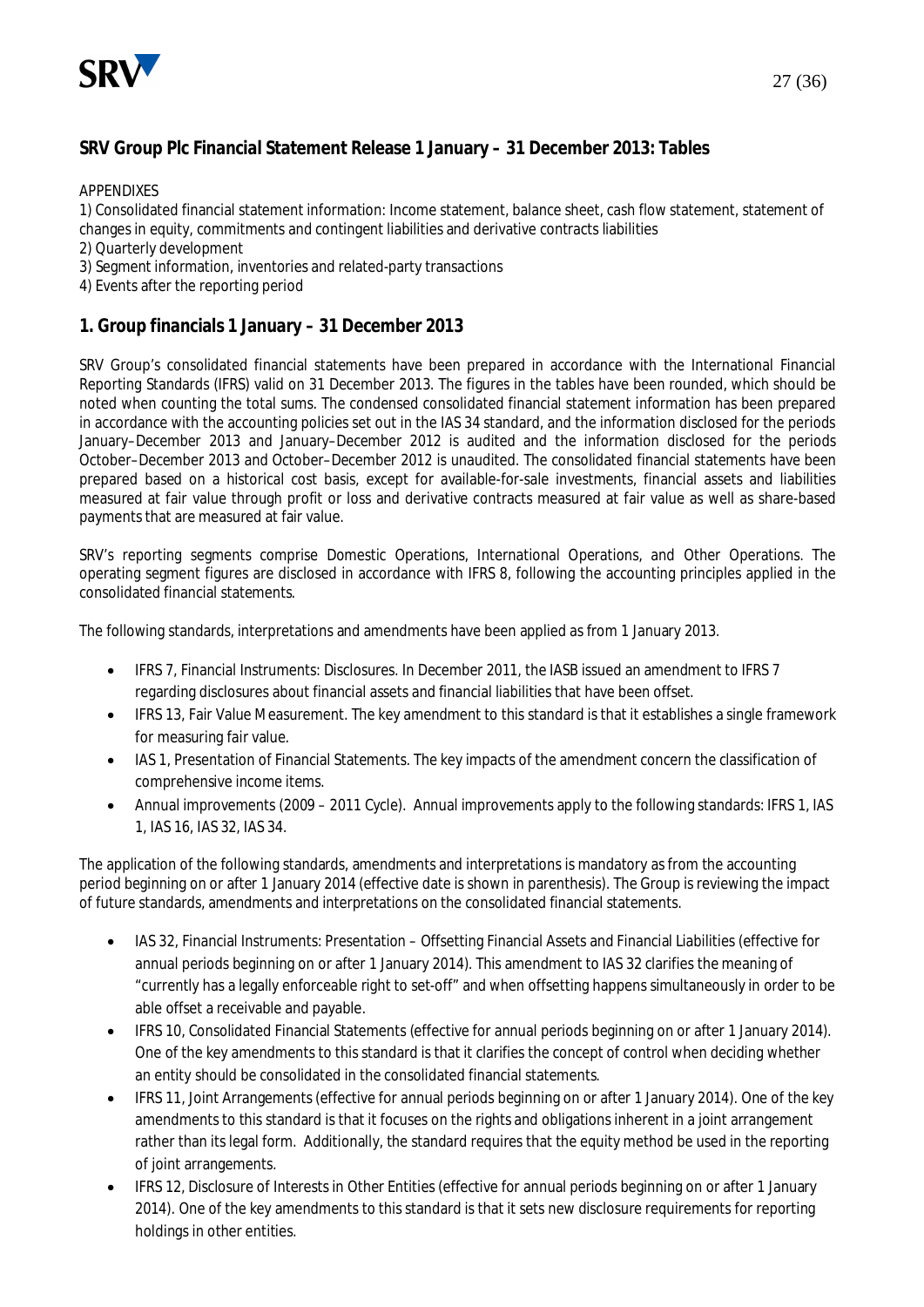

- x Transition guidance for IFRS 10, IFRS 11 and IFRS 12 (effective for annual periods beginning on or after 1 January 2014).
- IAS 28, Investments in Associates and Joint Ventures (effective for annual periods beginning on or after 1 January 2014). The main impacts of the amendment concern the requirements for the application of the equity method when accounting for investments in associates and joint ventures due to the publication of IFRS 11.
- IAS 39 Novation of Derivatives and Continuation of Hedge Accounting (effective for annual periods beginning on or after 1 January 2014). According to the amendment, hedge accounting does not have to be discontinued if the counterparty to the hedging agreement changes due to legal obligations and the terms of the agreement remain unchanged in other respects.
- IAS 36 Recoverable Amount Disclosures for Non-Financial Assets (effective for annual periods beginning on or after 1 January 2014). The amendment clarifies the requirements concerning notes on asset items whose recoverable amounts are measured on the basis of fair value less the costs of disposal.
- IFRIC Interpretation 21 Levies (effective for annual periods beginning on or after 1 January 2014). According to the interpretation, a levy imposed by a government on the entity is recognised when an obligating event triggers the payment of the levy in accordance with the relevant legislation (not endorsed by the EU).
- IFRS 9 Classification and Measurement of Financial Assets and Liabilities (effective for annual periods beginning on or after 1 January 2015). Upon adoption, the standard will replace IAS 39 to a large extent, and it will amend the classification of both financial assets and liabilities (not endorsed by the EU).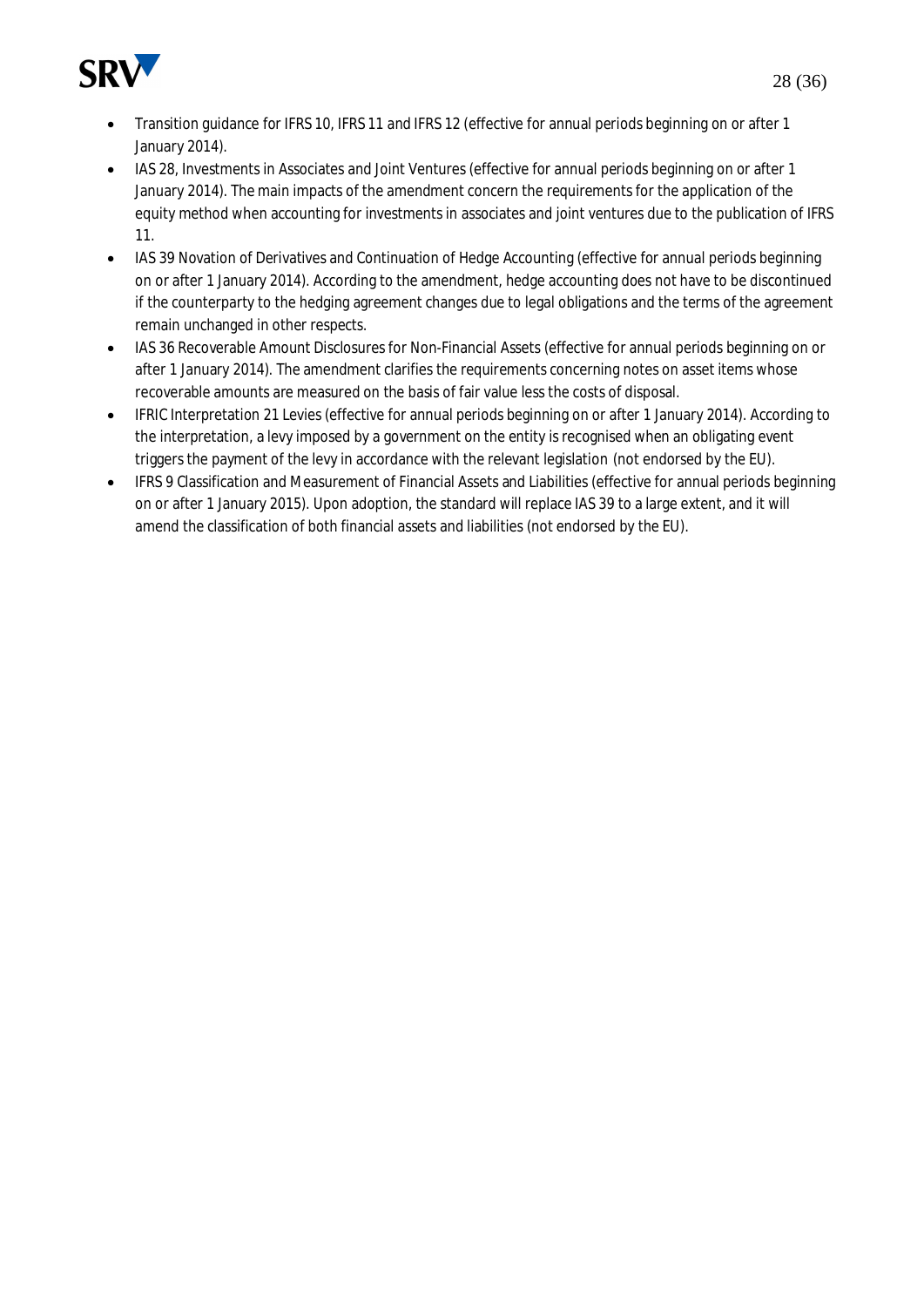

| Consolidated income statement                                                                | $1-12/$  | $1 - 12/$ | change,     |           | $10-12/$ | $10-12/$ |
|----------------------------------------------------------------------------------------------|----------|-----------|-------------|-----------|----------|----------|
| (EUR million)                                                                                | 2013     | 2012      | <b>MEUR</b> | change,%  | 2013     | 2012     |
| Revenue                                                                                      | 679.4    | 641.6     | 37.8        | 5.9       | 171.6    | 175.4    |
| Other operating income                                                                       | 4.1      | 4.6       | $-0.5$      | $-10.3$   | 1.4      | 1.9      |
| Change in inventories of finished                                                            |          |           |             |           |          |          |
| goods and work in progress                                                                   | 18.7     | 61.6      | $-42.9$     | $-69.6$   | $-1.3$   | 18.1     |
| Use of materials and services                                                                | $-594.8$ | $-617.6$  | 22.8        | $-3.7$    | $-145.2$ | $-170.6$ |
| Employee benefit expenses<br>Share of results of associated                                  | $-63.6$  | $-63.2$   | $-0.4$      | 0.7       | $-16.4$  | $-16.5$  |
| companies                                                                                    | $-2.0$   | $-0.7$    | $-1.3$      | 192.4     | $-1.0$   | $-0.6$   |
| Depreciation and impairments                                                                 | $-3.1$   | $-4.5$    | 1.4         | $-30.8$   | $-0.9$   | $-1.2$   |
| Other operating expenses                                                                     | $-12.3$  | $-14.8$   | 2.6         | $-17.2$   | $-3.5$   | $-4.1$   |
| Operating profit                                                                             | 26.4     | 6.9       | 19.5        | 283.3     | 4.6      | 2.4      |
| Financial income                                                                             | 1.8      | 4.0       | $-2.2$      | $-55.3$   | $-0.4$   | 1.5      |
| <b>Financial expenses</b>                                                                    | $-5.4$   | $-8.1$    | 2.7         | $-33.5$   | $-0.6$   | $-1.7$   |
| Financial income and expenses,                                                               |          |           |             |           |          |          |
| total                                                                                        | $-3.6$   | $-4.1$    | 0.5         | $-12.5$   | $-1.0$   | $-0.2$   |
| Profit before taxes                                                                          | 22.8     | 2.8       | 20.0        | 718.2     | 3.6      | 2.2      |
| Income taxes                                                                                 | $-4.5$   | $-1.9$    | $-2.6$      | 138.4     | $-2.1$   | $-0.8$   |
| Net profit for the period                                                                    | 18.3     | 0.9       | 17.4        | 1918.0    | 1.5      | 1.4      |
| Attributable to                                                                              |          |           |             |           |          |          |
| Equity holders of the parent                                                                 |          |           |             |           |          |          |
| company                                                                                      | 14.0     | 0.8       |             |           | 0.5      | 1.3      |
| Hybrid bond investors                                                                        | 4.3      | 0.0       |             |           | 1.0      | 0.0      |
| Non-controlling interests                                                                    | 0.0      | 0.1       |             |           | 0.0      | 0.0      |
| Earnings per share attributable to                                                           |          |           |             |           |          |          |
| equity holders of the parent                                                                 |          |           |             |           |          |          |
| company<br>Earnings per share attributable to                                                | 0.39     | 0.02      |             |           | 0.01     | 0.03     |
| equity holders of the parent                                                                 |          |           |             |           |          |          |
| company (diluted)                                                                            | 0.39     | 0.02      |             |           | 0.01     | 0.03     |
|                                                                                              |          |           |             |           |          |          |
|                                                                                              |          |           |             |           |          |          |
| Statement of comprehensive income                                                            |          |           | $1-12/$     | $1 - 12/$ | $10-12/$ | $10-12/$ |
| (EUR million)                                                                                |          |           | 2013        | 2012      | 2013     | 2012     |
| Net profit for the period                                                                    |          |           | 18.3        | 0.9       | 1.5      | 1.4      |
| Other comprehensive income                                                                   |          |           |             |           |          |          |
| Other comprehensive income to be reclassified to profit or                                   |          |           |             |           |          |          |
| loss in subsequent periods:                                                                  |          |           |             |           |          |          |
| Gains and losses arising from translating the financial<br>statements of a foreign operation |          |           | 0.0         | 0.0       | 0.0      | 0.0      |
| Other comprehensive income for the period, net of tax                                        |          |           | 0.0         | 0.0       | 0.0      | 0.0      |
| Total comprehensive income for the period                                                    |          |           | 18.3        | 1.0       | 1.5      | 1.4      |
|                                                                                              |          |           |             |           |          |          |
| Attributable to                                                                              |          |           |             |           |          |          |
| Equity holders of the parent company                                                         |          |           | 14.0        | 0.8       | 0.5      | 1.3      |
| Hybrid bond investors                                                                        |          |           | 4.3         | 0.0       | 1.0      | 0.0      |
| Non-controlling interests                                                                    |          |           | 0.0         | 0.1       | 0.0      | 0.0      |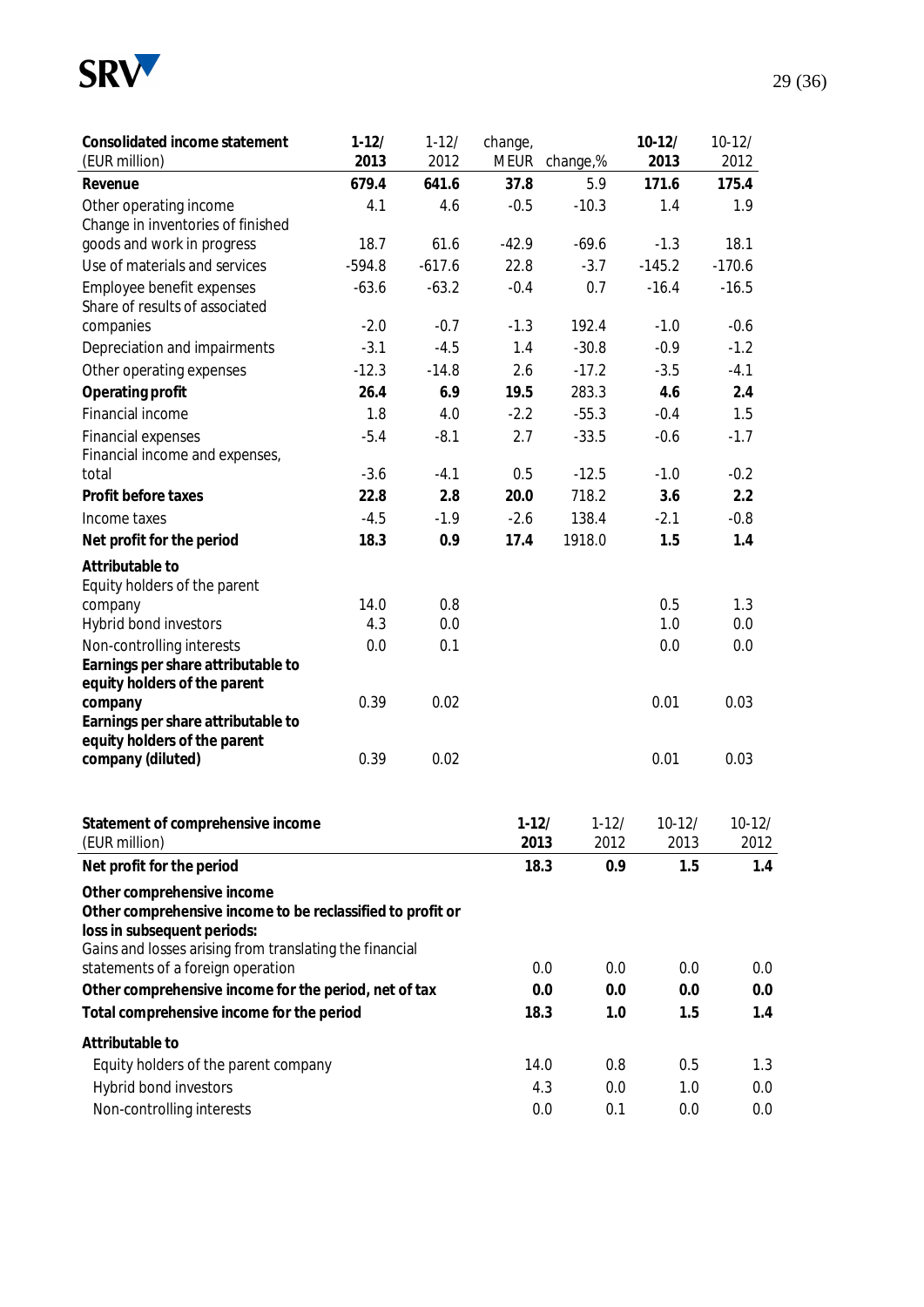

| Consolidated balance sheet (EUR million)                       | 31.12.13   | 31.12.12 | change, %   |
|----------------------------------------------------------------|------------|----------|-------------|
| <b>ASSETS</b>                                                  |            |          |             |
| Non-current assets                                             |            |          |             |
| Property, plant and equipment                                  | 12.6       | 13.7     | $-7.8$      |
| Goodwill                                                       | 1.7        | 1.7      | 0.0         |
| Other intangible assets                                        | 0.8        | 0.6      | 25.9        |
| Other financial assets                                         | 18.2       | 10.9     | 66.3        |
| Receivables                                                    | 5.1        | 1.4      | 256.6       |
| Loan receivables from associated companies                     |            |          |             |
| and joint ventures                                             | 23.8       | 11.9     | 99.5        |
| Deferred tax assets                                            | 7.5        | 8.1      | $-7.7$      |
| Non-current assets, total                                      | 69.7       | 48.4     | 43.9        |
| Current assets                                                 |            |          |             |
| Inventories                                                    | 425.4      | 431.2    | $-1.3$      |
| Trade and other receivables                                    | 75.0       | 127.1    | $-41.0$     |
| Loan receivables from associated companies                     |            |          | $-96.5$     |
| and joint ventures<br>Current tax receivables                  | 1.1<br>1.8 | 31.6     | $-53.7$     |
|                                                                |            | 4.0      |             |
| Cash and cash equivalents                                      | 90.0       | 33.1     | 172.0       |
| Current assets, total                                          | 593.3      | 626.9    | $-5.4$      |
| ASSETS, TOTAL                                                  | 663.0      | 675.4    | $-1.8$      |
| Consolidated balance sheet (EUR million)                       | 31.12.13   | 31.12.12 | change, %   |
| <b>EQUITY AND LIABILITIES</b>                                  |            |          |             |
| Equity attributable to equity holders of the<br>parent company |            |          |             |
| Share capital                                                  | 3.1        | 3.1      | 0.0         |
| Invested free equity fund                                      | 92.2       | 92.2     | 0.0         |
| <b>Translation differences</b>                                 | 0.0        | 0.0      | 23.3        |
| Fair value reserve                                             | 0.0        | 0.0      |             |
| Retained earnings                                              | 81.7       | 68.9     | 18.6        |
| Equity attributable to equity holders of the                   |            |          |             |
| parent company, total                                          | 177.0      | 164.2    | 7.8         |
| Non-controlling interests                                      | 0.6        | 3.5      | $-81.8$     |
| Hybrid bond                                                    | 44.6       | 44.6     | 0.0         |
| Equity, total                                                  | 222.2      | 212.3    | 4.7         |
| Non-current liabilities                                        |            |          |             |
| Deferred tax liabilities                                       | 2.7        | 4.1      | $-35.6$     |
| Provisions                                                     | 4.0        | 6.3      | $-37.0$     |
| Interest-bearing liabilities                                   | 179.1      | 118.5    | 51.1        |
| Other liabilities                                              | 1.4        | 0.0      | 3 3 3 8 . 9 |
| Non-current liabilities, total                                 | 187.1      | 129.0    | 45.1        |
| <b>Current liabilities</b>                                     |            |          |             |
| Trade and other payables                                       | 118.9      | 147.6    | $-19.4$     |
| Current tax payables                                           | 2.3        | 0.3      | 662.4       |
| Provisions                                                     | 5.7        | 3.7      | 55.0        |
| Interest-bearing liabilities                                   | 126.7      | 182.5    | $-30.6$     |
| Current liabilities, total                                     | 253.6      | 334.1    | $-24.1$     |
| Liabilities, total                                             | 440.8      | 463.1    | $-4.8$      |
| EQUITY AND LIABILITIES                                         | 663.0      | 675.4    | $-1.8$      |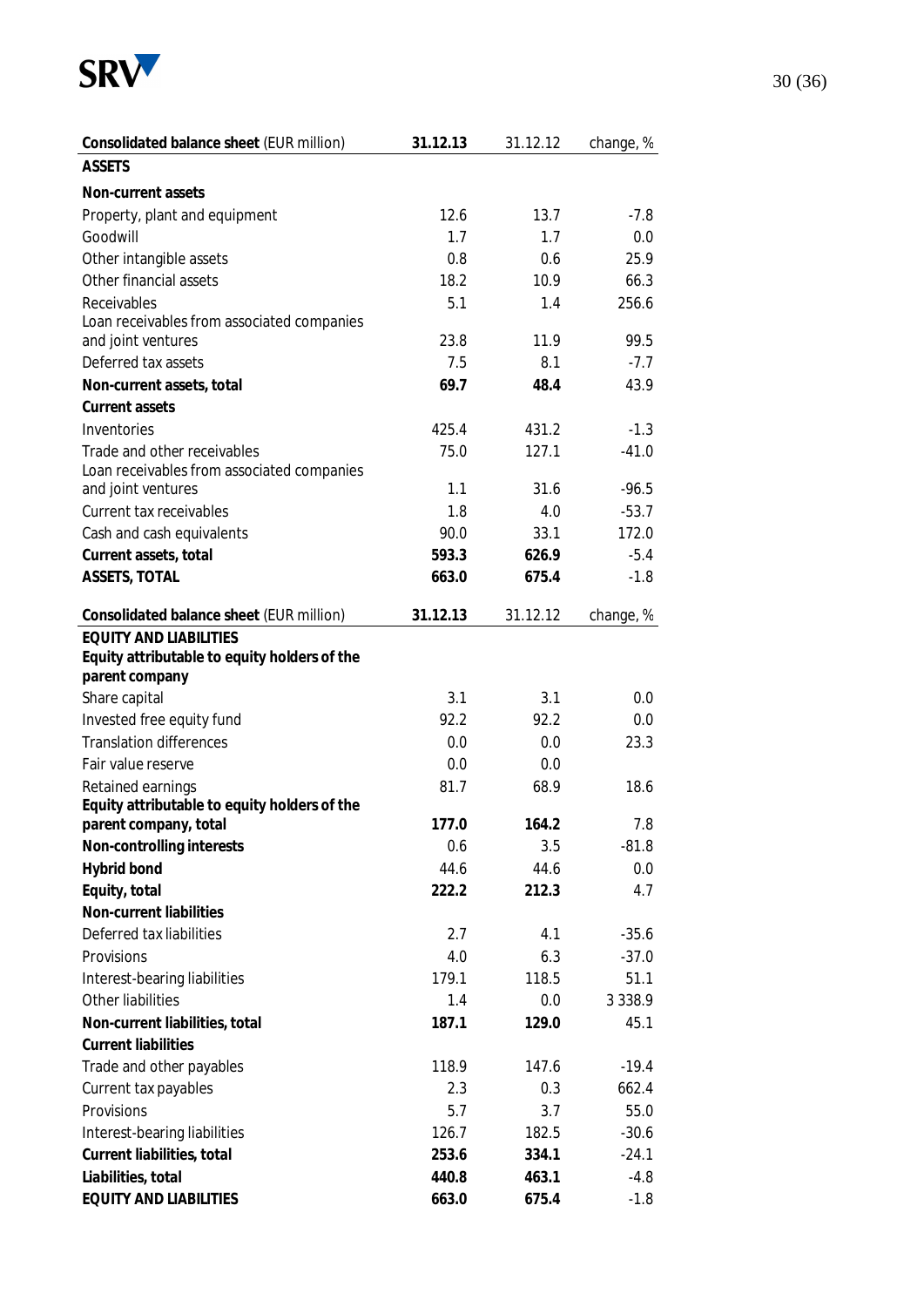

**Consolidated cash flow statement**

| (EUR million)                                               | 1-12/2013 | 1-12/2012 |
|-------------------------------------------------------------|-----------|-----------|
| Cash flows from operating activities                        |           |           |
| Net profit for the period                                   | 18.3      | 0.8       |
| Adjustments:                                                |           |           |
| Depreciation and impairments                                | 3.1       | 4.4       |
| Non-cash transactions                                       | 10.5      | 0.4       |
| Financial income and expenses                               | 3.6       | 4.1       |
| Capital gains on sales of tangible and intangible assets    | 0.0       | 0.1       |
| Income taxes                                                | 4.5       | 1.9       |
| Adjustments, total                                          | 21.7      | 10.9      |
| Changes in working capital:                                 |           |           |
| Change in loan receivables                                  | 18.5      | 22.7      |
| Change in trade and other receivables                       | 47.7      | $-14.2$   |
| Change in inventories                                       | $-2.1$    | $-68.8$   |
| Change in trade and other payables                          | $-30.4$   | 26.3      |
| Changes in working capital, total                           | 33.8      | $-34.0$   |
| Interest paid                                               | $-14.0$   | $-8.0$    |
| Interest received                                           | 3.3       | 3.8       |
| Dividends received                                          | 0.0       | 0.0       |
| Income taxes paid                                           | $-0.7$    | $-6.7$    |
| Net cash flow from operating activities                     | 62.3      | $-33.2$   |
| Cash flow from investing activities                         |           |           |
| Purchase of property, plant and equipment                   | $-2.1$    | $-3.2$    |
| Purchase of intangible assets                               | $-0.3$    | $-0.3$    |
| Purchase of other financial assets                          | $-7.4$    | $-0.2$    |
| Sale of property, plant and equipment and intangible assets | 0.3       | 0.4       |
| Sale of financial assets                                    | 0.2       | 0.1       |
| Net cash used in investing activities                       | $-9.4$    | $-3.2$    |
| Cash flows from financing activities                        |           |           |
| Proceeds from loans                                         | 86.6      | 48.3      |
| Repayments of loans                                         | $-75.8$   | -23.1     |
| Hybrid bond                                                 | 0.0       | 44.6      |
| Change in loan receivables                                  | 0.0       | 0.0       |
| Change in housing corporation loans                         | $-17.0$   | 32.9      |
| Change in credit limits                                     | 12.4      | $-41.5$   |
| Purchase and sale of treasury shares                        | 0.0       | 0.0       |
| Dividends paid                                              | $-2.2$    | $-4.3$    |
| Net cash from financing activities                          | 4.0       | 57.0      |
| Net change in cash and cash equivalents                     | 56.9      | 20.6      |
| Cash and cash equivalents at the beginning of period        | 33.1      | 12.5      |
| Cash and cash equivalents at the end of period              | 90.0      | 33.1      |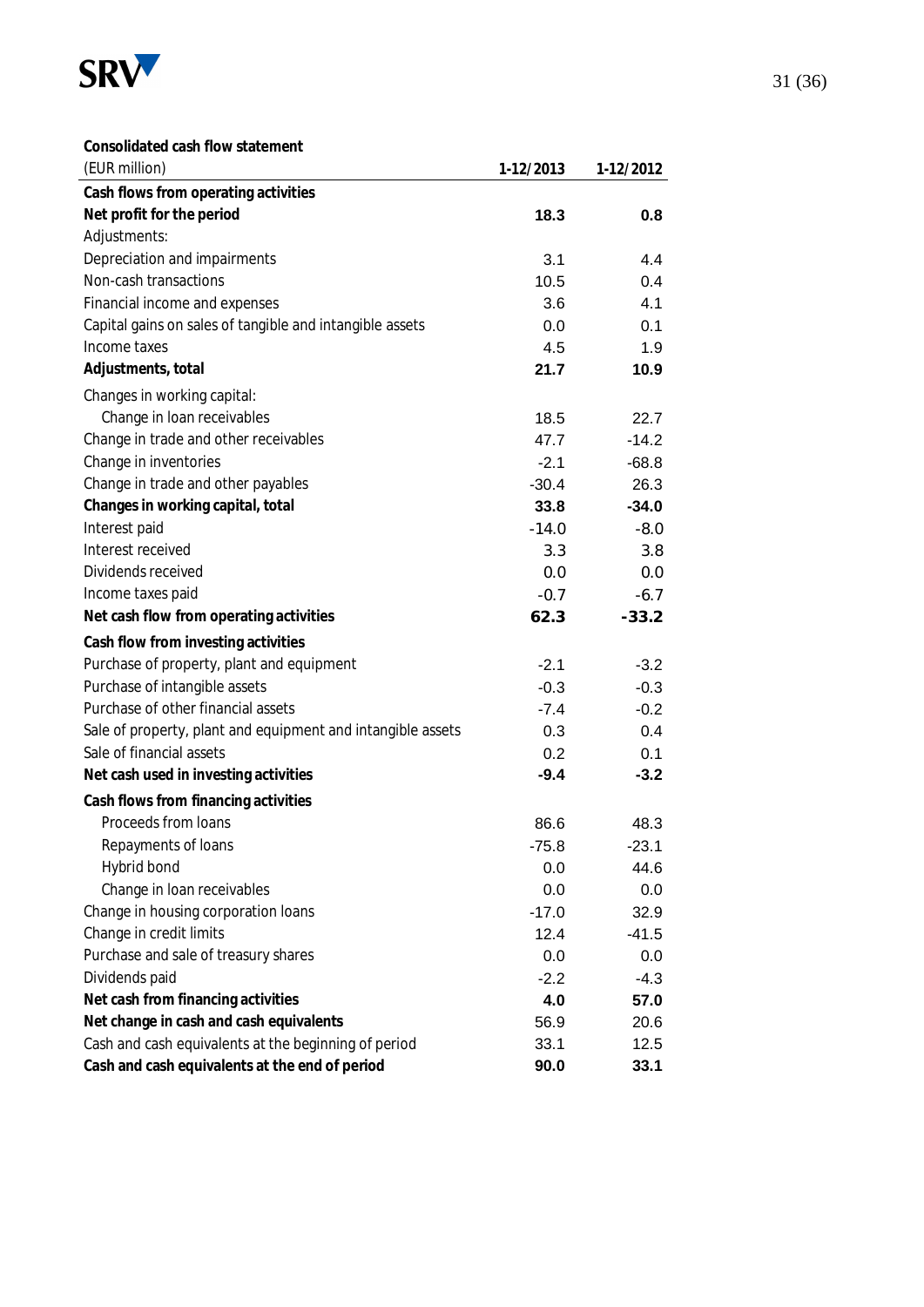

# **Statement of changes in Group equity 1 January –31 December 2013**

|                                             | Equity attributable to the equity holders of the parent |                                    |                                    |                          |                      |        |                                      |                |                 |
|---------------------------------------------|---------------------------------------------------------|------------------------------------|------------------------------------|--------------------------|----------------------|--------|--------------------------------------|----------------|-----------------|
|                                             |                                                         |                                    | company                            |                          |                      |        |                                      |                |                 |
| (EUR million)                               | Share<br>capital                                        | Invested<br>free<br>equity<br>fund | Translatio<br>n<br>difference<br>S | Fair<br>value<br>reserve | Retained<br>earnings | Total  | Non-<br>controllin<br>g<br>interests | Hybrid<br>bond | Total<br>equity |
| Equity on 1 January 2013                    | 3.1                                                     | 92.2                               | 0.0                                | 0.0                      | 68.9                 | 164.2  | 3.5                                  | 44.6           | 212.3           |
| Total income and expenses<br>for the period | 0.0                                                     | 0.0                                | 0.0                                | 0.0                      | 18.3                 | 18.3   | 0.0                                  | 0.0            | 18.3            |
| Dividends paid                              | 0.0                                                     | 0.0                                | 0.0                                | 0.0                      | $-2.1$               | $-2.1$ | 0.0                                  | 0.0            | $-2.1$          |
| Share-based incentive plan                  | 0.0                                                     |                                    | 0.0                                | 0.0                      | 2.0                  | 2.0    | 0.0                                  | 0.0            | 2.0             |
| Purchase of treasury shares                 | 0.0                                                     | 0.0                                | 0.0                                | 0.0                      | 0.0                  | 0.0    | 0.0                                  | 0.0            | 0.0             |
| Sale of treasury shares                     | 0.0                                                     | 0.0                                | 0.0                                | 0.0                      | 0.0                  | 0.0    | 0.0                                  | 0.0            | 0.0             |
| <b>Hybrid bond</b>                          | 0.0                                                     | 0.0                                | 0.0                                | 0.0                      | $-3.2$               | $-3.2$ | 0.0                                  | 0.0            | $-3.2$          |
| Other changes *                             | 0.0                                                     | 0.0                                | 0.0                                | 0.0                      | $-2.2$               | $-2.2$ | $-2.9$                               | 0.0            | $-5.1$          |
| Equity on 31 December 2013                  | 3.1                                                     | 92.2                               | 0.0                                | 0.0                      | 81.7                 | 177.0  | 0.6                                  | 44.6           | 222.2           |

\*Other changes include the loss of acquisition of non-controlling interests EUR 2.9 million.

#### **Statement of changes in Group equity 1 January –31 December 2012 Equity attributable to the equity holders of the parent**

|                             | Equity attributable to the equity holders of the parent |                                    |                                    |                          |                      |        |                                      |                  |                 |
|-----------------------------|---------------------------------------------------------|------------------------------------|------------------------------------|--------------------------|----------------------|--------|--------------------------------------|------------------|-----------------|
|                             |                                                         |                                    | company                            |                          |                      |        |                                      |                  |                 |
| (EUR million)               | Share<br>capital                                        | Invested<br>free<br>equity<br>fund | Translatio<br>n<br>difference<br>S | Fair<br>value<br>reserve | Retained<br>earnings | Total  | Non-<br>controllin<br>g<br>interests | Hybrid<br>bond   | Total<br>equity |
| Equity on 1 January 2012    | 3.1                                                     | 92.1                               | $-0.1$                             | 0.0                      | 71.1                 | 166.2  | 3.5                                  | 0.0              | 169.7           |
| Total income and expenses   |                                                         |                                    |                                    |                          |                      |        |                                      |                  |                 |
| for the period              | 0.0                                                     | 0.0                                | 0.0                                | 0.0                      | 0.8                  | 0.8    | 0.1                                  | 0.0              | 0.9             |
| Dividends paid              | 0.0                                                     | 0.0                                | 0.0                                | 0.0                      | $-4.3$               | $-4.3$ | 0.0                                  | 0.0 <sub>l</sub> | $-4.3$          |
| Share-based incentive plan  | 0.0                                                     | 0.1                                | 0.0                                | 0.0                      | 1.2                  | 1.3    | 0.0                                  | 0.0 <sub>l</sub> | 1.3             |
| Purchase of treasury shares | 0.0                                                     | 0.0                                | 0.0                                | 0.0                      | 0.0                  | 0.0    | 0.0                                  | 0.0              | 0.0             |
| Sale of treasury shares     | 0.0                                                     | 0.0                                | 0.0                                | 0.0                      | 0.0                  | 0.0    | 0.0                                  | 0.0              | 0.0             |
| Hybrid bond                 | 0.0                                                     | 0.0                                | 0.0                                | 0.0                      | 0.0                  | 0.0    | 0.0                                  | 44.6             | 44.6            |
| Other changes               | 0.0                                                     | 0.0                                | 0.0                                | 0.0                      | 0.1                  | 0.1    | 0.0                                  | 0.0              | 0.0             |
| Equity on 31 December 2012  | 3.1                                                     | 92.2                               | 0.0                                | 0.0                      | 68.9                 | 164.2  | 3.5                                  | 44.6             | 212.3           |

| Commitments and contingent liabilities                   |          |          | change, |
|----------------------------------------------------------|----------|----------|---------|
| (EUR million)                                            | 31.12.13 | 31.12.12 | %       |
| Collateral given for own liabilities                     |          |          |         |
| Real estate mortgages given <sup>1)</sup>                | 212.4    | 338.0    | $-37.2$ |
| Pledges given                                            | 0.0      | 0.0      |         |
| Other commitments                                        |          |          |         |
| Guarantees given for liabilities on uncompleted projects | 0.0      | 0.0      |         |
| Investment commitments given                             | 14.0     | 15.0     | $-6.8$  |
| Plots purchase commitments                               | 157.8    | 120.5    | 31.0    |

1) Real estate mortgages include the total amount of mortgages given as collateral for developer contracting housing production against the housing corporation loans of uncompleted and unsold completed projects.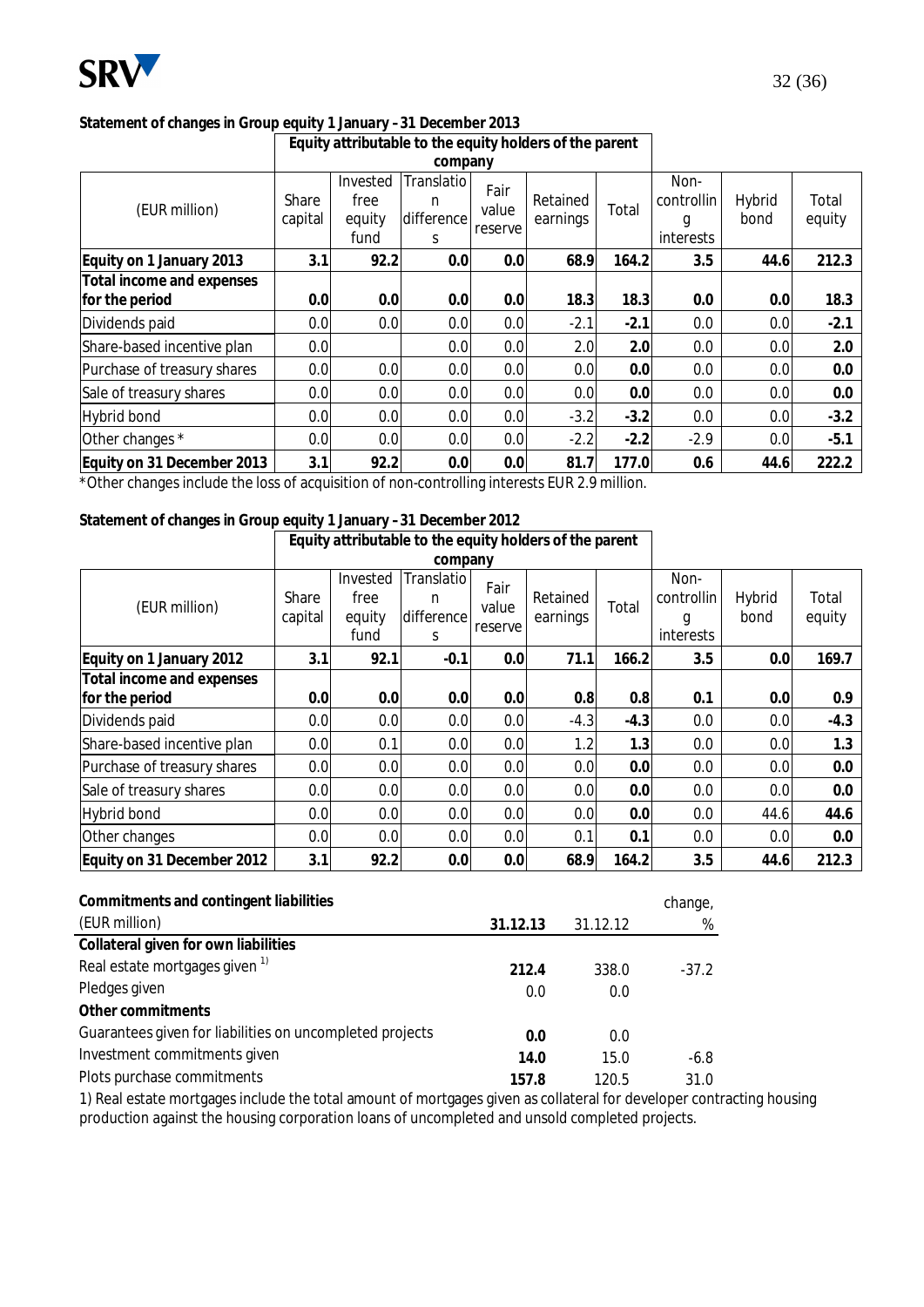

#### **Fair and nominal values of**

| derivative instruments                              |          | 12/2013                                  |          | 12/2012         |
|-----------------------------------------------------|----------|------------------------------------------|----------|-----------------|
| (EUR million)                                       |          | <b>Fair Values</b><br><b>Fair Values</b> |          |                 |
| Hedge accounting not applied                        | Positive | Negative                                 | Positive | <b>Negative</b> |
| Foreign exchange forward contracts                  | 0.0      | 0.0                                      | 0.0      | 0.0             |
| Interest rate swaps<br>Nominal values of derivative | 0.0      | 0.4                                      | 0.0      | 1.2             |
| instruments                                         |          | 12/2013                                  |          | 12/2012         |
| Foreign exchange forward contracts                  |          | 0.0                                      |          | 0.0             |
| Interest rate swaps                                 |          | 30.0                                     |          | 30.0            |

### **2. Group and Segment information by quarter**

| SRV Group (EUR million)                 | 10-12/13        | $7 - 9/13$        | $4 - 6/13$        |                   | 1-3/13 10-12/12 | $7 - 9/12$        | $4 - 6/12$        | $1 - 3/12$        |
|-----------------------------------------|-----------------|-------------------|-------------------|-------------------|-----------------|-------------------|-------------------|-------------------|
| Revenue                                 | 171.6           | 170.0             | 179.4             | 158.4             | 175.4           | 155.8             | 169.7             | 140.7             |
| Operating profit                        | 4.6             | 6.9               | 13.7              | 1.2               | 2.4             | $-0.4$            | 3.1               | 1.8               |
| Financial income and expenses,          |                 |                   |                   |                   |                 |                   |                   |                   |
| total                                   | $-1.0$          | $-1.7$            | $-0.4$            | $-0.5$            | $-0.2$          | $-1.8$            | $-0.6$            | $-1.5$            |
| Profit before taxes                     | 3.6             | 5.2               | 13.3              | 0.7               | 2.2             | $-2.1$            | 2.5               | 0.3               |
| Order backlog <sup>1)</sup>             | 825.8           | 911.5             | 959.2             | 726.7             | 827.8           | 747.1             | 746.3             | 760.7             |
| New agreements                          | 68.3            | 107.9             | 384.5             | 40.0              | 248.0           | 138.5             | 142.5             | 65.5              |
| Earnings per share, EUR                 | 0.01            | 0.06              | 0.35              | $-0.03$           | 0.03            | $-0.04$           | 0.04              | $-0.01$           |
| Equity per share, EUR <sup>1)</sup>     | 4.99            | 4.95              | 4.86              | 4.50              | 4.62            | 4.58              | 4.61              | 4.56              |
| Share closing price, EUR <sup>1)</sup>  | 4.05            | 4.41              | 3.28              | 3.36              | 3.26            | 3.44              | 3.30              | 4.23              |
| Equity ratio, $%$ <sup>1)</sup>         | 36.4            | 39.3              | 35.2              | 34.3              | 34.7            | 28.5              | 29.7              | 31.9              |
| Net interest-bearing debt <sup>1)</sup> | 215.8           | 227.1             | 245.0             | 277.7             | 267.9           | 311.3             | 288.0             | 259.5             |
| Gearing, % <sup>1)</sup>                | 97.1            | 102.8             | 112.5             | 135.6             | 126.2           | 187.7             | 172.3             | 156.9             |
| 1) at the end of the period             |                 |                   |                   |                   |                 |                   |                   |                   |
| Revenue (EUR million)                   | $10-12/13$      | $7 - 9/13$        | $4 - 6/13$        | $1 - 3/13$        | 10-12/12        | $7 - 9/12$        | $4 - 6/12$        | $1 - 3/12$        |
| <b>Domestic Operations</b>              | 155.8           | 155.0             | 128.9             | 135.0             | 157.2           | 139.7             | 150.8             | 120.7             |
| - business construction                 | 89.1            | 88.1              | 74.6              | 67.5              | 83.5            | 78.9              | 80.9              | 61.9              |
| - housing construction                  | 66.8            | 66.9              | 54.3              | 67.5              | 73.7            | 60.7              | 69.9              | 58.7              |
| <b>International Operations</b>         | 15.7            | 15.1              | 50.4              | 23.5              | 18.1            | 16.1              | 18.9              | 20.1              |
| Other operations                        | 3.8             | 2.9               | 3.0               | 3.3               | 3.4             | 3.6               | 3.7               | 3.7               |
| Eliminations                            | $-3.8$          | $-2.9$            | $-3.0$            | $-3.4$            | $-3.3$          | $-3.6$            | $-3.7$            | $-3.7$            |
| Group, total                            | 171.6           | 170.0             | 179.4             | 158.4             | 175.4           | 155.8             | 169.7             | 140.7             |
|                                         |                 |                   |                   |                   |                 |                   |                   |                   |
| Operating profit (EUR million)          | 10-12/13<br>8.0 | $7 - 9/13$<br>7.3 | $4 - 6/13$<br>2.7 | $1 - 3/13$<br>3.4 | 10-12/12<br>1.6 | $7 - 9/12$<br>1.9 | $4 - 6/12$<br>5.8 | $1 - 3/12$<br>5.4 |
| <b>Domestic Operations</b>              | $-1.7$          | 0.2               | 12.3              | $-0.8$            | 2.4             | $-1.1$            | $-1.9$            | $-2.6$            |
| International Operations                | $-1.7$          | $-0.6$            | $-1.3$            | $-1.4$            | $-1.7$          | $-1.1$            | $-0.9$            | $-1.1$            |
| Other operations                        | 0.0             | 0.0               | $0.0\,$           | $0.0\,$           | 0.0             | 0.0               | 0.0               | 0.0               |
| Eliminations                            | 4.6             | 6.9               | 13.7              | 1.2               | 2.4             | $-0.4$            | 3.1               | 1.8               |
| Group, total                            |                 |                   |                   |                   |                 |                   |                   |                   |
| Operating profit (%)                    | 10-12/13        | $7 - 9/13$        | $4 - 6/13$        | $1 - 3/13$        | 10-12/12        | $7 - 9/12$        | $4 - 6/12$        | $1 - 3/12$        |
| Domestic operations                     | 5.1             | 4.7               | 2.1               | 2.5               | 1.0             | 1.3               | 3.9               | 4.5               |
| International operations                | $-10.7$         | 1.1               | 24.5              | $-3.6$            | 13.3            | $-7.0$            | $-9.9$            | $-13.0$           |
| Group, total                            | 2.7             | 4.0               | 7.6               | 0.8               | 1.4             | $-0.2$            | 1.8               | 1.2               |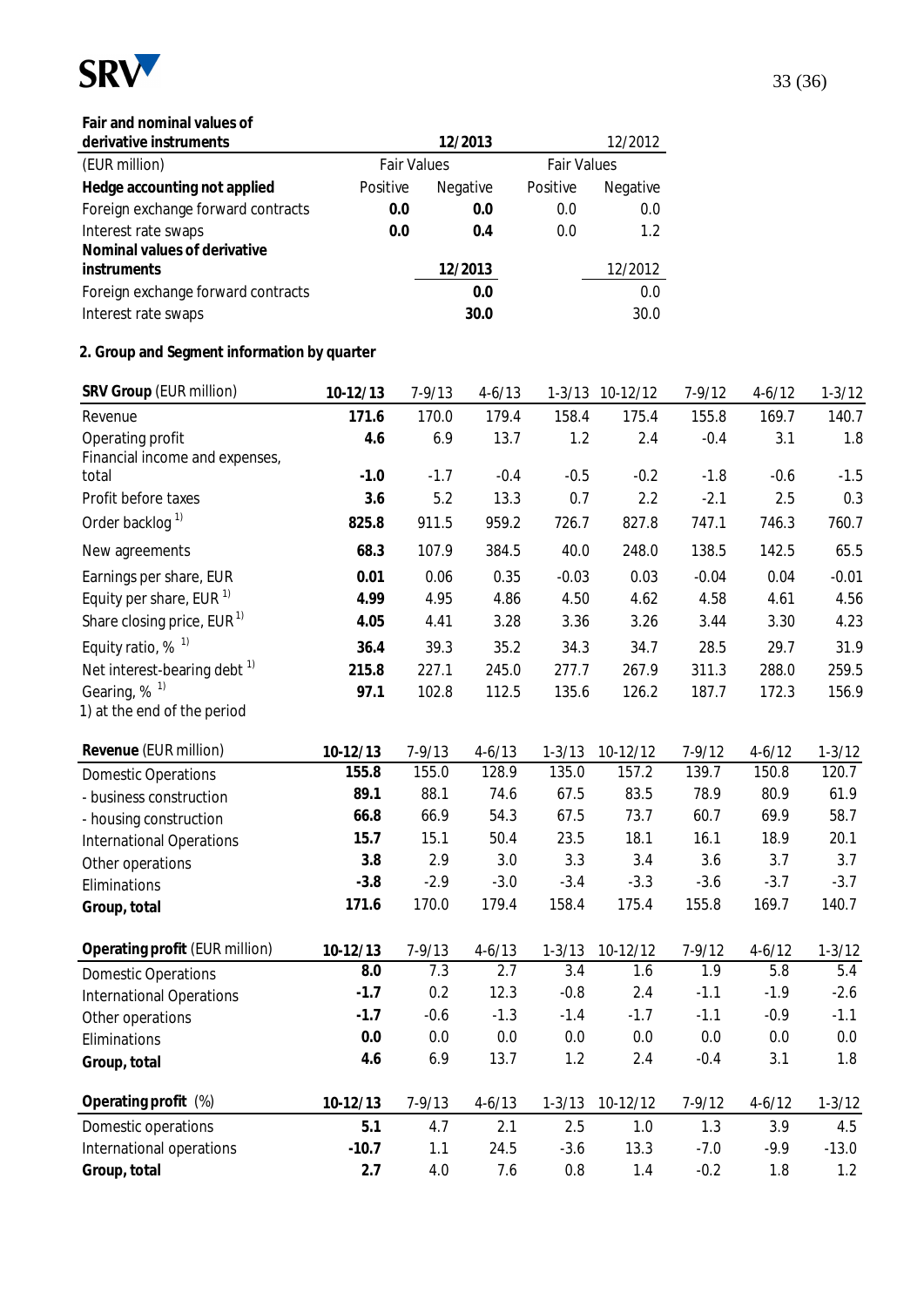

| Order backlog (EUR million)                                               | 31.12.13         | 30.9.13    | 30.6.13    | 31.3.13    | 31.12.12 | 30.9.12    | 30.6.12    | 31.3.12    |
|---------------------------------------------------------------------------|------------------|------------|------------|------------|----------|------------|------------|------------|
| Domestic operations                                                       | 645.8            | 727.8      | 771.6      | 686.9      | 774.4    | 676.2      | 661.7      | 658.3      |
| - business construction                                                   | 392.8            | 451.1      | 458.7      | 389.9      | 438.7    | 312.1      | 325.4      | 329.4      |
| - housing construction                                                    | 253.0            | 276.6      | 312.9      | 296.9      | 335.7    | 364.2      | 336.4      | 328.8      |
| International operations                                                  | 180.1            | 183.7      | 187.6      | 39.8       | 53.4     | 70.9       | 84.5       | 102.4      |
| Group, total                                                              | 825.8            | 911.5      | 959.2      | 726.7      | 827.8    | 747.1      | 746.3      | 760.7      |
| - sold order backlog                                                      | 618.0            | 704        | 746        | 532        | 610      | 517        | 551        | 570        |
| - unsold order backlog                                                    | 207.9            | 207        | 213        | 194        | 218      | 230        | 195        | 191        |
| Order backlog, housing construction in Finland                            |                  |            |            |            |          |            |            |            |
| (EUR million)                                                             | 31.12.13         | 30.9.13    | 30.6.13    | 31.3.13    | 31.12.12 | 30.9.12    | 30.6.12    | 31.3.12    |
| Negotiation and construction                                              |                  |            |            |            |          |            |            |            |
| contracts                                                                 | 122              | 119        | 121        | 120        | 129      | 153        | 155        | 153        |
| Under construction, sold                                                  | 14               | 31         | 52         | 56         | 59       | 52         | 56         | 57         |
| Under construction, unsold                                                | 60               | 87         | 117        | 99         | 119      | 133        | 103        | 92         |
| Completed and unsold                                                      | 57               | 40         | 24         | 21         | 28       | 26         | 21         | 27         |
| Housing construction, total                                               | 253              | 277        | 313        | 297        | 336      | 364        | 336        | 329        |
| Invested capital (EUR million)                                            | 31.12.13         | 30.9.13    | 30.6.13    | 31.3.13    | 31.12.12 | 30.9.12    | 30.6.12    | 31.3.12    |
| Domestic operations                                                       | 274.8            | 286.5      | 291.2      | 292.7      | 297.4    | 286.2      | 270.2      | 228.8      |
| International operations                                                  | 177.9            | 171.7      | 179.0      | 195.4      | 196.2    | 200.7      | 198.5      | 198.6      |
| Other operations and                                                      | 75.4             | 8.7        | 40.6       | 10.5       | 19.7     | 3.4        | 3.3        | 7.8        |
| eliminations                                                              |                  |            |            |            |          |            |            |            |
| Group, total                                                              | 528.0            | 466.9      | 510.9      | 498.6      | 513.3    | 490.3      | 472.0      | 435.1      |
| Housing production in Finland                                             |                  |            |            |            |          |            |            |            |
| (units)                                                                   | 10-12/13         | $7 - 9/13$ | $4 - 6/13$ | $1 - 3/13$ | 10-12/12 | $7 - 9/12$ | $4 - 6/12$ | $1 - 3/12$ |
| Housing sales, total                                                      | 117              | 183        | 178        | 223        | 207      | 170        | 235        | 133        |
| - sales, developer contracting                                            | 29               | 69         | 64         | 135        | 140      | 85         | 154        | 98         |
| - sales, negotiation contracts <sup>2)</sup>                              | 88               | 114        | 114        | 88         | 67       | 85         | 81         | 35         |
| Developer contracting                                                     |                  |            |            |            |          |            |            |            |
| - start-ups                                                               | $\boldsymbol{0}$ | 25         | 142        | 35         | 95       | 125        | 171        | 24         |
| - completed                                                               | 151              | 175        | 109        | 104        | 114      | 116        | 122        | 99         |
| - completed and unsold                                                    | 182              | 128        | 89         | 75         | 99       | 100        | 85         | 102        |
| Under construction, total <sup>1)</sup>                                   | 1 0 5 4          | 1 3 9 8    | 1525       | 1633       | 1849     | 2 1 2 6    | 2 0 6 0    | 2 1 8 8    |
| - construction contracts <sup>1)</sup>                                    | 334              | 550        | 560        | 795        | 969      | 1 2 1 2    | 1 2 4 0    | 1 4 2 5    |
| - negotiation contracts <sup>1)2)</sup>                                   | 471              | 448        | 415        | 321        | 294      | 309        | 224        | 216        |
| - developer contracting <sup>1)</sup>                                     | 249              | 400        | 550        | 517        | 586      | 605        | 596        | 547        |
| - of which sold 1)                                                        | 71               | 139        | 206        | 237        | 230      | 205        | 221        | 206        |
| - of which unsold 1)                                                      | 178              | 261        | 344        | 280        | 356      | 400        | 375        | 341        |
| 1) at the end of the period 2) investor sales under negotiation contracts |                  |            |            |            |          |            |            |            |

#### **3. Segment information**

| Assets                   |          |          | change,     | change, |
|--------------------------|----------|----------|-------------|---------|
| (EUR million)            | 31.12.13 | 31.12.12 | <b>MEUR</b> | %       |
| Domestic operations      | 383.2    | 422.9    | $-39.7$     | $-9.4$  |
| International operations | 209.1    | 233.7    | $-24.6$     | $-10.5$ |
| <b>Other Operations</b>  | 389.7    | 311.8    | 77.9        | 25.0    |
| Eliminations             | $-319.0$ | $-293.0$ | $-26.0$     |         |
| Group, total             | 663.0    | 675.4    | $-12.4$     | $-1.8$  |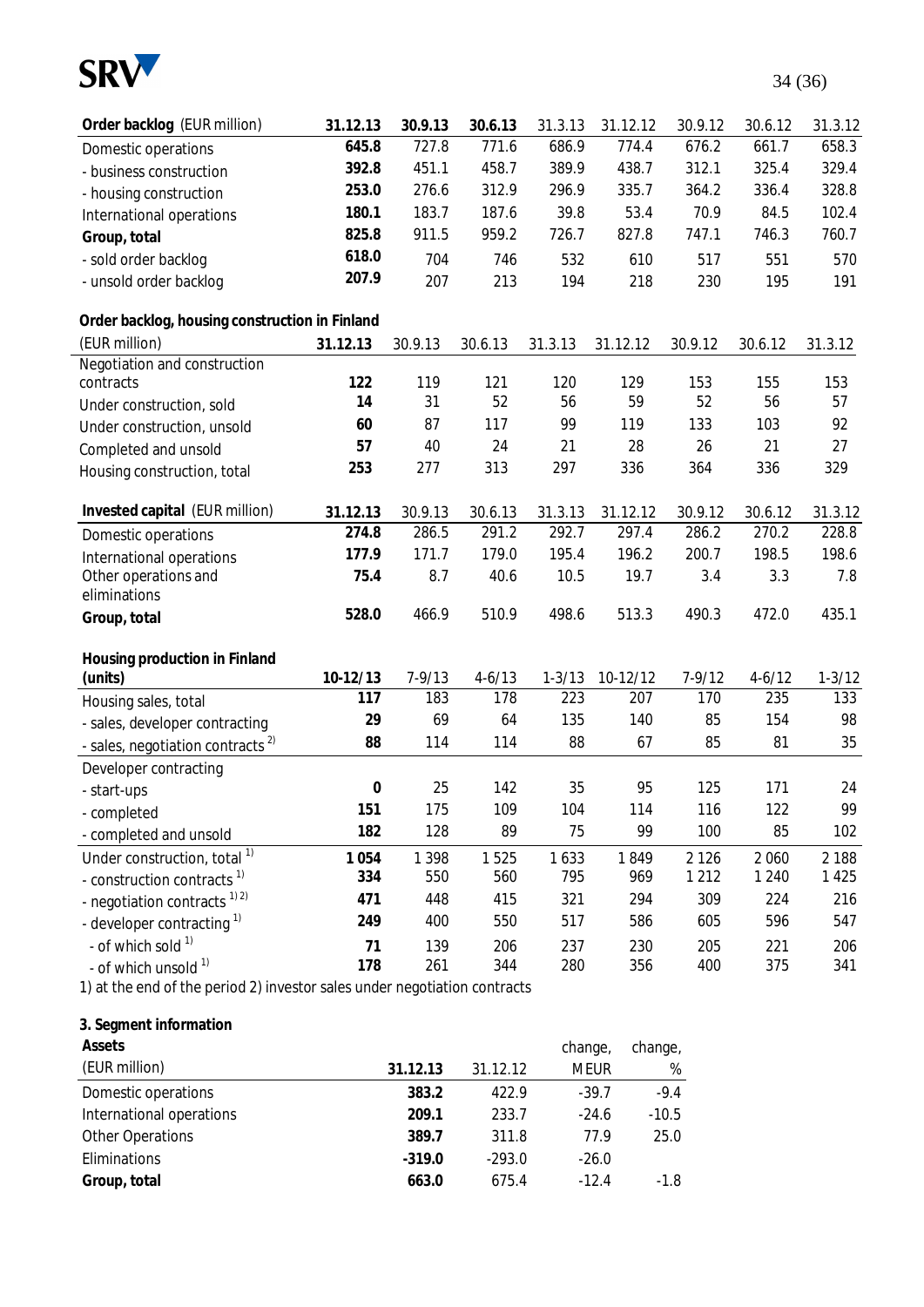

| Liabilities                                        |           |           | change,     | change,     |
|----------------------------------------------------|-----------|-----------|-------------|-------------|
| (EUR million)                                      | 31.12.13  | 31.12.12  | <b>MEUR</b> | %           |
| Domestic operations                                | 326.7     | 370.4     | $-43.8$     | $-11.8$     |
| International operations                           | 199.0     | 235.2     | $-36.3$     | $-15.4$     |
| <b>Other Operations</b>                            | 207.0     | 123.3     | 83.8        | 68.0        |
| Eliminations and other adjustments                 | $-291.9$  | $-265.8$  | $-26.0$     |             |
| Group, total                                       | 440.8     | 463.1     | $-22.3$     | $-4.8$      |
| Invested capital                                   |           |           | change,     | change,     |
| (EUR million)                                      | 31.12.13  | 31.12.12  | <b>MEUR</b> | %           |
| Domestic operations                                | 274.8     | 297.4     | $-22.6$     | $-7.6$      |
| International operations                           | 177.9     | 196.2     | $-18.3$     | $-9.3$      |
| Other and eliminations                             | 75.4      | 19.7      | 55.6        | 281.7       |
| Group, total                                       | 528.0     | 513.3     | 14.7        | 2.9         |
| Return on investment %                             | $1-12/13$ | $1-12/12$ |             |             |
| Domestic operations                                | 7.3       | 5.6       |             |             |
| International operations                           | 6.3       | $-0.2$    |             |             |
| Group, total                                       | 5.4       | 2.2       |             |             |
| Inventories                                        |           |           |             | change,     |
| (MEUR)                                             |           | 31.12.13  | 31.12.12    | <b>MEUR</b> |
| Land areas and plot-owning companies               |           | 151.3     | 175.0       | $-23.8$     |
| Domestic operations                                |           | 83.1      | 74.6        | 8.6         |
| International operations                           |           | 68.2      | 100.5       | $-32.3$     |
| Work in progress                                   |           | 92.1      | 159.3       | $-67.2$     |
| Domestic operations                                |           | 87.8      | 150.9       | $-63.1$     |
| International operations                           |           | 4.3       | 8.4         | $-4.1$      |
| Shares in completed housing corporations and real  |           |           |             |             |
| estate companies                                   |           | 114.8     | 53.8        | 61.0        |
| Domestic operations                                |           | 112.9     | 51.9        | 61.0        |
| International operations                           |           | 1.9       | 1.8         | 0.0         |
| Other inventories                                  |           | 67.2      | 43.1        | 24.2        |
| Domestic operations                                |           | 8.4       | 7.2         | 1.2         |
| International operations                           |           | 58.9      | 35.8        | 23.0        |
| Inventories, total                                 |           | 425.4     | 431.2       | $-5.8$      |
| Domestic operations                                |           | 292.2     | 284.6       | 7.6         |
| - share of associated companies and joint ventures |           | 2.6       | 1.5         | 1.1         |
| International operations                           |           | 133.2     | 146.6       | $-13.3$     |
| - share of associated companies and joint ventures |           | 57.9      | 34.3        | 23.5        |